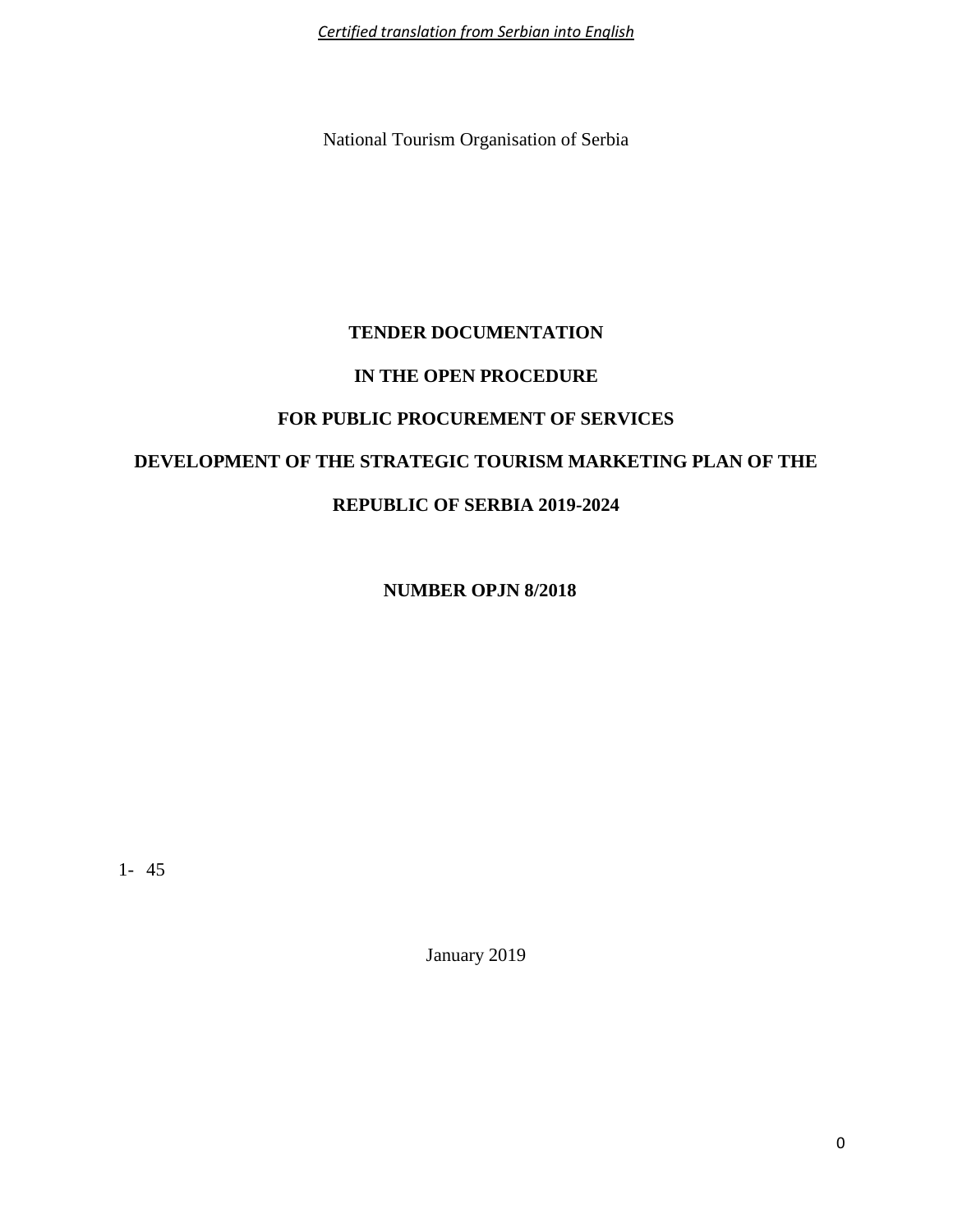Pursuant to Articles 32 and 61 of the Public Procurement Law (''Official Gazette of RS'', Nos. 124/|2012, 14/15 and 68/15, hereinafter referred to as: PPL), Article 2 of the Bylaw on mandatory elements of tender documentation in public procurement procedures and on the manner of demonstrating compliance with requirements, the Decision on initiation of the public procurement procedure No. 4809/1 of 28 December 2018 and the Decision on establishing the tender committee No. 4809/2 of 28 December 2018, Tender Documentation has been prepared for the public procurement of services: Development of the Strategic Tourism Marketing Plan of the Republic of Serbia 2019-2024:

# **TENDER DOCUMENTATION CONSISTS OF:**

- 1. GENERAL INFORMATION ON THE PUBLIC PROCUREMENT
- 2. INFORMATION ON THE SUBJECT MATTER OF THE PUBLIC PROCUREMENT
- 3. TECHNICAL SPECIFICATIONS
- 4. REQUIREMENTS FOR PARTICIPATION IN THE PUBLIC PROCUREMENT UNDER ARTICLES 75 AND 76 OF THE PUBLIC PROCUREMENT LAW AND INSTRUCTIONS FOR EVIDENCING COMPLIANCE WITH THE REQUIREMENTS
- 5. INSTRUCTIONS TO BIDDERS
- 6. FORMS AND STATEMENTS:
- $\bullet$  BID FORM (items 6-6.5);
- STATEMENT OF COMPLIANCE WITH DUTIES UNDER APPLICABLE REGULATIONS (6.6);
- INDEPENDENT BID STATEMENT FORM (6.7);
- FORM OF BID PREPARATION COSTS (6.8);
- STATEMENT OF REQUIRED HUMAN RESOURCE CAPACITY (6.9);
- $\bullet$  Annex 1;
- Annex 1a;
- Annex 1b;
- Accompanying form
- 7. MODEL CONTRACT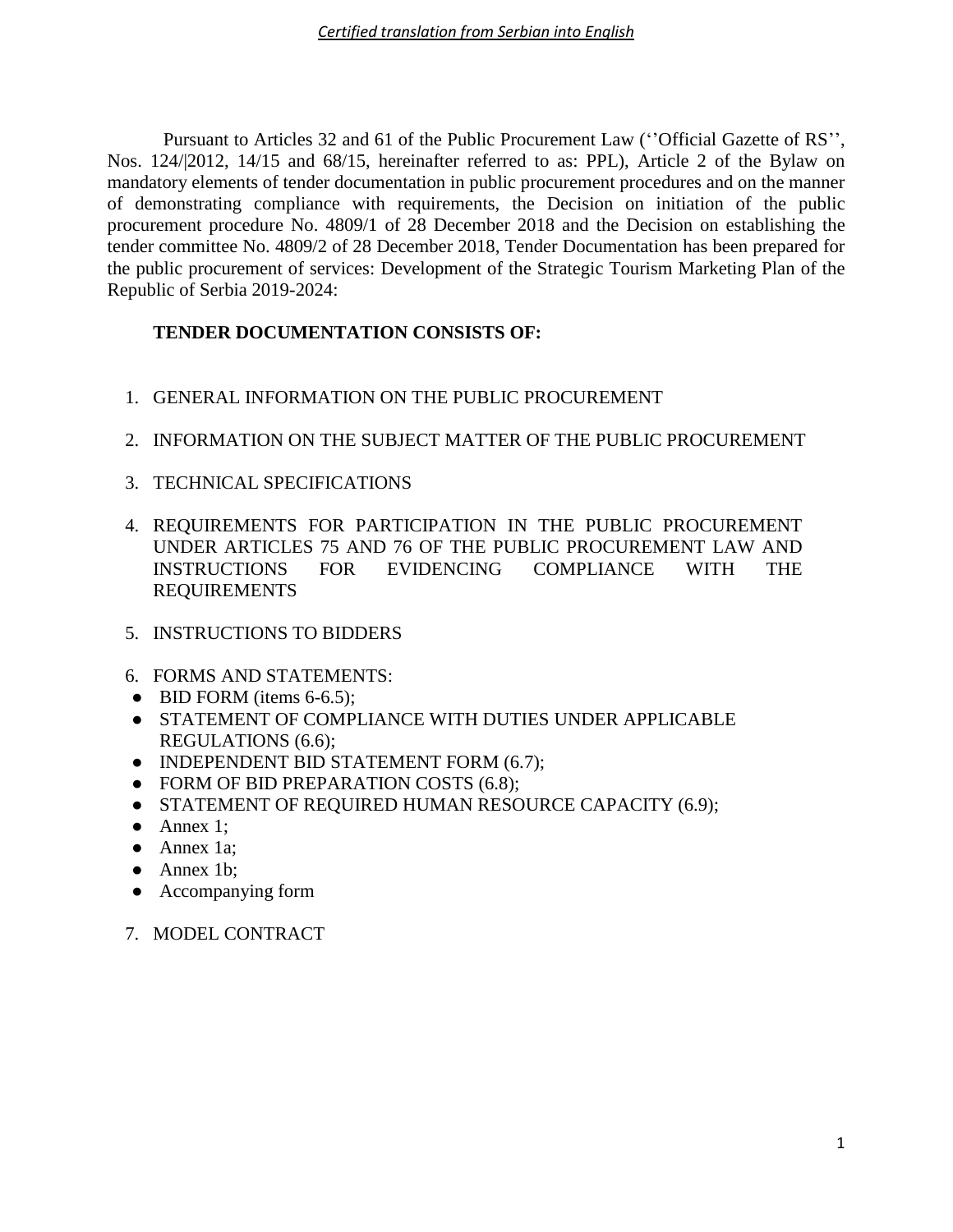# **1. GENERAL INFORMATION ON PUBLIC PROCUREMENT**

Name of the Contracting Authority: National Tourism Organisation of Serbia Address: 11000 Belgrade, No. 8 Cika Ljubina St. Tax Identification Number: 101824761 Company ID No. 17062867 Internet address: [www.serbia.travel](http://www.serbia.travel/) Type of public procurement procedure: open public procurement procedure Subject matter of public procurement: Development of the Strategic Tourism Marketing Plan of the Republic of Serbia 2019-2024 Public procurement No: OPJN **8/2018** Contact persons: Ljiljana Cerovic ljcerovic@serbia.travel, Tamara Pupovac [tpupovac@serbia.travel,](mailto:tpupovac@serbia.travel) Vesna Ninic [vninic@serbia.travel,](mailto:vninic@serbia.travel) Darja Butigan [dbutigan@serbia.travel,](mailto:dbutigan@serbia.travel) Aleksandra Dolapcev [adolapcev@serbia.travel,](mailto:adolapcev@serbia.travel) on weekdays (Monday through Friday), between 7:30 AM and 3:00 PM.

# **2. INFORMATION ON THE SUBJECT MATTER OF THE PUBLIC PROCUREMENT**

**Description of the subject matter of the public procurement, name and designation in the common procurement vocabulary:**

The subject matter of public procurement is the procurement of the service: Development of the Strategic Tourism Marketing Plan of the Republic of Serbia 2019-2024.

Name and code in the Common Procurement Vocabulary: CPV: 79413000 –Marketing management consultancy services.

Tender Documentation shall be downloaded from the Public Procurement Portal: portal.ujn.gov.rs and from the website of the Contracting Authority [http://www.serbia.travel/about](http://www.serbia.travel/about-us/about-us/public-tendering.562.html)[us/about-us/public-tendering.562.html.](http://www.serbia.travel/about-us/about-us/public-tendering.562.html)

The bid submission deadline expires on 30 May 2019 at 11:00 AM.

# **Indication that the procedure is conducted with the aim of entering into a public procurement contract**

This procedure is conducted with the aim of entering into a public procurement contract. The contract shall be entered into with the bidder that is awarded the contract under the decision of the Contracting Authority.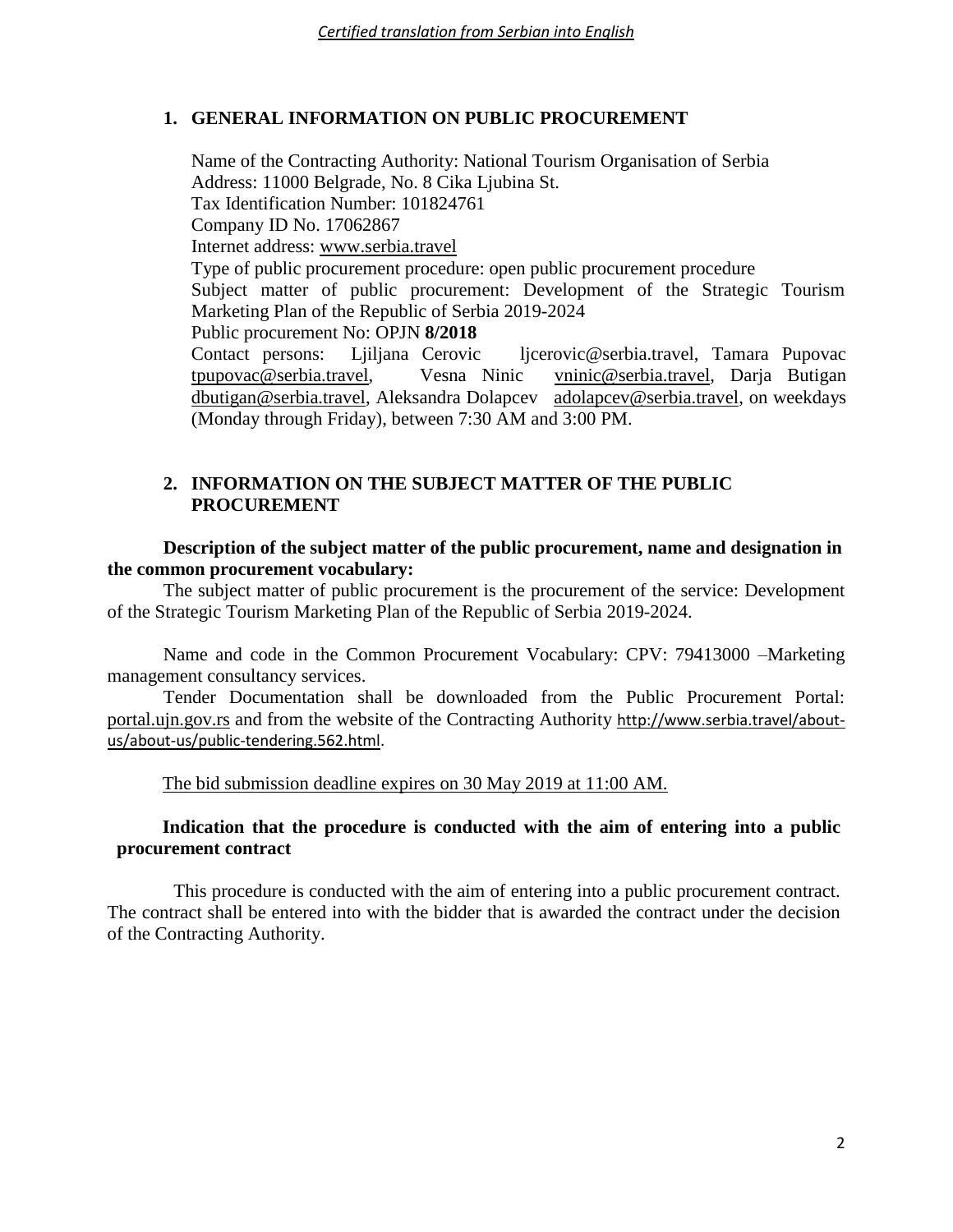# **3. TYPE, TECHNICAL SPECIFICATIONS, QUALITY, QUANTITY AND DESCRIPTION OF SUPPLIES, WORKS OR SERVICES, MANNER OF CONTROL AND PROVIDING QUALITY ASSURANCE**

# **3.1. Legal framework**

Under the Decision on initiation of the public procurement procedure No. OPJN 8/2018 of 28 December 2018, the National Tourism Organisation of Serbia, Belgrade, No. 8 Cika Ljubina St. initiated the procedure for the procurement of services of development of the Strategic Tourism Marketing Plan of the Republic of Serbia 2019-2024.

The Law on Tourism of the Republic of Serbia (''Official Gazette of RS'', Nos. 36/2009, 88/2010, 99/2011 - other law, 93/2012, 84/2015, 83/2018 - other laws and 17/2019 - other law) prescribes the obligation to adopt the following planning documents:

- Tourism Development Strategy of the Republic of Serbia;
- Strategic Master Plan;
- Strategic Marketing Plan;
- Tourism Products Development Program;
- Tourism Development Program;
- Program of Promotional Activities

The planning documents specified in the Law on Tourism must be consistent with the Tourism Development Strategy of the Republic of Serbia.

**The Tourism Development Strategy of the Republic of Serbia** 2016-2025 was adopted in November 2016, and the **main objectives** of this Strategy are:

- 1) sustainable economic, environmental and social development of tourism in the Republic of Serbia;
- 2) strengthening competitiveness of the tourism industry and related activities in the domestic and international markets;
- 3) increase in the direct and total contribution of the tourism sector to the gross domestic product of the Republic of Serbia, as well an increase in direct and total employment in the tourism sector and its share in the total employment in the Republic of Serbia;
- 4) improvement of the overall image of the Republic of Serbia in the region, Europe and worldwide.

Pursuant to the Tourism Development Strategy of the Republic of Serbia 2016 - 2025, **the vision of tourism** of the Republic of Serbia until 2025 is the following:

- In 2025, the Republic of Serbia will become a globally recognised tourist destination as a result of the established system of development and sustainable resource management and coordination of activities of all stakeholders of importance for the development of tourism;
- Tourism and its related activities will become one of the dominant commercial sectors, effectively providing new added value and sustainable employment and contributing significantly to local and regional development;
- The tourism sector of the Republic of Serbia will be able to efficiently and flexibly adjust its offer to modern trends in the global tourism market and offer authentic experiences,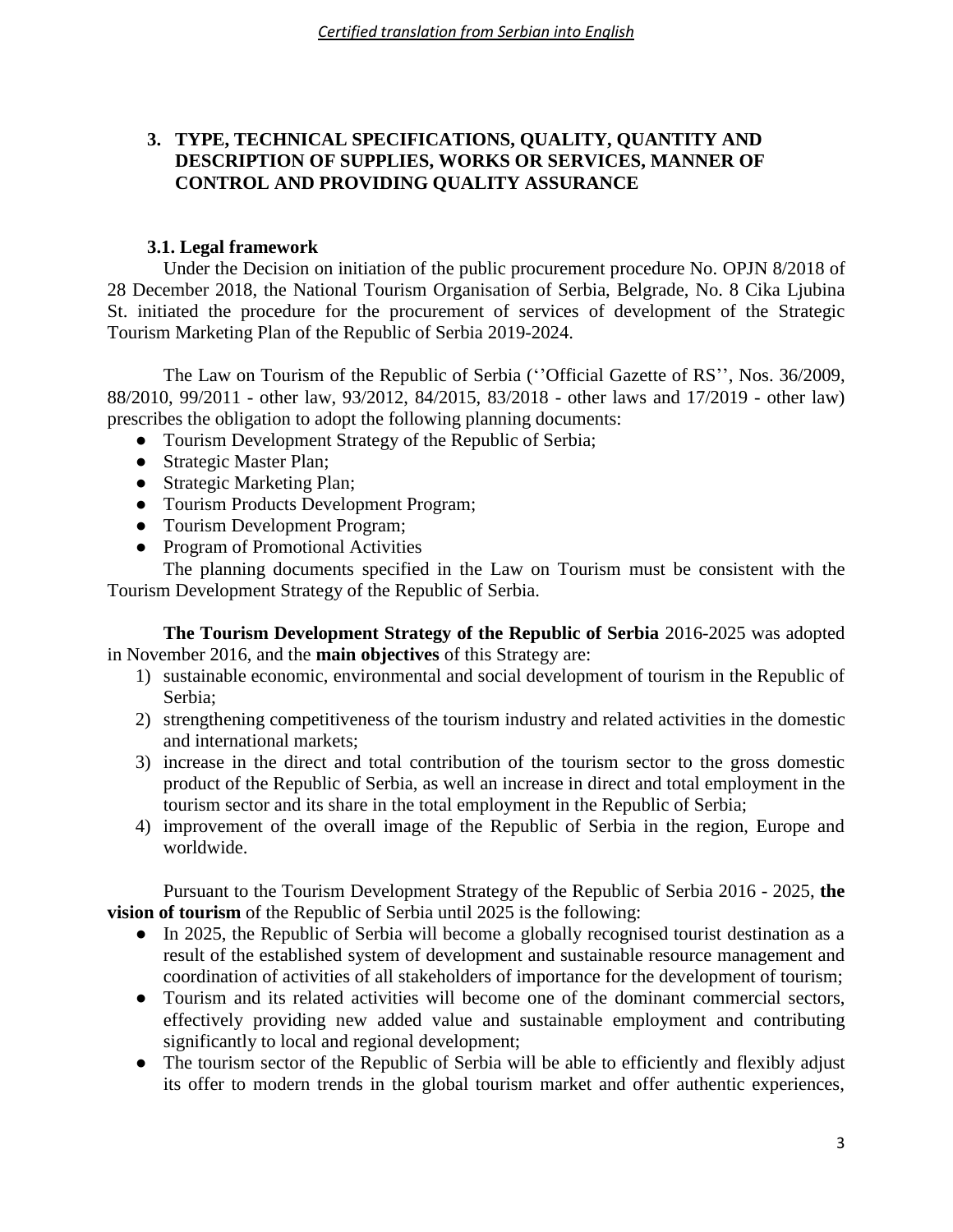events and high-quality products, which will, coupled with the traditional hospitality, serve as a basis of recognition over competition;

- Tourism will become a leading promoter of the global image of the Republic of Serbia as a modern and desirable destination for leisure, holidays and business, playing a steady innovative part in the application of modern standards, new technologies and environmental protection;
- Given its continuous modernisation, acceptance and adoption of global standards and business and management models, tourism will become the preferred sector for employment and career development, particularly for young people;
- The Republic of Serbia will become a high-ranking and popular destination on the global competitiveness scale in tourism.

**The Strategic Marketing Plan** for the territory of the Republic of Serbia shall be adopted by the Serbian Government at the proposal of the line ministry.

According to the applicable Law on Tourism (Article 10), the Strategic Marketing Plan shall contain in particular:

- Analysis of the marketing system of the Republic of Serbia;
- Analysis of competitive marketing strategies;
- Marketing plan;
- Positioning of the Republic of Serbia as a tourist destination;
- Marketing plan of tourism products;
- Marketing plan of airline connections of the Republic of Serbia with strategic tourism markets;
- Mission and organization of the Serbian marketing system.

In accordance with the Strategic Marketing Plan, the autonomous province and local selfgovernment unit shall adopt their own programs of promotional activities.

The Strategic Tourism Marketing Plan of the Republic of Serbia (STMPRS) **aims** to professionally define resources and attractions of the country and place them in a rounded, functional and sustainable system for integral promotion and commercialization, as well as to lead to the creation of internationally competitive tourism products and growth of the overall tourism economics of the Republic of Serbia in the long term.

**Marketing objectives of the Republic of Serbia** specified in the Tourism Development Strategy of the Republic Serbia include:

- Position the Republic of Serbia as a tourist destination on the world-wide tourism market;
- With maximum sales efforts, increase the number of foreign visitors by several times and increase domestic tourist influx in accordance with the capacity of the living standard in the Republic of Serbia;
- Establish and operationalise marketing system of the Republic of Serbia on the national and regional levels, as well as on the levels of towns and municipalities.

The need for a new tourism positioning of the Republic of Serbia is based on numerous parallel political, economic and social processes that characterise its current internal and external surroundings. It is based on the objectification of dominant factors that affect the overall success and speed of establishment of the Republic of Serbia as a tourist destination. The Republic of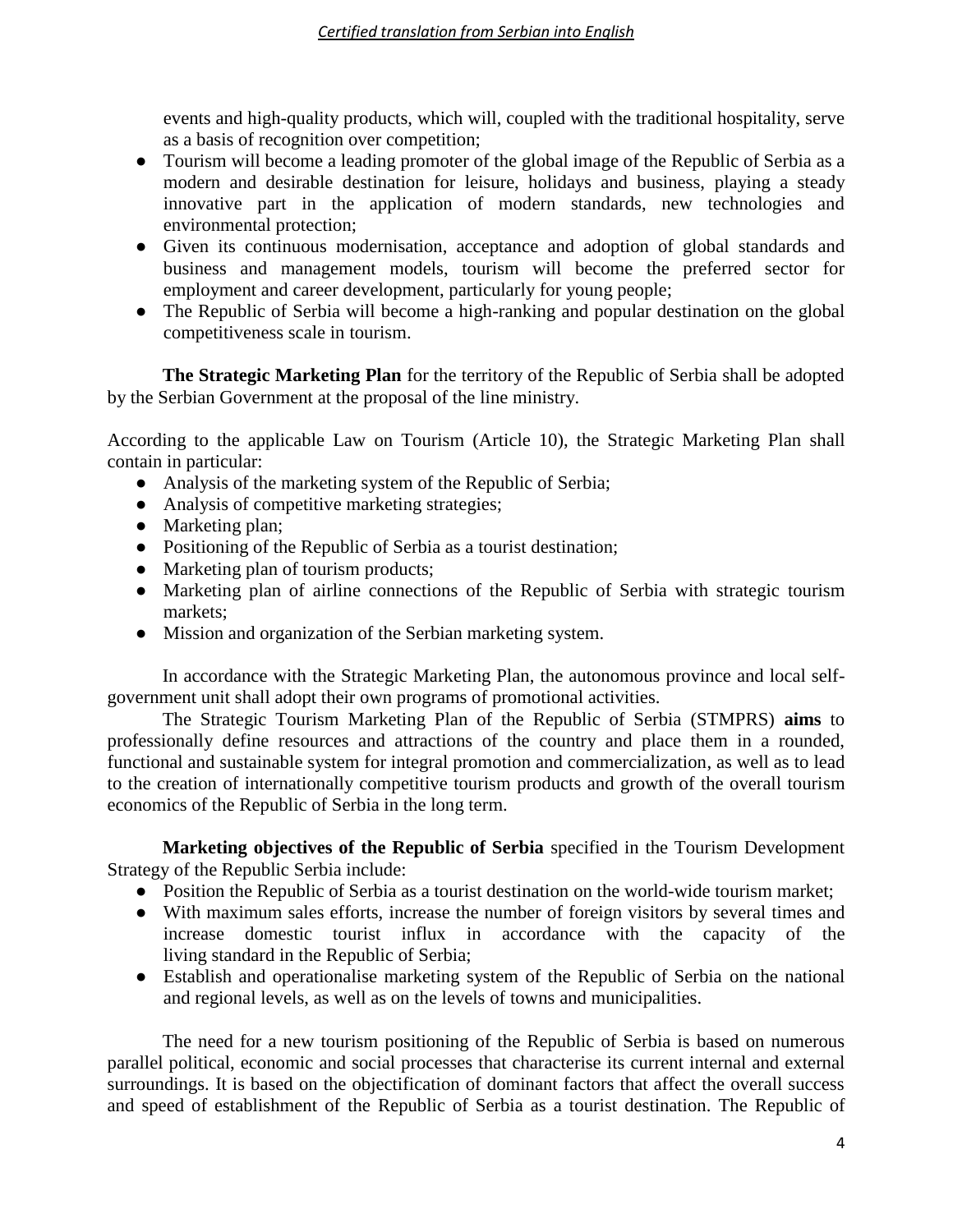#### *Certified translation from Serbian into English*

Serbia is at the turning point of competitive positioning in the market and it is necessary to start branding the Republic of Serbia as a country, i.e. start creating a positive image of the Republic of Serbia in the global market.

Tourism branding is estimated as the easiest approach to creating a positive image of the Republic of Serbia, in order to successfully position the Republic of Serbia as a tourist destination as soon as possible and make it a recognizable tourism brand.

### **3.2. Development of the Strategic Tourism Marketing Plan of the Republic of Serbia 2019 - 2024**

The aim of developing the Strategic Marketing Plan is to optimize marketing activities at the national level through a well-designed strategic approach that includes all instruments of the marketing mix. Therefore, the development of the Strategic Marketing Plan aims to define objectives, principles and mechanisms of continuous marketing activities.

It is necessary to define planning guidelines for implementing marketing activities that will lead to further growth of tourism performances in the Republic of Serbia, by analysing global trends in tourism markets, supply and demand conditions, competition, techniques and communication channels.

The Strategic Marketing Plan must contain detailed individual marketing activities, the purpose and objective of activities, guidelines for implementing activities, main bodies for implementing activities, implementation cost estimate with main cost elements, indication of priority level and implementation time frame.

#### **3.2.1. Methodology**

The contractor is to submit the description of the methodology and the time frame for the development of the Strategic Tourism Marketing Plan of the Republic of Serbia in stages.

All sources of information that will be used in the development of the Strategic Tourism Marketing Plan of the Republic of Serbia must be clearly specified.

The contractor is to provide a relevant and significant sample for all planned field surveys, which must be based on the number of completed, i.e. filled in questionnaires.

#### **3.2.2. Development of the Strategic Marketing Plan at the level of the Republic of Serbia for the period from 2019 to 2024**

The Strategic Tourism Marketing Plan of the Republic of Serbia is to be developed in three stages, within nine months from the date of entering into the contract, provided that the primary survey should last up to three months.

#### **I stage: Current state analysis**

1. Primary survey – Attitudes and behaviour of domestic and foreign tourists The survey should cover: tourist characteristics, experience of visiting destinations in Serbia, information sources, purchasing methods, travel motives and characteristics, travel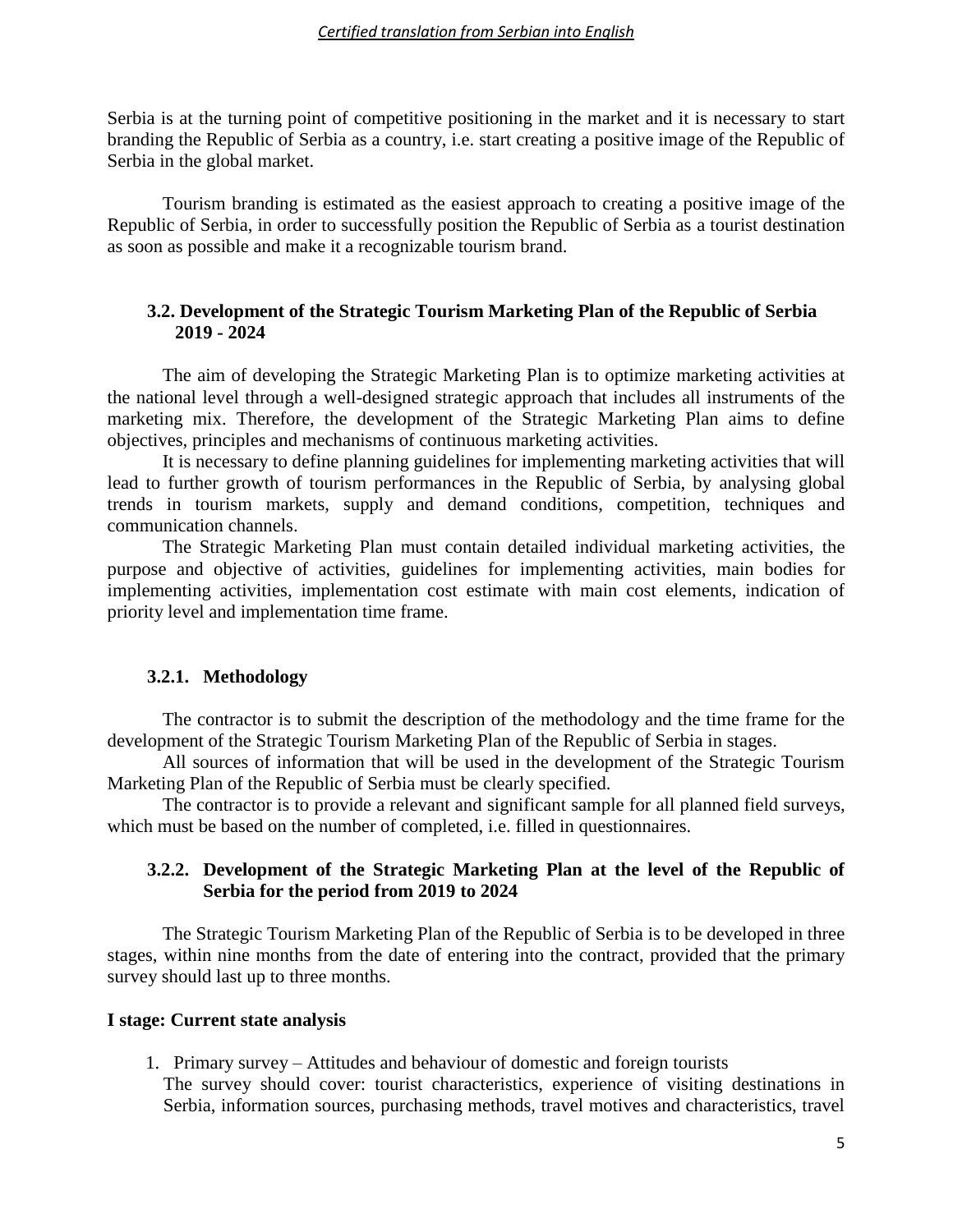costs, overall tourist satisfaction, type of accommodation, average expenditure during stay at destination, and all other matters deemed relevant by the contractor for developing the Strategic Tourism Marketing Plan of the Republic of Serbia.

- 2. Analysis of the tourism marketing system of the Republic of Serbia;
- 3. Analysis of marketing activities and results of implemented activities on the national level and the level of local self-government units (for priority destinations in accordance with the Tourism Development Strategy of the Republic of Serbia);
- 4. Analysis of target markets and market segments;
- 5. Analysis of a tourism product;
- 6. Analysis of distribution channels;
- 7. Analysis of airline connections of the Republic of Serbia with tourism markets;
- 8. Analysis of the image and positioning of Serbia as a tourist destination, i.e. tourism product of Serbia, as compared to competitive destinations;
- 9. Analysis of marketing strategies in competitive countries:
	- Defining competitive countries,
	- Analysing marketing strategies, or marketing activities, if the countries do not have a tourism marketing strategy,
	- Analysing results of implemented tourism marketing strategies and marketing activities in competitive countries.

# **II stage: Development of the Strategic Tourism Marketing Plan of the Republic of Serbia 2019-2024**

Taking into account the principles, visions and strategic objectives and tasks set forth in the Tourism Development Strategy of the Republic of Serbia, within the Strategic Tourism Marketing Plan of the Republic of Serbia 2019-2024, it is necessary to define the following:

- **1. The vision of Serbia's tourism marketing**
- **2. Objectives of Serbia's tourism marketing**
- **3. Strategic Tourism Marketing Plan of the Republic of Serbia for the image and branding of Serbia, i.e. positioning of Serbia as a tourist destination:**

- Defining the desired image in target market segments in accordance with the specificities and traits constituting Serbia's comparative advantage over competition, with the aim of defining messages that will be conveyed to markets through selected promotion channels; -Defining or redefining and enhancing the national tourism brand, evaluating the need to change Serbia's tourism logo and introduce slogans, proposing alternative solutions in accordance with communication channels and markets.

- **4. Strategic Tourism Marketing Plan of the Republic of Serbia for tourism products, target markets and target market segments:**
- Identification of the marketing strategy that corresponds to the promotion of defined priority tourism products in the defined target tourist markets and target market segments, with the evaluation of their potential for future development;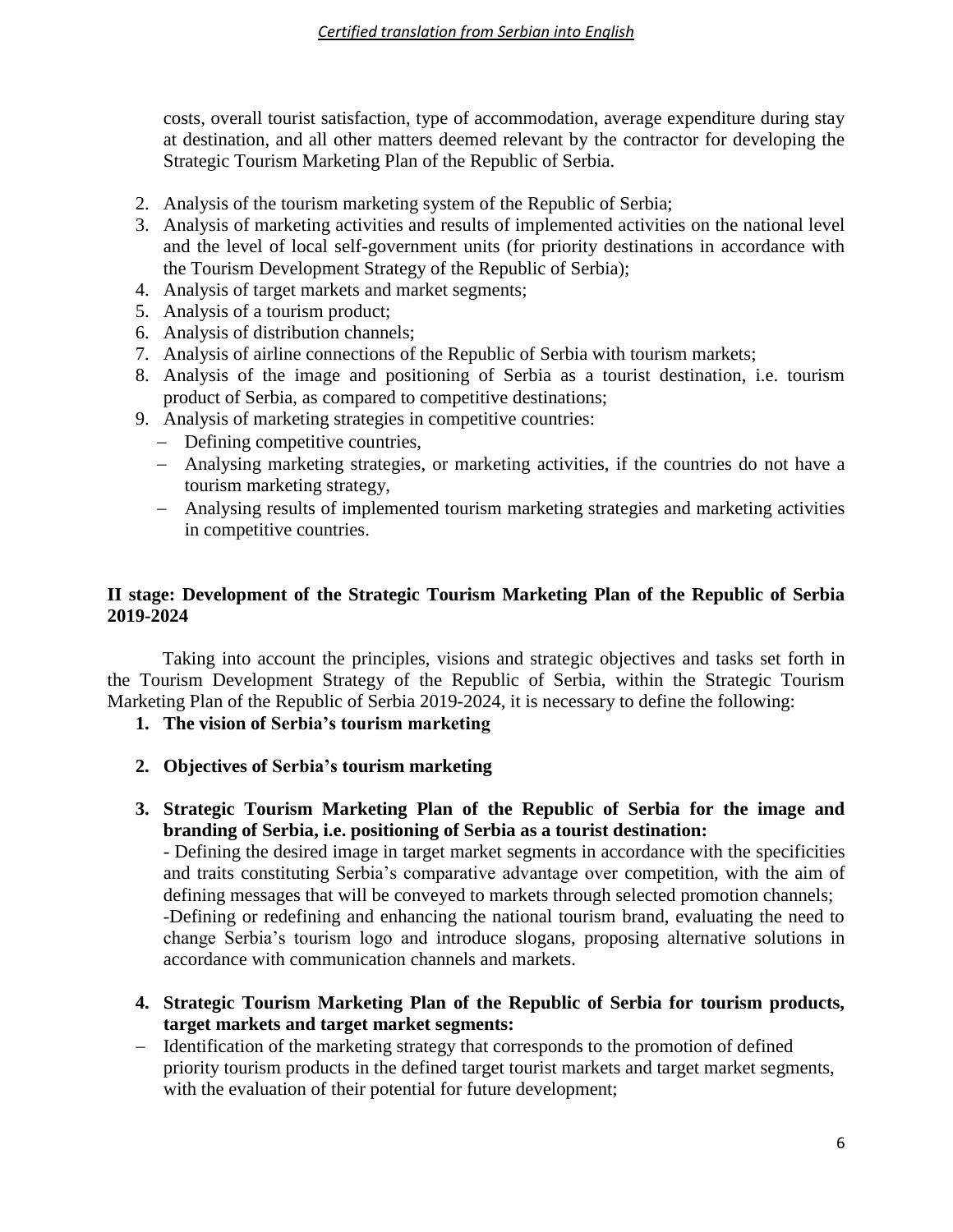- A detailed description of activities to be undertaken, objectives, necessary financial resources and key participants in implementation;
- The Strategic Marketing Plan should be aimed at attracting desired target markets and market segments by using the following strategies:
- Product Development and Improvement Strategy creation and development of tourism products compliant with contemporary market trends in the target market, by using the concept of creation of new experiences for tourists
- Communication Strategy development of the model of marketing activities for each defined priority product, according to the use of traditional and new, contemporary media and according to sales channels:
	- Defining an optimal Communication Strategy through appropriate communication channels, with a particular emphasis on the relationship between online and offline communication elements;
	- Detailed elaboration of the use of online and offline communication elements per target markets, target groups of consumers and main tourism products;
	- Clear definition of marketing tools and the method of their evaluation during the period of implementation of the Strategic Tourism Marketing Plan of the Republic of Serbia, and the necessary funds for the implementation of the plan;
- Sales Improvement Strategy improving the efficiency of the distribution system, education at all levels, improving B2B and B2C communication.

# **5. The strategic marketing plan of airline connections of the Republic of Serbia with strategic tourism markets**

- Identification of the marketing strategy that corresponds to the promotion of the existing airline connections in defined strategic target tourism markets and target market segments, with the evaluation of their potential for future development;
- Identification of the marketing strategies oriented towards establishing new airline connections in defined strategic target tourism markets and target market segments
- Detailed description of activities that should be undertaken, goals, necessary funding and key stakeholders in their implementation.

# 6. **Recommendation and guidelines for improving the marketing system in Serbia**

- Mission and organization of the marketing system of the Republic Serbia
	- Digital transformation of the marketing system of the Republic of Serbia

# **III stage: Proposal of the operational marketing plan at the national level for the first year of implementation of the Strategic Tourism Marketing Plan of the Republic of Serbia**

Taking into account all previously defined strategies, tactics and guidelines, the proposal of the operational marketing plan must contain the appropriate combination of marketing activities, necessary funds for their implementation and the proposal of stakeholders involved in the implementation of each activity, with the definition of implementation monitoring process.

In the event of amendments to the article of the Law on Tourism governing the content of the Strategic Tourism Marketing Plan of the Republic Serbia in the course of development of the Plan, the Contractor must align the Plan with the relevant provisions governing the Strategic Tourism Marketing Plan of the Republic of Serbia.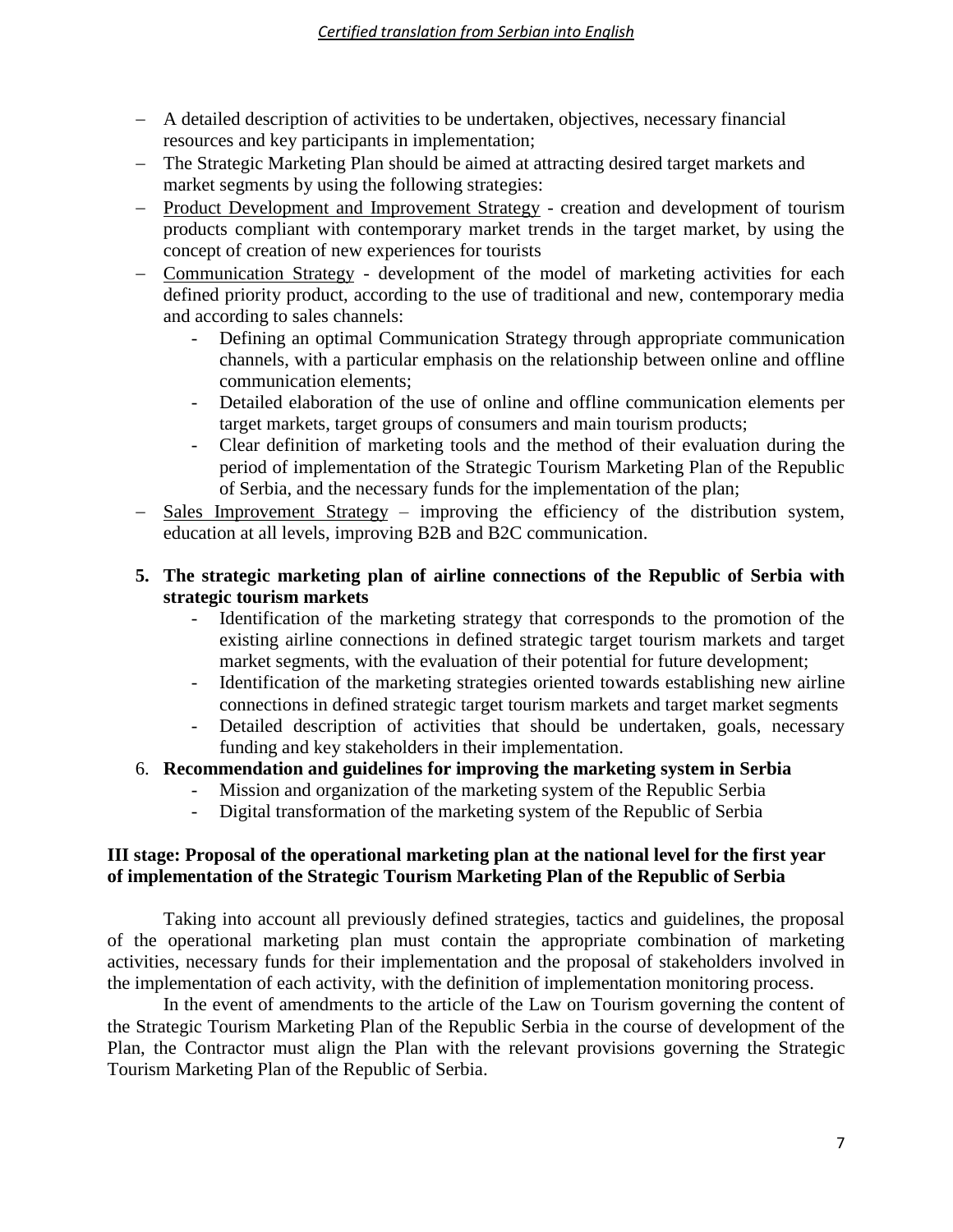# **3.3. Deadlines for development and control of completed work**

The Contracting Authority shall appoint a monitoring committee. Employees of the Tourism Organisation of Serbia, or the employees of the Contracting Authority, as well as persons delegated by the relevant key stakeholder institutions in the tourism of the Republic of Serbia, shall be appointed members of the monitoring committee.

For the purposes of control of performed work, a group e-mail shall be set up to enable communication between the Contracting Authority, the Contractor and committee members.

# **Deadlines for development in stages:**

● Initial meeting of the Contracting Authority and contractor, immediately upon contract signing, to define in detail: stage execution deadlines, method of reporting and providing comments to the submitted parts of STMPRS;

# ● **Development of I stage:**

- Primary survey Attitudes and behaviour of domestic and foreign tourists (item 1, stage I) Communication with the Contracting Authority regarding the methodology, content of the survey and sample is necessary prior to the commencement of the survey. The deadline for the completion of the primary survey and submission of the results and analyses to the Contracting Authority for review and approval is 3 months. The Contracting Authority shall submit its objections and suggestions within two weeks, and the Contractor shall submit a response, i.e. document aligned with the Contracting Authority's suggestions within a week.
- Development of the remaining items from I stage:
	- The Contractor shall set the deadline for development;
	- After the development of the document from this stage, the Contractor shall submit the document to the Contracting Authority for review and approval;
	- The Contracting Authority shall submit its objections and suggestions within two weeks, and the Contractor shall submit a response, i.e. document aligned with the Contracting Authority's suggestions within a week.

# ● **Development of II stage:**

- The Contractor shall define the deadline for development;
- After the development of the document from this stage, the Contractor shall submit the document to the Contracting Authority for review and approval;
- The Contracting Authority shall submit its objections and suggestions within two weeks, and the Contractor shall submit a response, i.e. document aligned with the Contracting Authority's suggestions within a week.

# ● **Development of III stage:**

- The Contractor shall define the deadline for development;
- After the development of the document from this stage, the Contractor shall submit the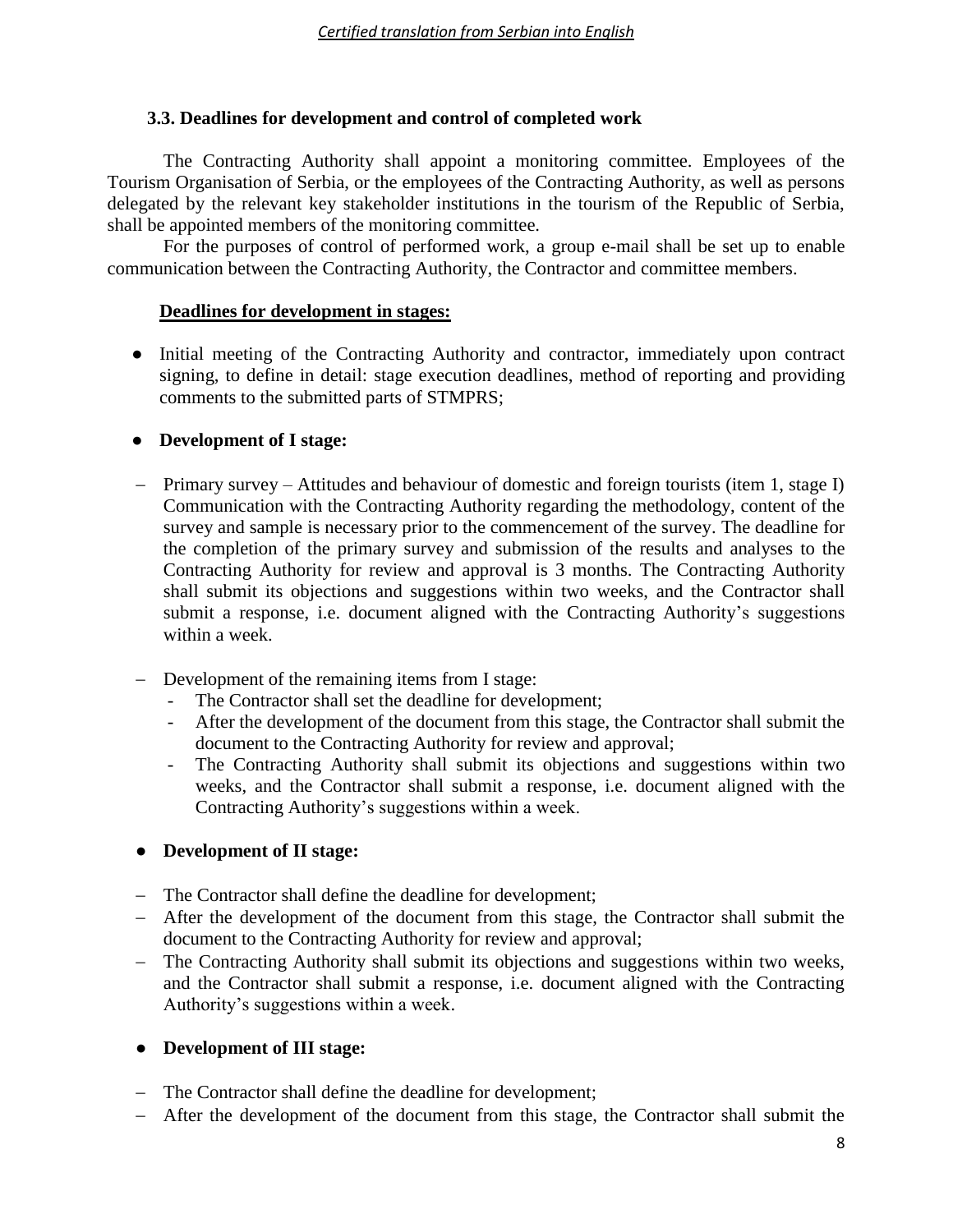document to the Contracting Authority for review and approval;

 The Contracting Authority shall submit its objections and suggestions within two weeks, and the Contractor shall submit a response, i.e. document aligned with the Contracting Authority's suggestions within a week.

# ● **Development of the first draft of STMPRS:**

- The Contractor shall define the deadline for development;
- After the development of the document from this stage, the Contractor shall submit the document to the Contracting Authority for review and approval;
- The Contracting Authority shall submit its objections and suggestions within two weeks, and the Contractor shall submit a response, i.e. document aligned with the Contracting Authority's suggestions within a week.

# ● **Development of Draft STMPRS:**

- The Contractor shall define the deadline for development;
- After the development of the document from this stage, the Contractor shall submit the document to the Contracting Authority for review and approval;
- The Contracting Authority shall submit its objections and suggestions within two weeks, and the Contractor shall submit a response, i.e. document aligned with the Contracting Authority's suggestions within a week.

# ● **Development of the Final Draft of STMPRS:**

 The final deadline for the development of STMPRS, i.e. for the submission of the final draft of STMPRS shall be no later than nine months from the date of entering into the contract.

The first draft of STMPRS, a draft of STMPRS and final draft of STMPRS must be submitted in Serbian in MS Word format, or in another format if deemed necessary by the Contractor. The final draft of STMPRS must also be submitted in English, and the presentation of the final version to the Contracting Authority is mandatory, as well as the development of STMPRS summary in Serbian and English.

The Contractor must assist the Contracting Authority to analyse the effects of STMPRS according to the methodology of the Public Policy Secretariat and prepare the necessary information for completing the Standard Methodology for Regulatory Impact Assessment Form (PFE form).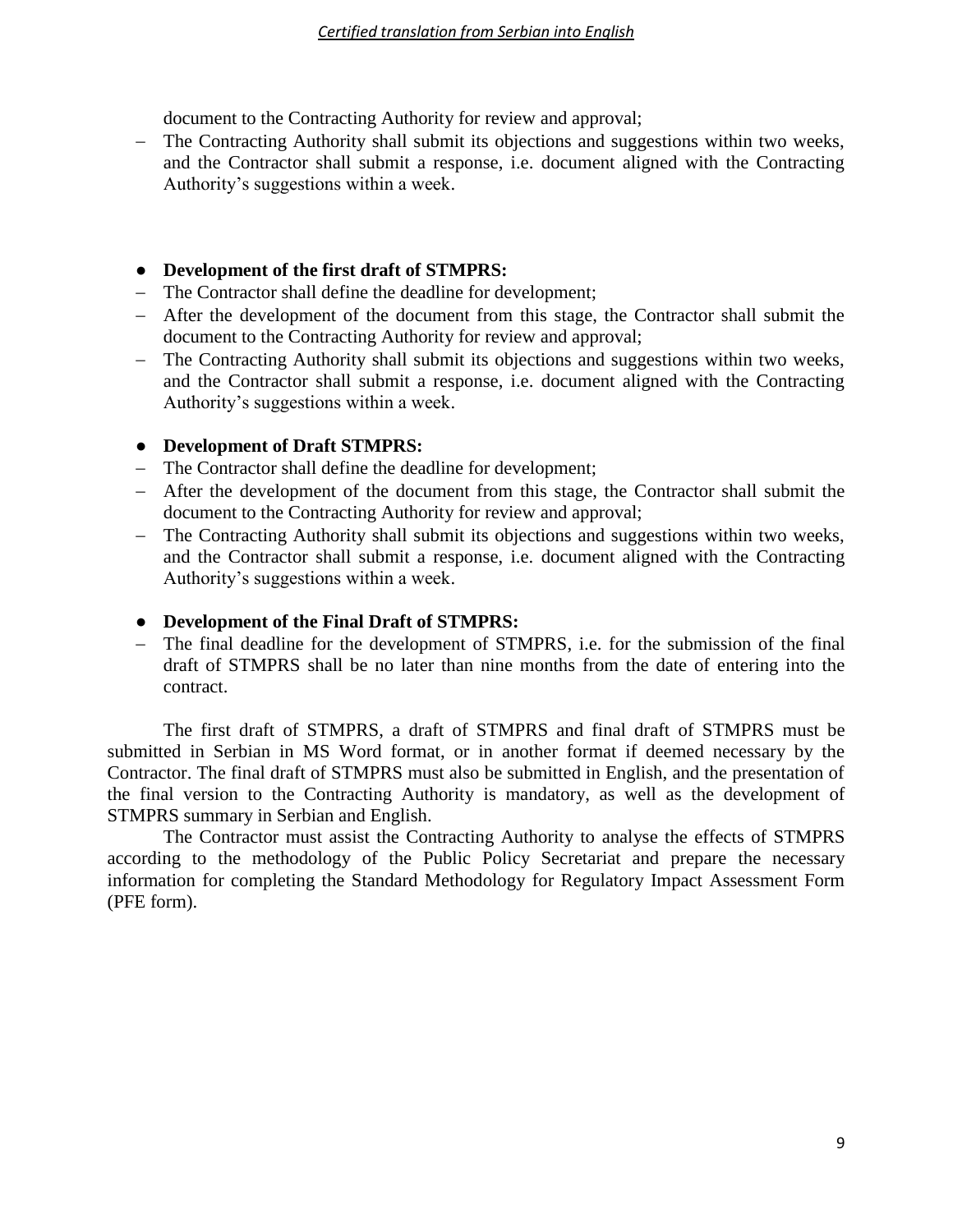# **4. REQUIREMENTS FOR PARTICIPATION IN THE PROCEDURE AND INSTRUCTIONS FOR DEMONSTRATING COMPLIANCE WITH REQUIREMENTS**

**(Articles 75 and 76 of the Public Procurement Law)**

# **4.1.Requirements for participation in the procedure under Articles 75 and 76 of the Public Procurement Law**

The bidder shall be eligible for participation in the procedure if it complies with the mandatory participation requirements stipulated under Article 75 of PPL and additional requirements specified by the Contracting Authority pursuant to Article 76 of PPL.

# **Mandatory participation requirements** *(Article 75 of PPL):*

 $\overline{\phantom{0}}$ 

 $\overline{\phantom{0}}$ 

| The bidder must be registered with the competent authority or entered in the<br>relevant registry<br>(Article 75, paragraph 1, item 1 of the Law) |                                                                                                                                                                                |  |
|---------------------------------------------------------------------------------------------------------------------------------------------------|--------------------------------------------------------------------------------------------------------------------------------------------------------------------------------|--|
| <b>Proof:</b>                                                                                                                                     | <b>1.1.</b> Excerpt from the Business Registers Agency evidencing bidder's<br>registration, i.e. other appropriate documents if another body is<br>competent for registration. |  |

| 2. | The bidder and its legal representative have not been convicted of a criminal<br>offence as members of an organized criminal group; they have not been<br>convicted of economic offences, environmental offences, bribery or fraud.<br>(Article 75, paragraph 1, item 2 of the Law) |                                                                                                                                                                                                                                                                                                                                                                                                                                                                                               |  |
|----|-------------------------------------------------------------------------------------------------------------------------------------------------------------------------------------------------------------------------------------------------------------------------------------|-----------------------------------------------------------------------------------------------------------------------------------------------------------------------------------------------------------------------------------------------------------------------------------------------------------------------------------------------------------------------------------------------------------------------------------------------------------------------------------------------|--|
|    | - Legal entity as a bidder:                                                                                                                                                                                                                                                         |                                                                                                                                                                                                                                                                                                                                                                                                                                                                                               |  |
|    |                                                                                                                                                                                                                                                                                     | 2.1. Criminal record certificate, i.e. certificate issued by the<br>competent court and competent police department of the Ministry of<br>the Interior, evidencing that the entity and its legal representative<br>have not been convicted of any criminal offences as members of an<br>organized criminal group, that they have not been convicted of<br>economic offences, environmental offences, bribery or fraud.                                                                        |  |
|    | <b>Evidence:</b>                                                                                                                                                                                                                                                                    | - Entrepreneur and individual as a bidder:<br>2.2. Criminal record certificate, i.e. certificate issued by the<br>competent police department of the Ministry of the Interior, that he<br>has not been convicted of any criminal offence as a member of an<br>organized criminal group, that he has not been convicted of<br>economic offences, environmental offences, bribery or fraud.<br>Note:<br><b>Evidence</b> must not be issued more than two months prior to bid<br><i>opening.</i> |  |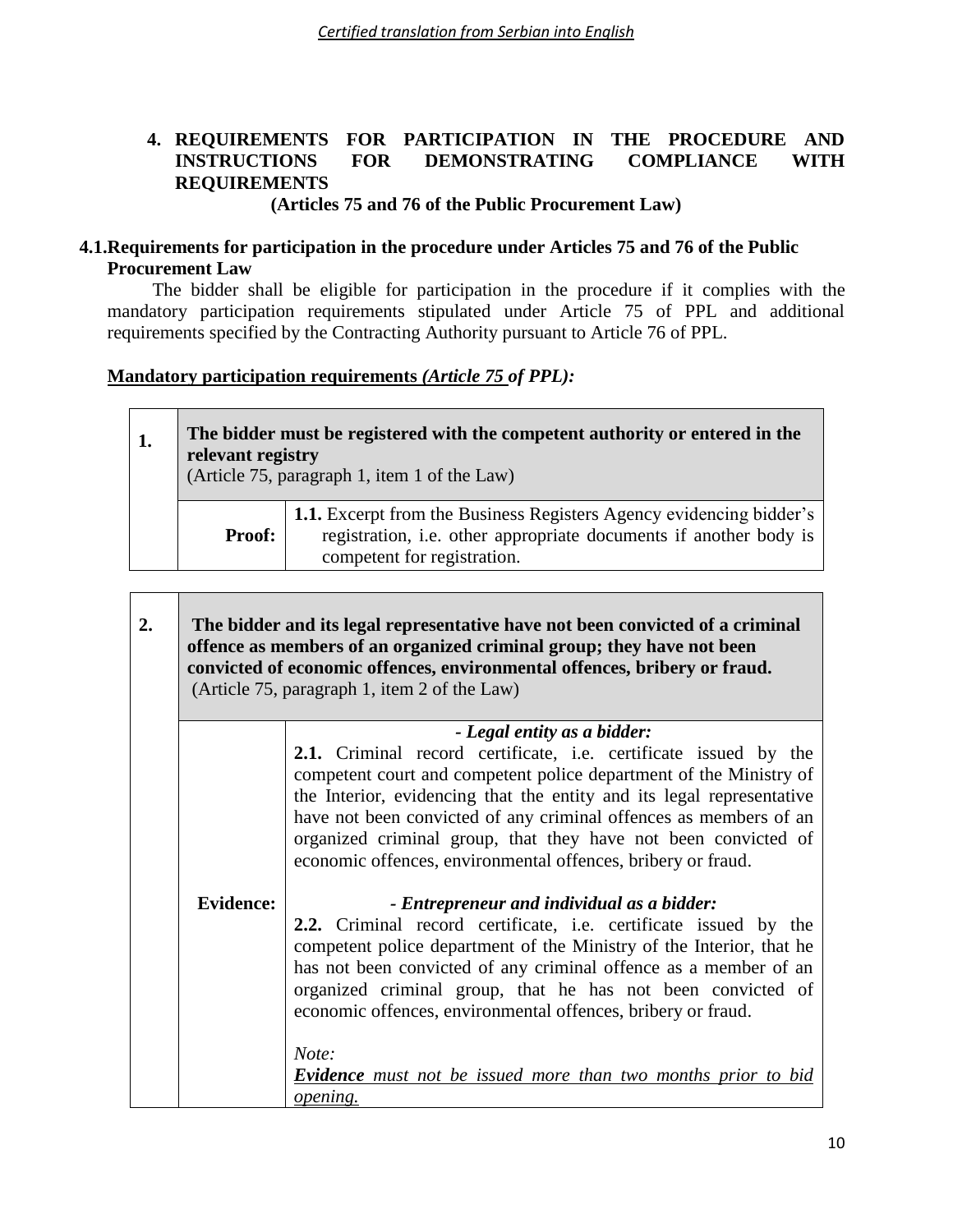| 3. | Requirement                                                                                                                                                    |                                                                                                                                                                                                                                                                                                                                                                                                                                   |  |  |
|----|----------------------------------------------------------------------------------------------------------------------------------------------------------------|-----------------------------------------------------------------------------------------------------------------------------------------------------------------------------------------------------------------------------------------------------------------------------------------------------------------------------------------------------------------------------------------------------------------------------------|--|--|
|    | The bidder paid all due taxes and other public charges in accordance with the<br>regulations of the Republic of Serbia or a foreign country, if its registered |                                                                                                                                                                                                                                                                                                                                                                                                                                   |  |  |
|    | office is in the territory of a foreign country                                                                                                                |                                                                                                                                                                                                                                                                                                                                                                                                                                   |  |  |
|    |                                                                                                                                                                | (Article 75, paragraph 1, item 4 of the Law)                                                                                                                                                                                                                                                                                                                                                                                      |  |  |
|    | <b>Evidence:</b>                                                                                                                                               | <b>3.1.</b> Confirmation/certificate issued by the Tax Administration<br>of the Ministry of Finance evidencing that the bidder paid all<br>due taxes and contributions.<br><b>3.2.</b> Certificates issued by the competent local self-government<br>administration evidencing that the bidder settled its local public<br>revenues liabilities.<br>Note:<br><b>Evidence</b> must not be issued more than two months prior to bid |  |  |
|    |                                                                                                                                                                | opening.                                                                                                                                                                                                                                                                                                                                                                                                                          |  |  |

| 4. | Requirement                                                                                                                                                                                                  |                                                                                                                |  |  |
|----|--------------------------------------------------------------------------------------------------------------------------------------------------------------------------------------------------------------|----------------------------------------------------------------------------------------------------------------|--|--|
|    | When preparing the bid, the bidder shall expressly indicate that it has complied                                                                                                                             |                                                                                                                |  |  |
|    |                                                                                                                                                                                                              | with the duties under applicable regulations on occupational safety and health,                                |  |  |
|    |                                                                                                                                                                                                              | employment and working conditions, environmental protection, as well as that there                             |  |  |
|    | is no injunction in force at the time of submission of bids banning it from                                                                                                                                  |                                                                                                                |  |  |
|    | conducting business activities                                                                                                                                                                               |                                                                                                                |  |  |
|    | (Article 75, paragraph 2 of the Law)                                                                                                                                                                         |                                                                                                                |  |  |
|    | 4.1. Signed and stamped statement of the bidder's<br>responsible person (text of the statement contained in Form<br>2 which constitutes an integral part of the Tender<br>Documentation)<br><b>Evidence:</b> |                                                                                                                |  |  |
|    |                                                                                                                                                                                                              | Note:<br>- If the bid is submitted by a consortium, all members of the<br>consortium must give this statement. |  |  |

# **Additional participation requirements (***Article 76 of PPL***)**

**1. 1. The bidder must have the required business capacity, namely:** 1.1.The bidder must have the relevant references pertaining to the development of strategic tourism marketing plans, i.e. that it developed at least three strategic tourism marketing plans of a destination (country, region, capital or city with at least one million inhabitants) between May 2014 and the date of bid submission. **Evidence:** Filled in reference list and filled in form - client's certificate (Annex 1 and Annex 1a);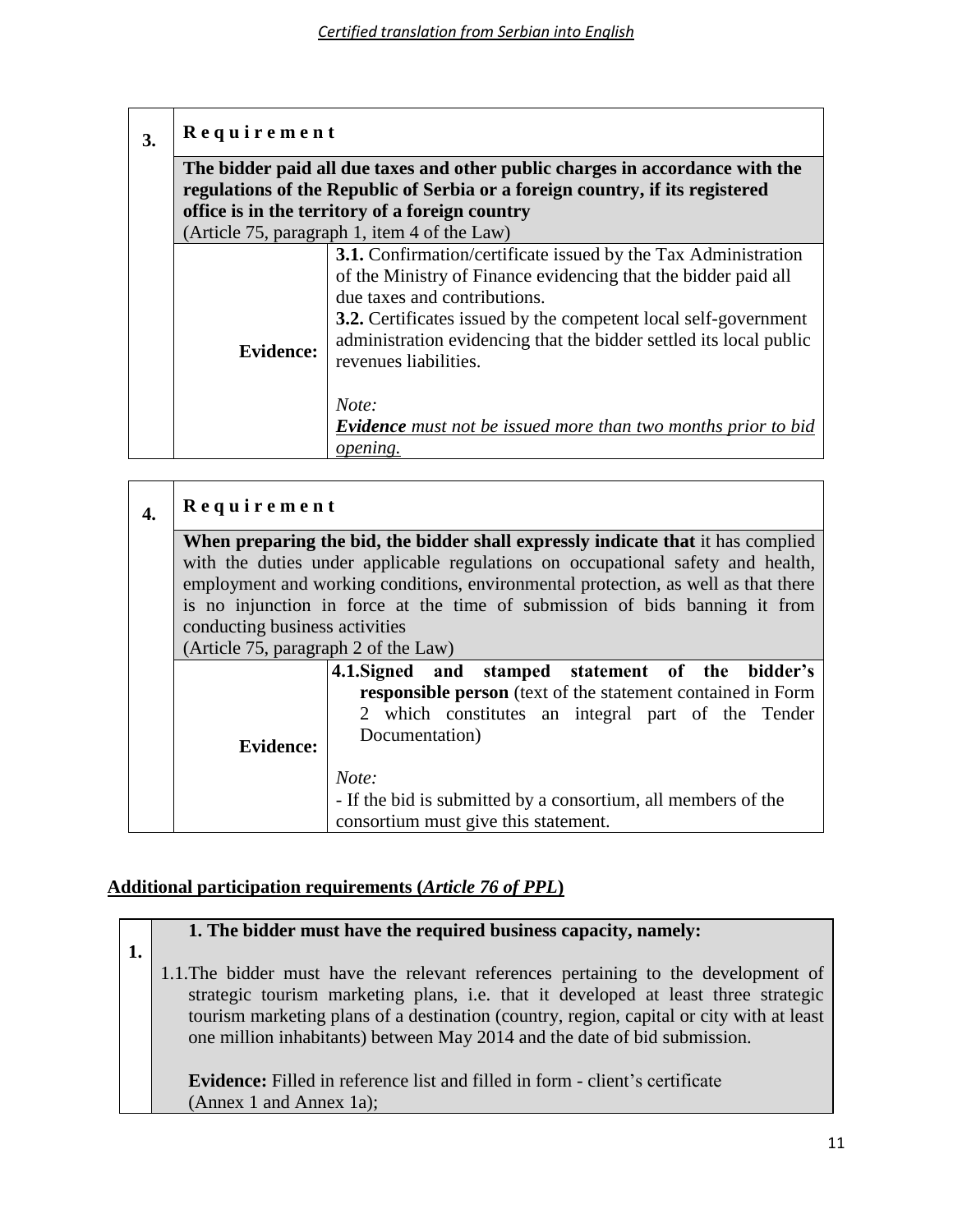If stamps are not used in the country of certificate issuer, instead of the formcertificate of execution of concluded contracts, the certificate must be submitted on the letterhead paper of the certificate issuer and it must contain all elements specified in the form – certificate of execution of concluded contracts (name of certificate issuer, country, address, company ID number, TIN, contract ref. no, date of contract, signature of authorized person).

The reference list cannot include work performed by the bidder as a subcontractor in another procurement.

### **2. The bidder must have the required human resource capacity:**

**2.**

**2.1**. A team of at least five persons with the appropriate experience, who will work on contract execution, one of whom will be the project leader, and the other four who will be members of the working team, must be employed or contracted by the bidder. The project leader should have at least ten years of experience in managing the development of at least three strategic tourism marketing plans of a destination (country, region, capital or city with at least one million inhabitants). Members of the working team should have at least five years of work experience and each of them should have developed at least three strategic tourism marketing plans (country, region, capital or city with at least one million inhabitants).

# *Evidence:*

- Signed and stamped Bidder's statement on employees or contract workers who will be engaged on contract execution and
- Certificate of execution of concluded contracts (Annex 1b).

If stamps are not used in the country issuing the certificate, instead of the formcertificate of execution of concluded contracts, the certificate must be submitted on the letterhead paper of the certificate issuer and it must contain all elements specified in the form – certificate of execution of concluded contracts (name of certificate issuer, country, address, company ID number, TIN, contract ref. no, date of contract, signature of authorized person).

# **4.2.The bidder shall prove its compliance with mandatory requirements for participation laid down in Article 75, par. 1, items 1), 2), 4) of PPL** by submitting the specified evidence.

The bidder must submit the statement (Form 6.6.) that it has complied with the duties under applicable regulations on occupational safety and health, employment and working conditions, environmental protection, as well as that there is no injunction in force at the time of submission of bids banning it from conducting business activities (Art. 75, par. 2 of PPL):

The bidder must submit statements and evidence specified in this chapter to prove compliance with additional requirements **under Article 76 of PPL**, which relate to required human resource and business capacity.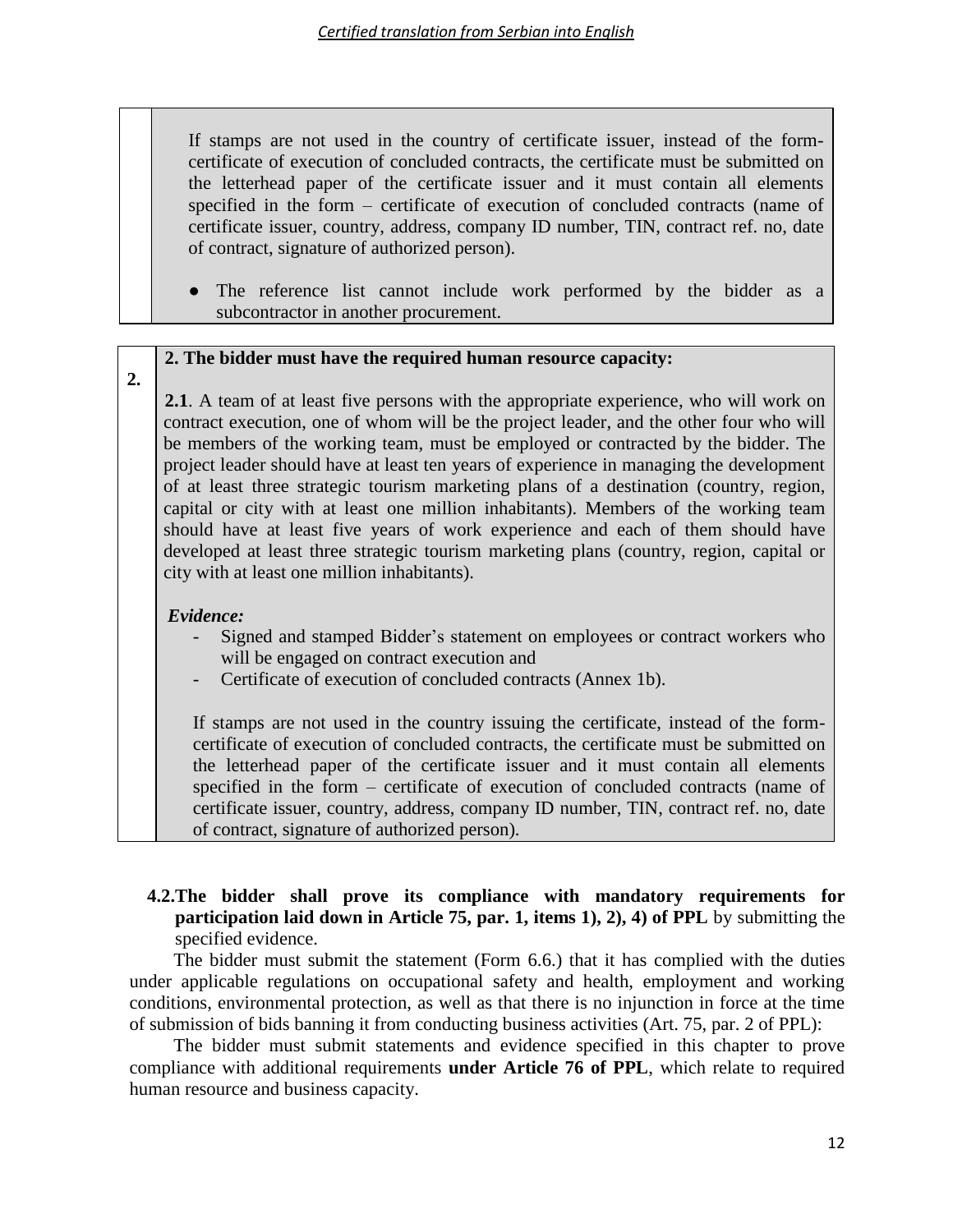# **4.3. Requirements that must be complied with by subcontractors in accordance with Article 80 of the Law**

The bidder must submit evidence of its subcontractors' compliance with mandatory requirements under Article 75, par. 1, items 1), 2), 4) of PPL, and they shall jointly comply with the additional requirements.

# **4.4.Requirements that must be complied with by each member of a consortium in accordance with Article 81 of the Law**

Each bidder in a consortium must provide evidence of compliance with mandatory requirements under Article 75, paragraph 1, items 1), 2) and 4) of PPL, requirements under Article 75, par. 2 of PPL (text of the statement is in form 6.2). The bidders jointly comply with additional requirements in terms of business and human resource capacity.

# **Bidders are advised of the following:**

Bidders registered in the Register Of Bidders kept by the Business Registers Agency do not have to provide evidence laid down in Article 75, par. 1, items 1), 2) and 4) of the Public Procurement Law, which is publicly available on the website of the Business Registers Agency, when submitting the bid. It will be sufficient that they provide a statement of the public availability of evidence in which they should specify the website of the competent body, i.e. clearly specify that they are entered in the register of bidders.

Submission of evidence of compliance with requirements laid down in Article 75, par. 1, item 5 of PPL is mandatory if such a permit is envisaged under a special regulation.

The Contracting Authority shall not reject a bid as unacceptable if it does not contain evidence required in the Tender Documentation if the bidder specifies the website where data requested within the requirements are publicly available.

Evidence of compliance with requirements may be submitted in uncertified copies, and prior to deciding on the contract award, the Contracting Authority may require the bidder whose bid has been evaluated as the most advantageous, to submit an original or a certified copy of some or all evidence for inspection.

If a bidder fails to submit the original or a certified copy of the required evidence for inspection within the given time limit, the Contracting Authority shall reject its bid as unacceptable.

**Note:** The bidder, i.e. the contractor must immediately notify the Contracting Authority in writing on any change pertaining to the compliance with requirements of the public procurement procedure, which occurs before passing of the decision or conclusion of the contract or during the term of the public procurement contract and must document such change in the stipulated manner.

# **Foreign bidders:**

If any evidence under Article 77 of the Law is not issued in the country where the bidder is established, the bidder may, instead of that evidence, submit its own written statement, given under threat of perjury or fraud, certified by a judicial or administrative body, notary public or any other competent body of that country.

If the bidder is established in another country, the Contracting Authority may verify whether the documents used by the bidder to demonstrate compliance with the requirements are issued by the competent bodies of that country.

If the bidder's country does require the use of seal in commercial transactions, the bidder must sign the forms which are an integral part of this tender documentation and submit them on its letterhead paper.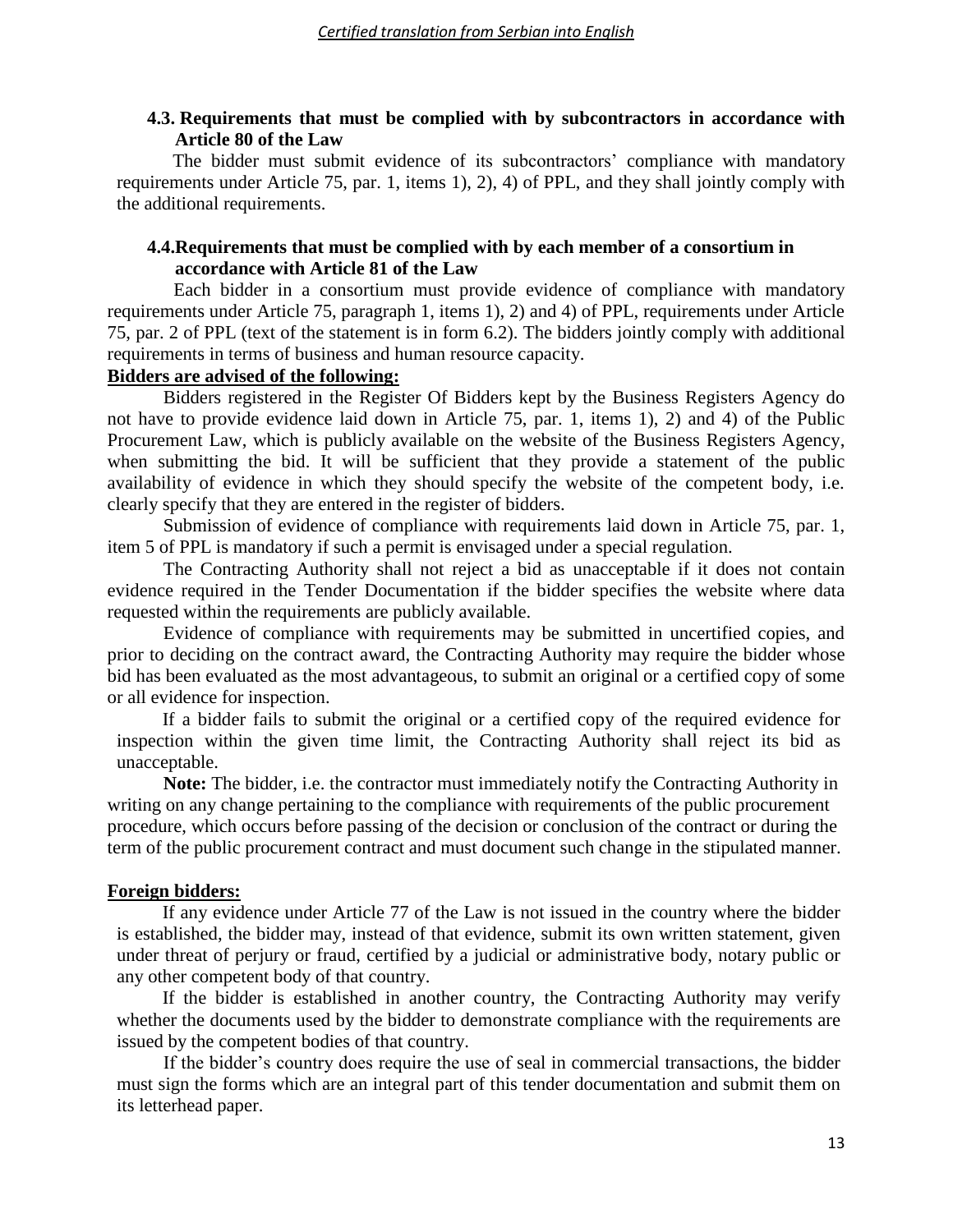# **5. INSTRUCTIONS TO BIDDERS**

# **5.1.Language of bids**

Tender Documentation shall be prepared in Serbian and English, while the public procurement procedure will be conducted in Serbian.

Bid opening minutes shall be drawn up in Serbian, and if foreign bidders submit their bid, the decision on contract award and the contract itself shall be drawn up both in Serbian and in English. If a question is asked in English, it must be translated and submitted in Serbian, as well.

Documents issued by the competent bodies of the bidder's country which are originally in a foreign language must be translated into Serbian by a sworn-in-court translator.

If the Contracting Authority in the course of bid examination and evaluation finds that a part of a bid submitted in another language should be translated into Serbian, it shall specify a deadline for the bidder to translate that part of the bid.

In the event of a dispute, the bid version and enclosed evidence translated into Serbian shall prevail.

A bid with enclosed documentation in a foreign language as required evidence without the original or a copy of a certified translation may be **rejected as unacceptable** due to a substantial deficiency under Article 106, paragraph 1, item 5 (a deficiency due to which it is impossible to determine the real content of the bid or compare it with other bids).

# **5.2.Special requirements in terms of the manner in which the bid must be drawn up** The bid must contain:

- **1.** All parts of the bid form, completed, signed by the bidder and stamped (contained in Chapter 6 of the Tender Documentation, comprised of the following forms: 6/1- data on the bidder, 6/2 - bid submission method, 6/3 - data on the subcontractor, 6/4 - consortium member data,  $6/5$  – form of quotation with price structure, while parts  $6/3$  and  $6/4$  of the bid form do not have to be signed if the bidder submits the bid individually);
- 2. Evidence of compliance with mandatory and additional requirements under Article 75 of the Public Procurement Law (hereinafter referred to as: PPL) in the manner specified in the Tender Documentation for the bidder, for consortium members (if the bid is submitted by a consortium) and for the subcontractor (if execution of the procurement will partially be entrusted to a subcontractor), while the evidence that must be enclosed to the bid is specified in Chapter 4 of the Tender Documentation;
- 3. Statements contained in forms which constitute integral parts of the Tender Documentation, filled in, signed by the bidder and stamped (in Chapter 6 of the Tender Documentation), while the filling in and signing of the form *Bid Costs* is not mandatory;
- 4. Completed and signed model contract.

Cost of bid preparation and submission shall exclusively be borne by the bidder. The Bidder cannot request the Contracting Authority to reimburse the costs of bid preparation.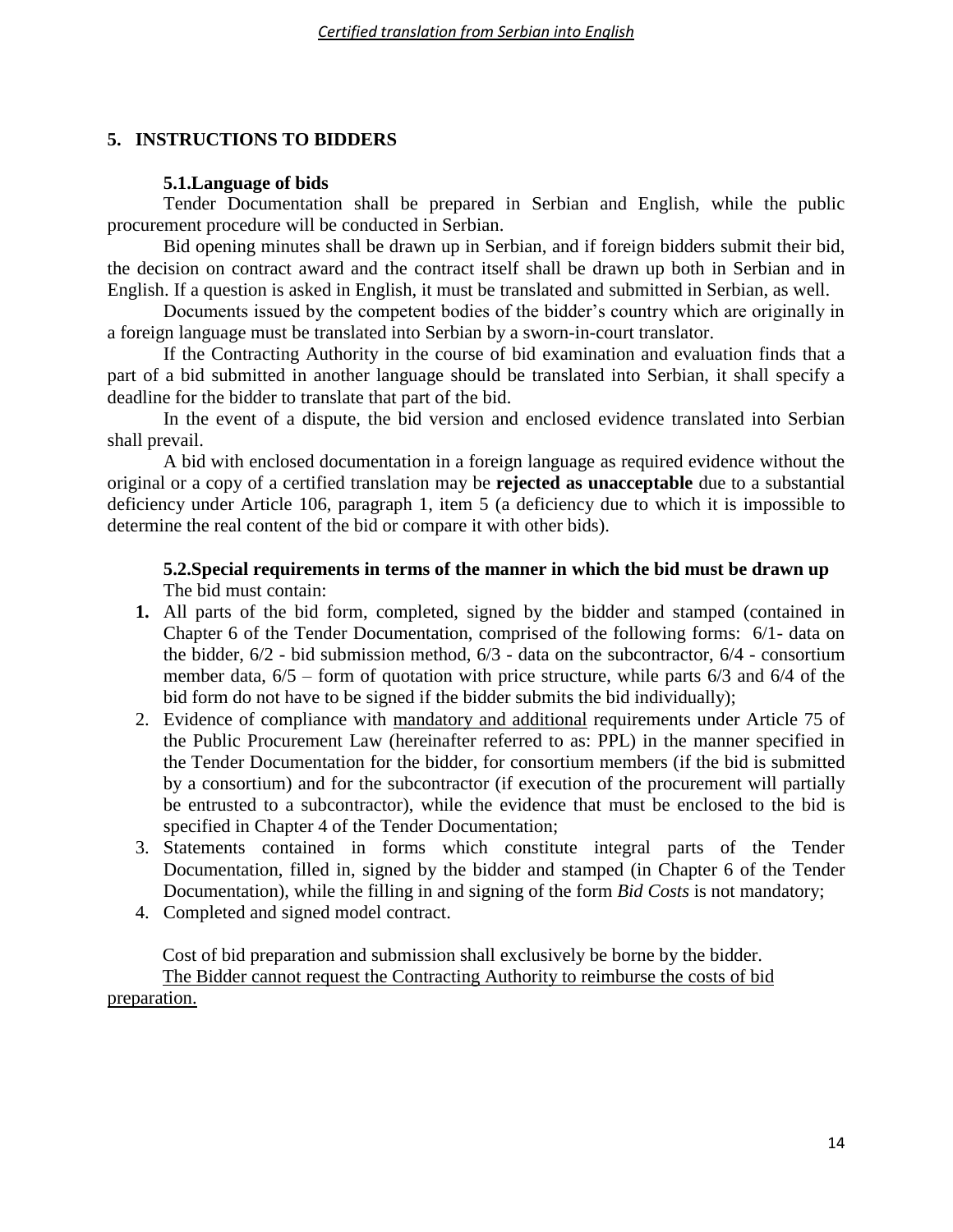### **5.3.Notification to bidders regarding the duty under Article 75, par. 2 of PPL**

When preparing the bid, the bidder must expressly indicate that it has complied with the duties under applicable regulations on occupational safety and health, employment and working conditions and environment protection, as well as that there is no injunction in force at the time of submission of bids banning it from conducting business activities. The statement forms (for the bidder, consortium member and subcontractor) constitute an integral part of the Tender Documentation.

### **5.4.Preparation of bids**

Bids must be prepared fully in accordance with the Public Procurement Law, the invitation to bid and Tender Documentation.

The bidder must submit the bid in writing.

The bid must be prepared in such a manner to allow determining of its actual content and comparing it with other bids. Otherwise, the bid will be rejected due to substantial deficiencies.

The bid shall be submitted in the forms contained in the Tender Documentation.

Forms and statements provided in the Tender Documentation must be filled in legibly by bidders, and the authorized person of the bidder must sign and stamp them.

If the bidder's country does not require the use of stamp in commercial transactions, the forms, statements and contract model which are an integral part of the Tender Documentation may be signed and submitted on letterhead paper by the bidder.

Potential errors made when filling in the forms in the Tender Documentation and corrected by ink deleter or in handwriting must be certified by a stamp and signature of the responsible person.

The bid must demonstrate compliance with mandatory and additional requirements, as well as special requirements of the Contracting Authority regarding the circumstances which determine the eligibility of the bid.

### **5.5. The manner of downloading of the Tender Documentation and bid submission deadline**

Tender Documentation is available at:

- Public Procurement Portal portal.ujn.gov.rs;
- Website of the Contracting Authority: [http://www.serbia.travel/about-us/about](http://www.serbia.travel/about-us/about-us/public-tendering.562.html)[us/public-tendering.562.html](http://www.serbia.travel/about-us/about-us/public-tendering.562.html)

A bidder shall submit its bid in person or by mail.

Regardless of the manner of bid submission, the bidder must ensure that the bid is delivered to the Contracting Authority's address by **30 May 2019 until 11:00 AM.**

Bids shall be submitted by registered mail or in person at the address: National Tourism Organisation of Serbia, No.8 Cika Ljubina St., Belgrade, 2nd floor, Financial Department. Bidders shall submit their bids in an envelope/box closed in such a manner to ensure that it is evident that their bids are opened for the first time during bid opening.

The bidder must glue the Accompanying Form (contained in Chapter 6 of the Tender Documentation) to the envelope/box, where it shall enter information indicating its exact name, address, telephone and fax numbers, electronic mail and name and surname of the contact person.

The bid which is not received by the Contracting Authority by the date and hour specified in this invitation shall be deemed untimely.

Upon completion of public opening of bids, the Contracting Authority shall return to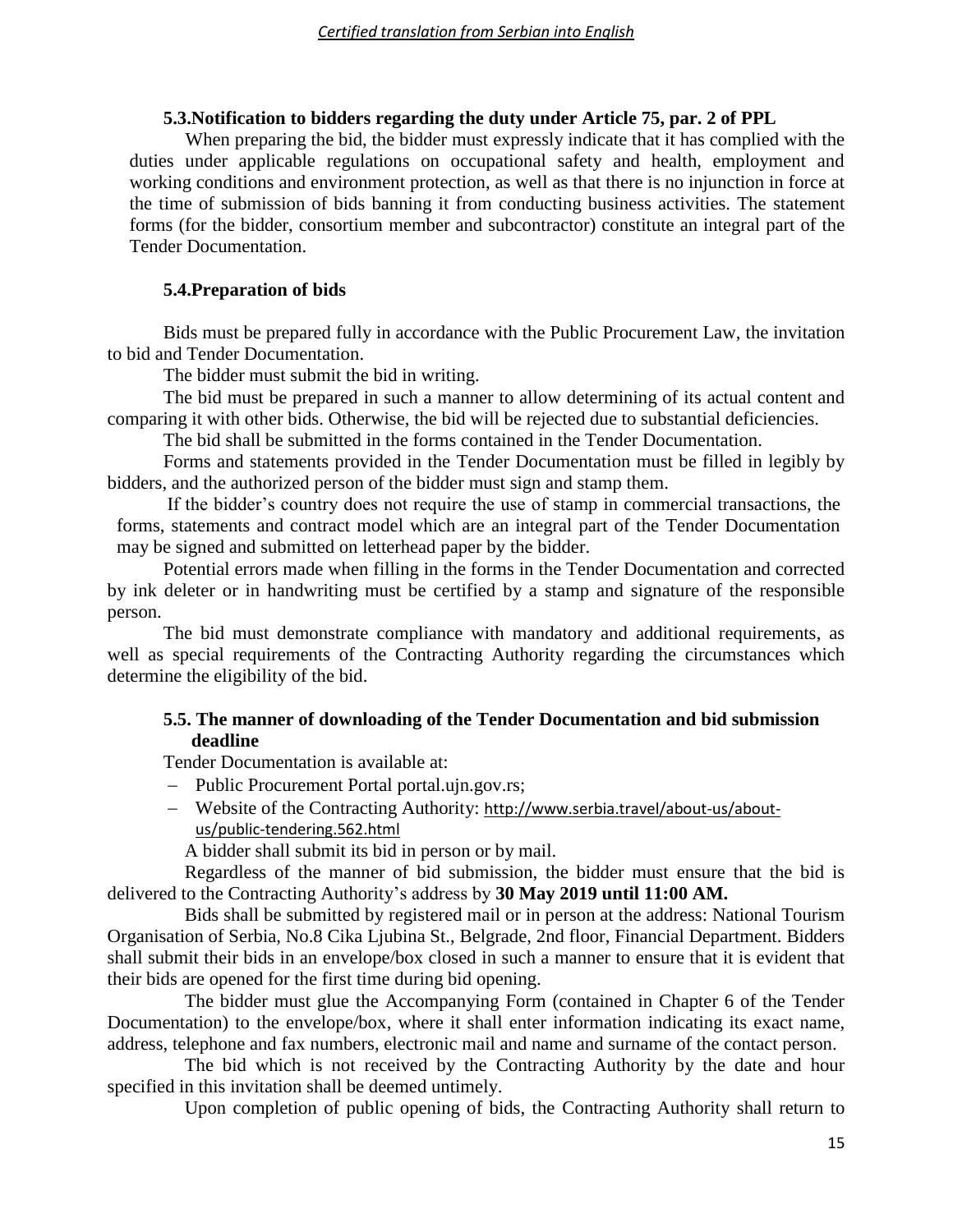bidders untimely submitted bids unopened.

A bidder may only submit one bid. The bid submission deadline expires **on 30 May 2019** at 11:00 AM.

**Place, time and method of bid opening:** bid opening shall be public and it shall take place on **30 May 2019** at 11:15 AM in the National Tourism Organisation of Serbia, Belgrade, No. 8 Cika Ljubina St, first floor, meeting room.

# **Conditions under which the bidder's representatives may participate in the bid opening procedure:**

The bid opening procedure may be actively attended only by authorised representatives of the bidder who must submit to the Contracting Authority's committee written powers of attorney for participation in bid opening prior to the commencement of the public bid opening, by which they demonstrate that they are authorized to participate in the procedure.

# **5.6. Method of modifying, supplementing and withdrawing the bid within the meaning of Article 87, par. 6 of the Law**

At any time prior to the expiry of the bid submission deadline, a bidder may modify, supplement or withdraw its bid by submitting a written notice with the designation "Bid Modification", "Bid Supplementation" or "Bid Withdrawal" for the public procurement No. OPJN **8/2018.** The bidder shall clearly specify which part of the bid is subsequently modified, i.e. which documents are subsequently submitted. Upon the expiry of the bid submission deadline, the bidder cannot modify, supplement or withdraw its bid.

# **5.7. Notice to bidders that bid independently that they cannot at the same time be part of a consortium or bid as a subcontractor or be a member of multiple consortiums**

A bidder that bids independently cannot at the same time be part of a consortium or bid as a subcontractor or be a member of multiple consortiums. The bidder must specify in the Bid Form how the bid is submitted, i.e. whether it bids independently, as a member of a consortium or as a subcontractor.

# **5.8. Bid with a subcontractor**

The bidder who submits the bid with a subcontractor shall:

- Specify in the Bid Form the name and registered office of the subcontractor, percentage of the total procurement value that would be subcontracted, which may not exceed 50%, and part of the procurement subject matter that would be performed through a subcontractor;
- Provide evidence on compliance with the requirements in the manner stipulated in section 4.2 of the Tender Documentation for each of its subcontractors.

Should the contract be concluded between the Contracting Authority and the bidder who bids with a subcontractor, the subcontractor will be specified in the contract.

The chosen bidder shall be fully liable to the Contracting Authority for compliance with contractual obligations, irrespective of the number of its subcontractors.

The bidder shall allow the Contracting Authority, upon the latter's request, access to its subcontractor for the purpose of verifying compliance with eligibility requirements.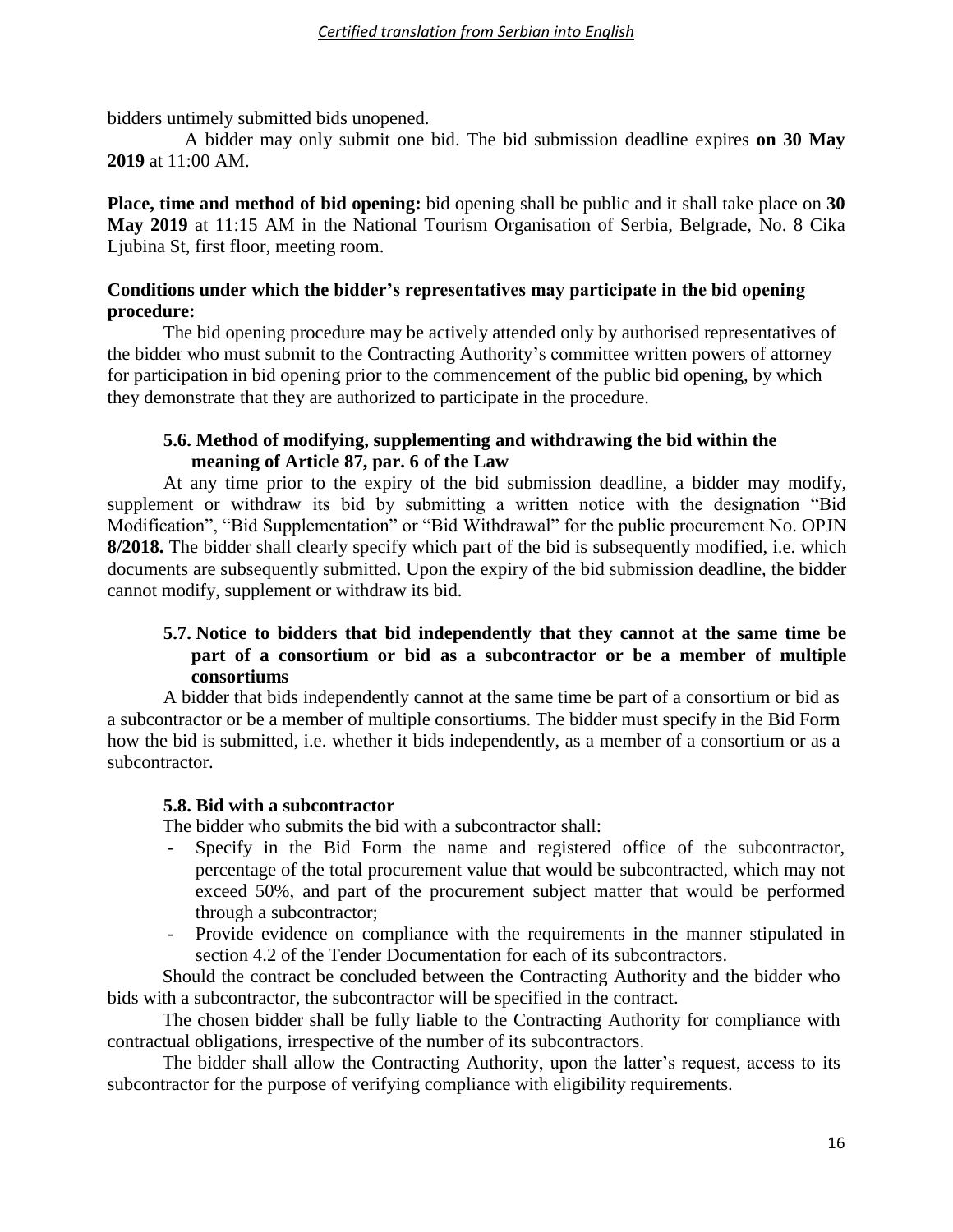# **5.9. Joint Bid**

A bid may be submitted by a consortium. A joint bid shall incorporate an agreement by which members of the consortium undertake in respect of one another and the Contracting Authority, to perform the public procurement. The agreement must include the following information:

- The lead member of the consortium who will submit the bid and who will represent the consortium vis-à-vis the Contracting Authority;
- A description of duties of each consortium member in contract execution.

Bidders who submit a joint bid shall bear unlimited joint and several liability towards the Contracting Authority.

# **5.10. Variant Bids**

Variant bids are not allowed.

# **5.11. Bid validity period**

Bid validity period cannot be shorter than **30 days** of the date of bid opening.

If a shorter period is specified, the bid shall be rejected due to a substantial deficiency. (*The validity period must be stated in the designated field in the Bid Form*).

# **5.12. Requirements in terms of payment methods and requirements**

The Contracting Authority shall make payments to the Contractor in the following manner:

- 10% in advance,

The remainder after the completion of work, upon receipt of invoice.

Deadline for payment cannot be shorter than 15 days or longer than 45 days, in accordance with the Law on the Deadlines for Settlement of Financial Liabilities in Commercial Transactions.

The payment deadline is offered by entering it in the bid form.

# **5.13. Currency and indication and presentation of the price in the bid.**

The bidder shall specify the price in the bid in RSD or foreign currency, EUR.

The price shall be stated inclusive and exclusive of value-added tax, inclusive of all costs incurred by the bidder in the execution of the said procurement.

If the price is specified in euros, for the purpose of bid comparison in bid evaluation procedure, amounts shall be translated to dinars at the middle exchange rate of the National Bank of Serbia for euro on the date of bid opening.

Payment to the domestic bidder who offered the price in euros shall be executed in dinar equivalent at the official middle exchange rate of the National Bank of Serbia on the date of invoicing.

Payments to foreign bidders shall be made in euros.

Prices shall be quoted in the form of quotation.

The Contracting Authority shall not allow for price increases and the quoted price shall be final.

If it considers a price quoted in a bid to be unusually low, the Contracting Authority shall act in accordance with Article 92 of PPL, i.e. it will demand a detailed explanation of all its integral parts it deems relevant.

All costs related to bid preparation and submission shall be borne by the bidder.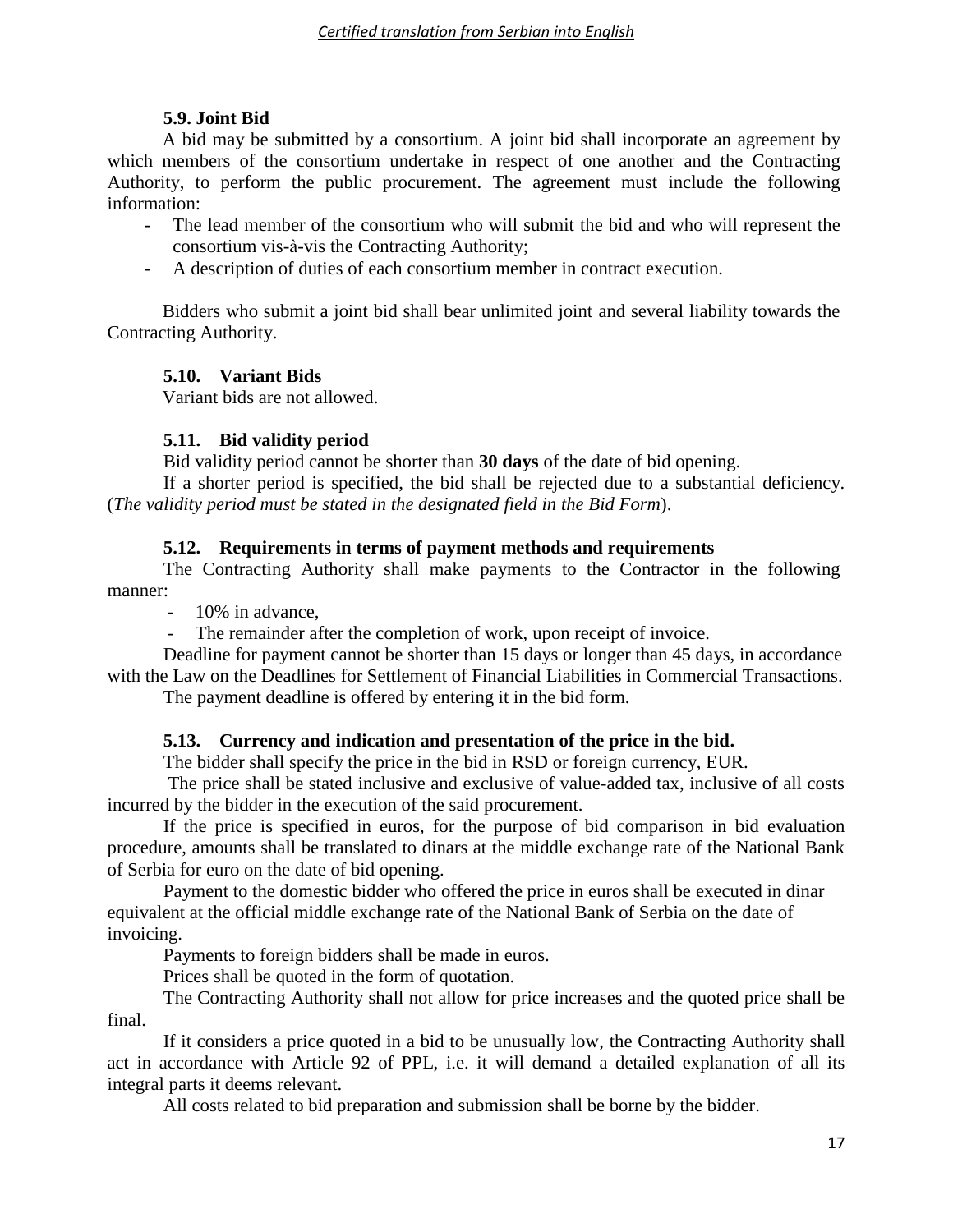The bidder shall specify bid preparation costs in the dedicated form, which constitutes an integral part of the Tender Documentation, and which the bidder does not have to complete and sign.

#### **5.14. Collateral**

The bidder with whom the contract is entered into must furnish, when the contract is signed or within 15 days, a performance bond with clauses "irrevocable", "unconditional" and "payable upon first demand without protest" in the amount equal to 10% of the contract price exclusive of value-added tax, which is valid 30 days after the time limit for full performance of the contractual obligation.

The performance bond may be executed by the Contracting Authority in the event of the selected Bidder's default in the performance of its obligations under the public procurement contract.

The furnished performance bond may not include additional payment requirements, shorter deadlines than those specified by the Contracting Authority, amount lower than the one specified by the Contracting Authority or changed territorial jurisdiction for dispute resolution. Should the deadlines for the performance of the contractual obligation change during the term of the contract, the validity period of performance bonds must be extended.

In the event of joint bid submission, the collateral may be provided by any member of the consortium.

When submitting the performance bond, copies of the specimen signature cards of authorized persons of the bank that issued the bond shall also be enclosed.

In addition to the performance bond, the Contractor must furnish an advance payment bond, in the amount equal to 10% of the contract price exclusive of VAT.

When the contract is signed or within 15 days, the Contractor must furnish an advance payment bond with clauses "irrevocable", "unconditional" and "payable upon first demand without protest" in the amount equal to 10% of the contract price exclusive of value-added tax, which is valid 30 after the time limit for full performance of the contractual obligation.

The Contracting Authority cannot pay any amount before receiving the required advance payment guarantee.

The furnished advance payment bond may not include additional payment requirements, shorter deadlines than those specified by the Contracting Authority, amount lower than the one specified by the Contracting Authority or changed territorial jurisdiction for dispute resolution.

The Contracting Authority shall execute the advance payment bond should the Contractor fail to perform its contractual obligations within deadlines and in the manner stipulated by the contract.

The Contracting Authority shall execute the advance payment bond in the event of nonperformance, or partial default for which the advance is paid.

Should the deadlines for the performance of the contractual obligation change during the term of the contract, the validity period of the bank guarantee must be extended.

Costs of obtaining bank guarantees shall be borne by the Contractor.

#### **5.15. Requesting additional information or clarification concerning bid preparation**

An interested party may request, in writing, additional information from the Contracting Authority or clarifications concerning bid preparation, no later than 5 days prior to the expiry of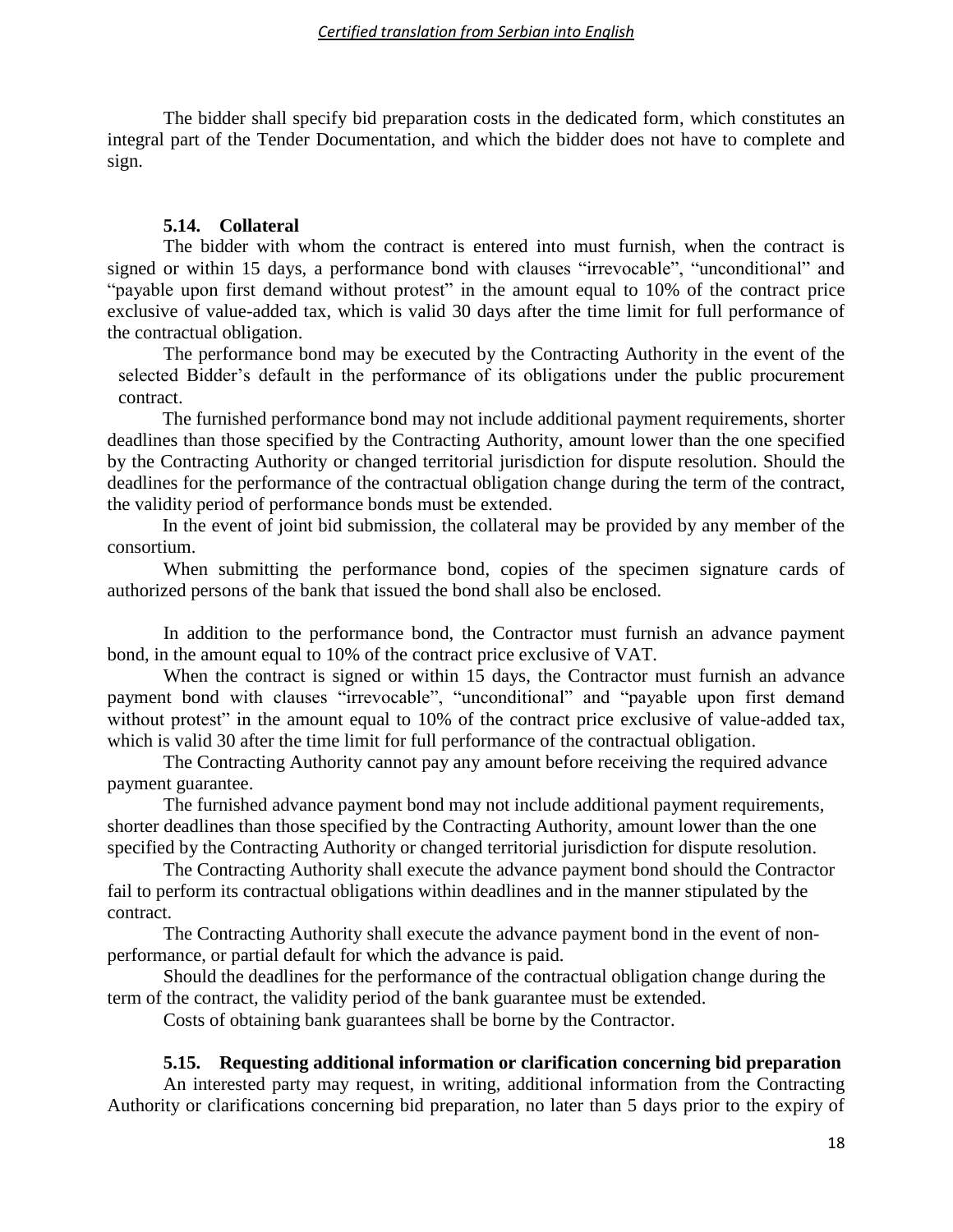the bid submission deadline.

An interested party shall submit any such request for additional information or clarifications regarding bid preparation to the Contracting Authority's address: National Tourism Organisation of Serbia, Belgrade, 8 Cika Ljubina St. or email: Ljiljana Cerovic ljcerovic@serbia.travel, Tamara Pupovac [tpupovac@serbia.travel,](mailto:tpupovac@serbia.travel) Vesna Ninic [vninic@serbia.travel,](mailto:vninic@serbia.travel) Darja Butigan [dbutigan@serbia.travel,](mailto:dbutigan@serbia.travel) Aleksandra Dolapcev [adolapcev@serbia.travel,](mailto:adolapcev@serbia.travel) on weekdays (Monday through Friday), between 7:30 AM and 3:00 PM with the following subject line: Request for additional information or clarification of the Tender Documentation for the public procurement OPJN No. **8/2018**.

Requesting additional information or clarifications regarding bid preparation by telephone is not allowed.

The Contracting Authority shall publish the answer on the Public Procurement Portal and on its website, within 3 (three) days of receiving the request for additional information or clarifications of the Tender Documentation.

Communication in relation to additional information, clarifications and replies shall be carried out in writing, i.e. via mail, e-mail or fax. If the Contracting Authority or the bidder provides a public procurement document via email or fax, they shall demand of the other party to confirm the receipt of such document using the same means, which the other party shall be required to do where this is necessary as evidence of service.

# **5.16. Notice on the manner in which additional explanations may be requested from bidders after bid opening and in which bidders and their subcontractors may be controlled**

During bid evaluation, the Contracting Authority may require bidders to provide additional explanations that will help it examine, evaluate and compare bids and may furthermore conduct controls of bidders and their subcontractors.

The Contracting Authority may, with the bidder's consent, correct arithmetic errors identified during bid examination after the bid opening procedure. In the event of a difference between the unit price and the total price, the unit price shall prevail.

If the bidder does not agree to such correction of arithmetic errors, the Contracting Authority shall reject its bid as unacceptable.

# **5.17. Bid evaluation**

After bid evaluation, only the timely submitted bids fully compliant with the requirements in the Tender Documentation, i.e. bids which are appropriate and acceptable, will be taken into consideration. Inappropriate bids will not be taken into consideration and will be rejected.

### **5.18. Reasons for bid rejection**

A bid shall be rejected if it:

- 1) is untimely,
- 2) contains material deficiencies,
- 3) is inappropriate,
- 4) restricts rights of the Contracting Authority,
- 5) imposes conditions on the exercise of rights of the Contracting Authority;
- 6) restricts bidder's obligations;
- 7) exceeds the estimated value of the public procurement.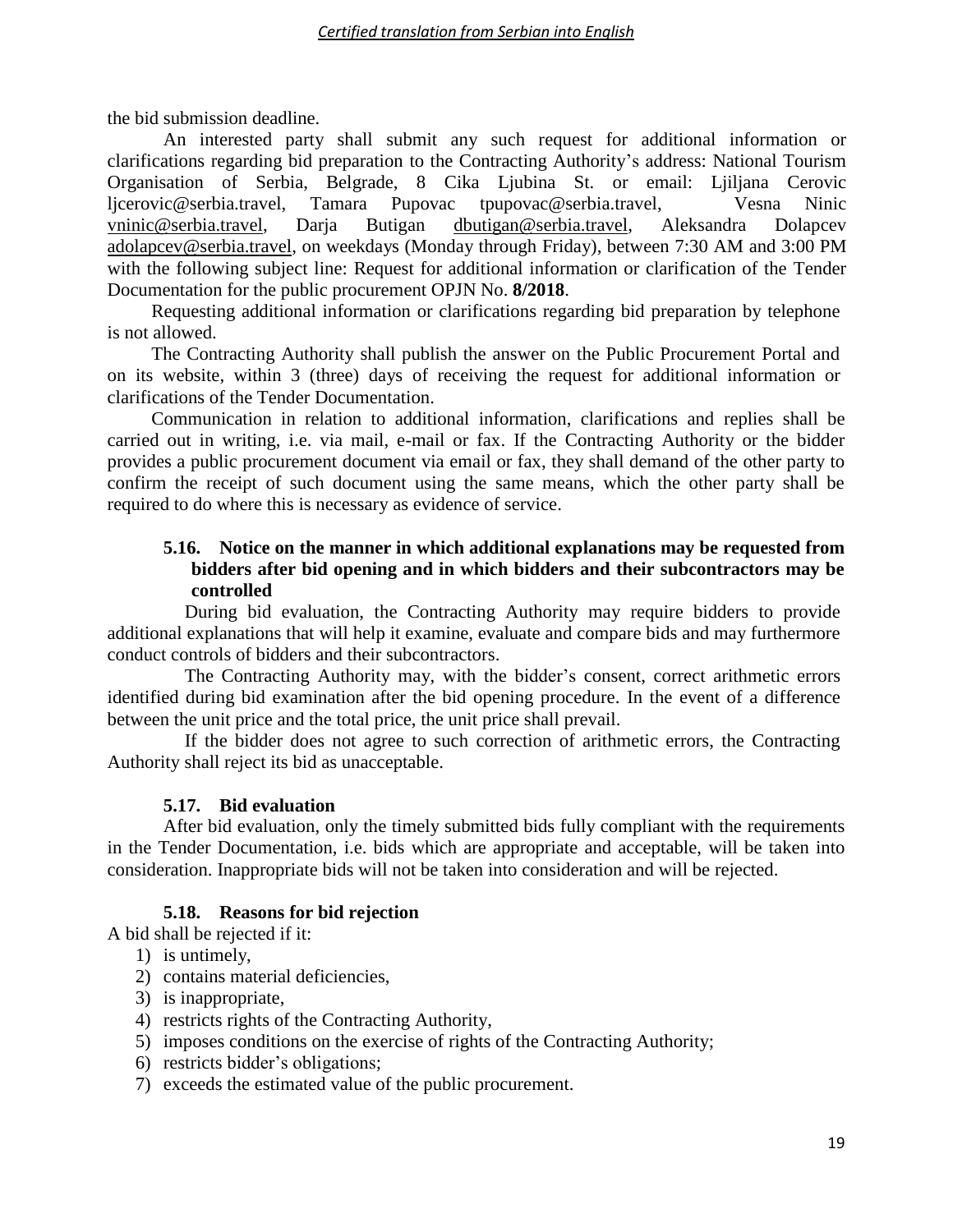# **5.19. Negative references**

The Contracting Authority may reject a bid if it has evidence that, in the three years preceding the invitation to bid, the bidder:

- 1) Acted in violation of the ban imposed by Articles 23 and 25 of the Public Procurement Law;
- 2) Was responsible for distortion of competition;
- 3) Submitted inaccurate data in the bid or unjustifiably refused to enter into a public procurement contract after the contract had been awarded to it;
- 4) Refused to provide the evidence and security specified in the bid.

The Contracting Authority may reject a bid if it has evidence that the bidder had failed to comply with its obligations under previous public procurement contracts for identical supplies, in the three years preceding the invitation to bid.

The evidence may be the following:

- 1) A final court decision or a final decision of another competent body;
- 2) A document evidencing perfection of security in a public procurement procedure or enforcement of contractual obligations;
- 3) A document evidencing the payment of liquidated damages;
- 4) Customers' complaints, if not addressed within the agreed period;
- 5) Report by a competent authority of any works that were non-compliant with a design or contract;
- 6) Notice of contract termination due to non-compliance with material elements of the contract given in the manner and under the conditions provided for by the Law of Contracts and Torts;
- 7) Evidence of hiring persons not specified as subcontractors or consortium members to perform a Public Procurement Contract.
- 8) Other relevant evidence appropriate for the supplies in question relating to performance of obligations in previous public procurement procedures or under previous public procurement contracts.

The Contracting Authority may reject a bid if it has a final court decision or final decision of another competent body relating to a procedure conducted by another Contracting Authority or a contract entered into by another Contracting Authority if the supplies are identical.

# **5.20. Notifying the outcome of the procedure to bidders**

The Contracting Authority must make a decision in connection with this public procurement within 25 days of the public bid opening. A contract award decision will be posted on the Public Procurement Portal and on the Contracting Authority's website within three days of its passing.

# **5.21. Criteria and elements of criteria for contract award**

# The Criterion for the evaluation of bids is the **"lowest price offered" - weighting 100 points.**

This criterion will be evaluated on the basis of the total quoted price exclusive of VAT. The maximum score based on this criterion will be assigned to the bid with the lowest quoted price exclusive of VAT. All other bidders will be assigned a proportionately lower score and their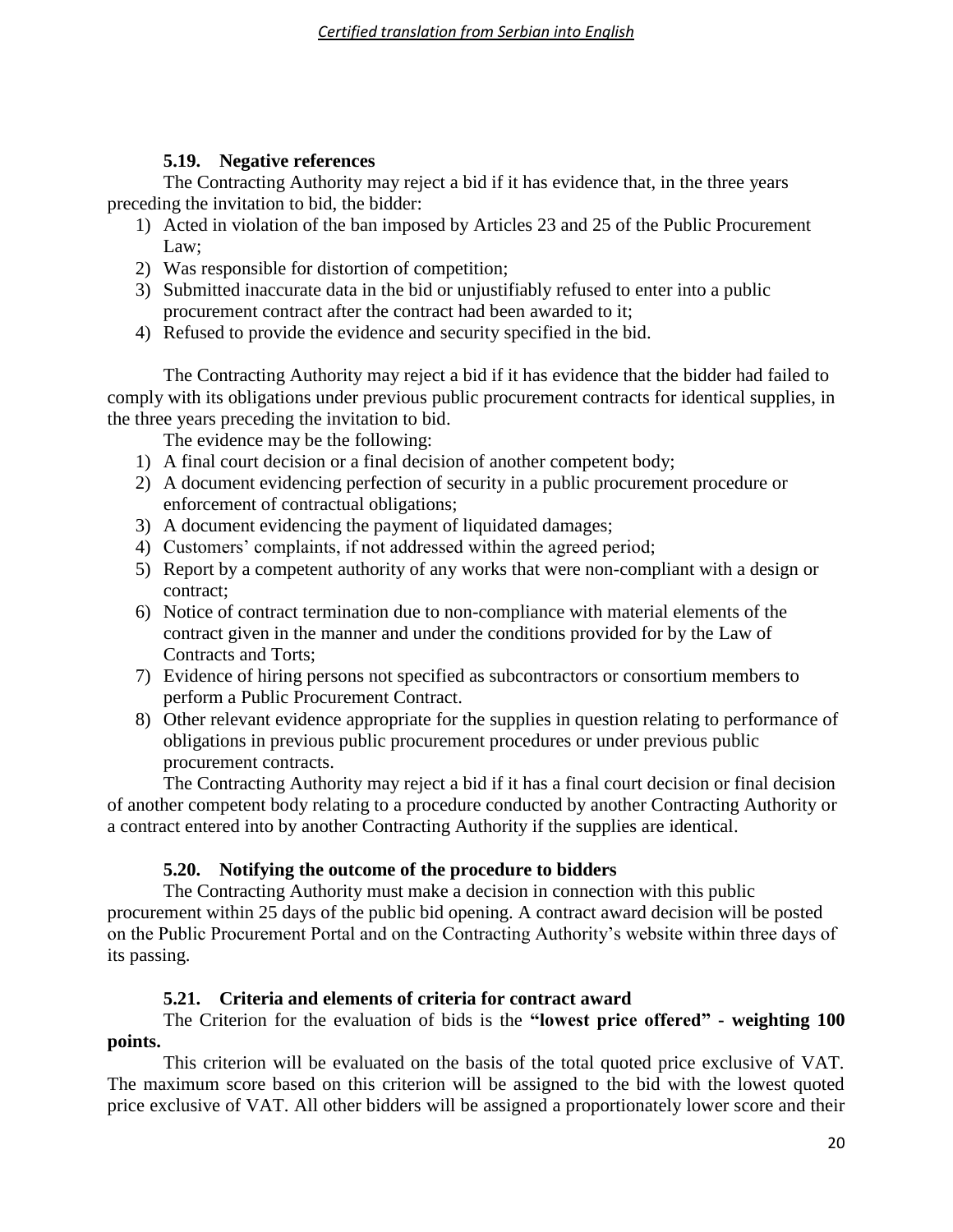bids will be ranked accordingly.

If two or more bids receive the same score, the more advantageous bid will be the one with the longer payment period. If bids still receive the same score, the selection will be made by draw.

# **5.22. Review complaint**

The review complaint shall be submitted to the Contracting Authority, and a copy shall be submitted to the Republic Commission at the same time.

The review complaint may be filed throughout the public procurement procedure, against any action of the Contracting Authority, unless otherwise provided in this Law.

The review complaint that challenges the type of procedure, content of the invitation to bid or Tender Documentation shall be deemed timely if received by the Contracting Authority no later than seven days prior to the expiry of the bid submission deadline, while in case of low value public procurement or qualification procedures such complaints shall be considered timely if received by the Contracting Authority three days before the expiry of the bid submission deadline, regardless of the mode of their receipt, provided however that the complainant had previously notified any identified defects and irregularities in accordance with Article 63 paragraph 2 of the Law and the Contracting Authority failed to remedy them.

The review complaint that challenges actions undertaken by the Contracting Authority prior to the expiry of the bid submission deadline, but after the expiry of the deadline referred to in paragraph 3, Article 149 of PPL, shall be considered timely if submitted before the expiry of the bid submission deadline.

Paragraphs 3 and 4 of Article 149 of PPL shall not apply in the event of negotiated procedure without prior publication of a contract notice if the complainant or the party related to it has not participated in that procedure.

After the passing of the contract award decision, decision to enter into the framework agreement, decision on the recognition of qualification and the decision to terminate the procedure, the deadline for filing the review complaint shall be ten days of the publication of the respective decision on the Public Procurement Portal, or five days in the case of a low value public procurement procedure or in case of passing the contract award decision under a framework agreement in accordance with Article 40a of this law.

The review complaint may not challenge actions of the Contracting Authority undertaken in the public procurement procedure if the complainant was aware or should have been aware of the reasons for filing such a complaint prior to the expiry of the deadline for filing such a complaint referred to in paragraphs 3 and 4 of Article 149 of PPL and the complainant failed to file it prior to the expiry of that deadline.

If a review complaint is resubmitted by the same complainant in the same public procurement procedure, such complaint cannot dispute the actions of the Contracting Authority of which the complainant was aware or should have been aware at the time of filing of the previous complaint.

The review complaint shall not stay the activities of the Contracting Authority in the public procurement procedure in accordance with Article 150 of the Public Procurement Law.

The Contracting Authority shall post a notice on the filed review complaint on the Public Procurement Portal and its website no later than two days of the receipt of any review complaint, which contains the information required in the Annex 3N.

The review complaint shall be filed directly, via e-mail to [vninic@serbia.travel](mailto:vninic@serbia.travel) and [jbogdanovic@serbia.travel](mailto:jbogdanovic@serbia.travel) during the working hours of the Contracting Authority, on weekdays from Monday through Friday between 7:30 AM and 3:30 PM or by registered mail with a delivery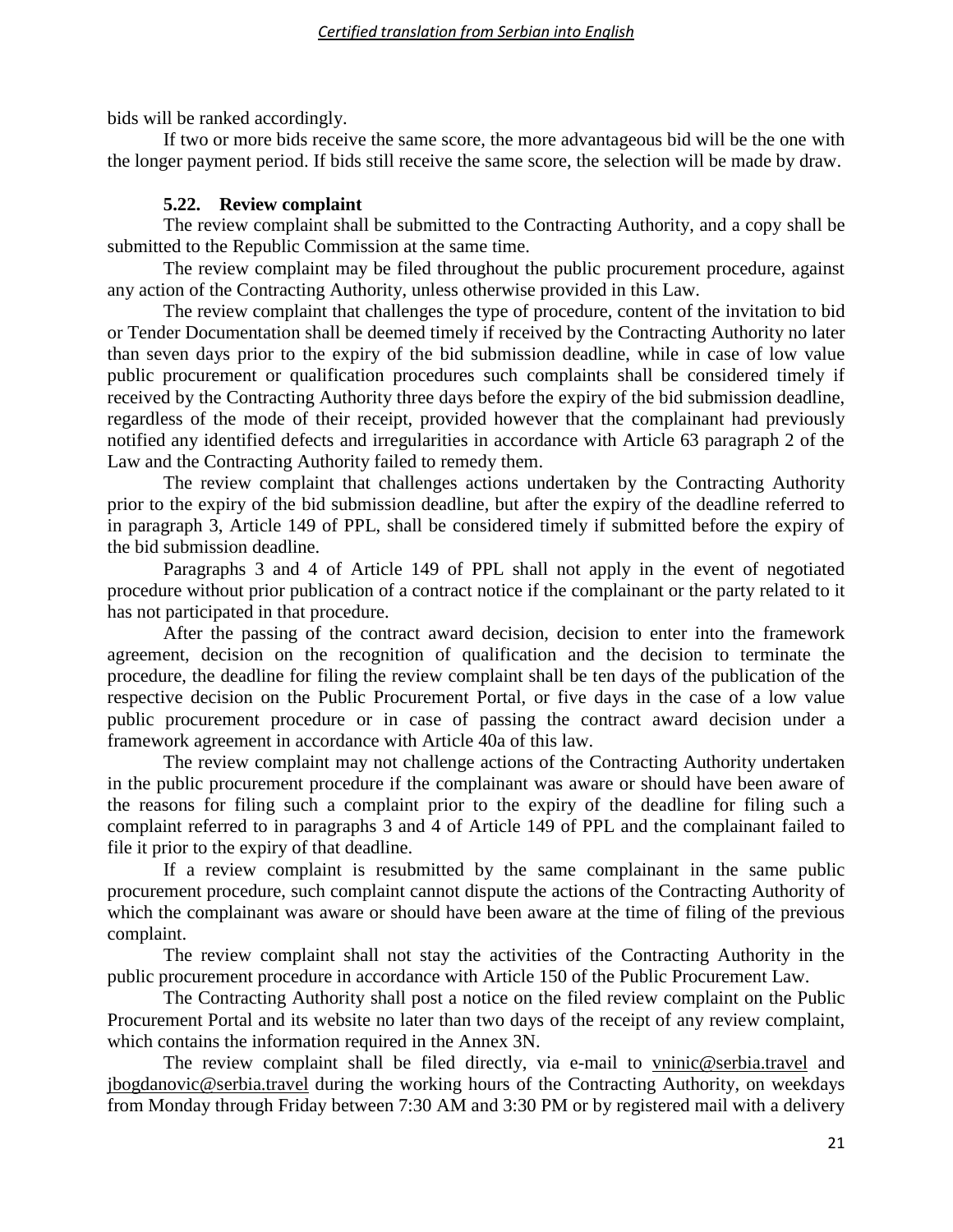note to the following address: National Tourism Organisation of Serbia, Belgrade, No.8 Cika Ljubina St., with the indication of the subject matter and number of the public procurement. **If the review complaint is submitted via email, preferably this document should be provided as a scanned copy bearing the stamp and signature of the authorised officer of the bidder (complainant), and as an MS Word document, to enable more efficient handling of the complaint by the Contracting Authority (without having to retype the claims made in the complaint).**

# **Amount of the Fee**

The complainant shall pay a fee to a dedicated budget account of the Republic of Serbia in the amount of:

- 1) **RSD 120,000** if the review complaint is submitted after bid opening and if the estimated value is not higher than RSD 120,000,000;
- 2) **RSD 120,000** if the review complaint is submitted prior to bid opening and if the estimated value is not higher than RSD 120,000,000; (Note: The estimated value of the relevant public procurement is lower than 120,000,000.00).

# **Payment of fee: link to the website of the Republic Commission for the Protection of Rights in Public Procurement Procedures:**

# **http://www.kjn.gov.rs/ci/uputstvo-o-uplati-republicke-administrativne-takse.html**

**INSTRUCTIONS FOR PAYING THE FEE CHARGED ON FILING A REVIEW COMPLAINT**

Under Article 151 of the Public Procurement Law, a review complaint must include, *inter alia*, a certificate on fee payment required in Article 156 of PPL.

The complainant shall pay the fee to the dedicated account of the budget Republic of Serbia in the amount set forth in Article 156 of PPL.

**The following shall be acceptable as evidence of payment of the fee within the meaning of Article 151, paragraph 1, item 6) of PPL:**

# **1. A certificate of payment of the fee required under Article 156 of PPL which contains the following elements:**

(1) It was issued by a bank and bears the stamp of the issuing bank;

(2) Since it constitutes evidence of payment, it must contain information that the payment or transfer order was executed and the date on which it was executed. *\* Republic Commission may examine the relevant statement of a recording account provided by the Treasury Administration of the Ministry of Finance and thus additionally verify the execution of the transfer order.*

(3) The amount of fee as set out in Article 156 of PPL in respect of which the payment is executed;

(4) Account number: 840-30678845-06;

(5) Payment code: 153 or 253;

(6) Reference number: data on the number or designation of the public procurement in respect of which the review complaint is filed;

(7) Purpose: RC; the name of the Contracting Authority; number or designation of the public procurement in respect of which the review complaint is filed;

(8) Recipient: budget of the Republic of Serbia;

(9) Name of the payer, i.e. name of the person who filed the complaint in respect of which the payment is executed;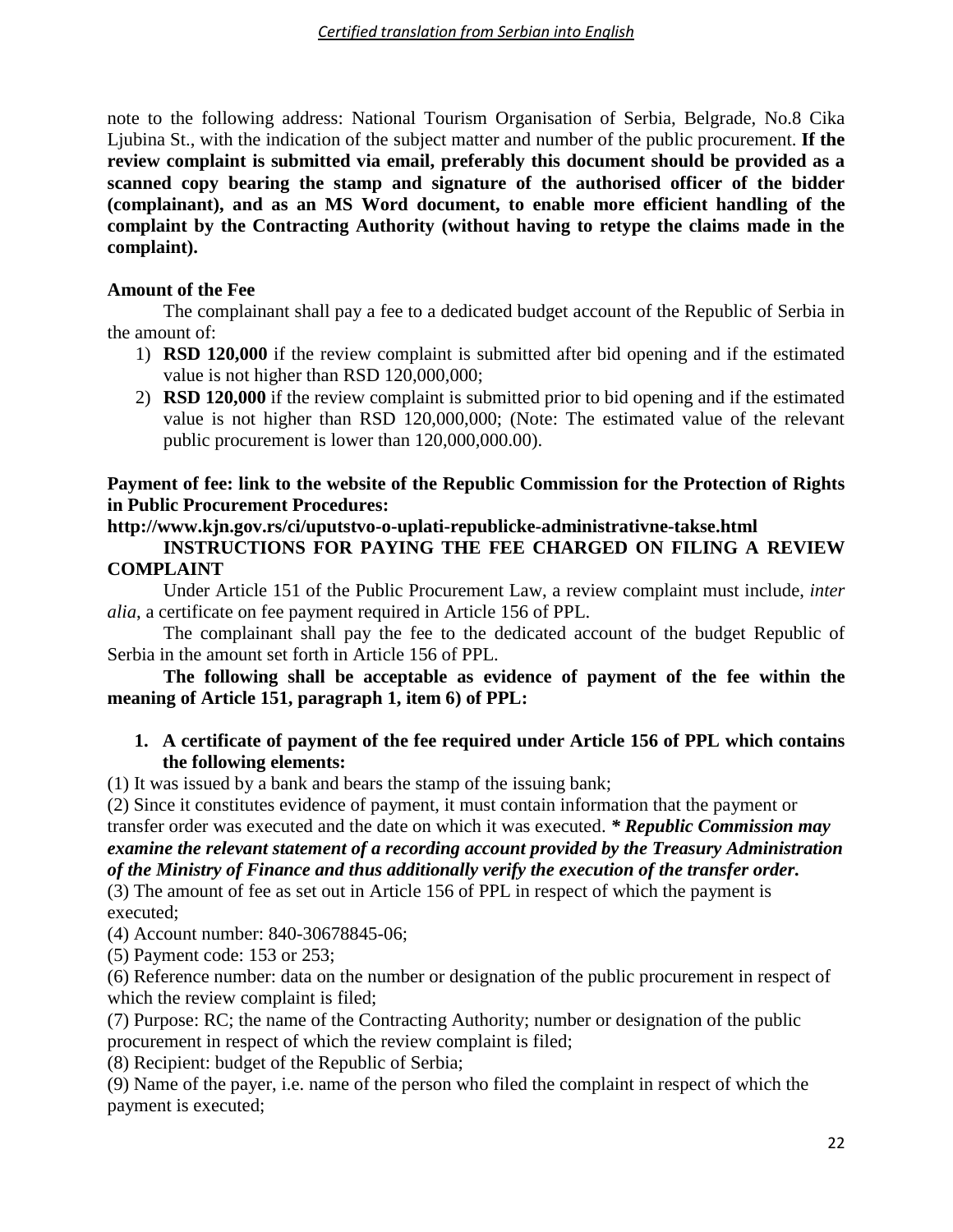(10) Signature of the authorized officer of the bank.

- **2. Payment order**, **first copy,** certified by the signature of the authorized officer and stamp of the respective bank or post office, which also contains all other elements from the certificate of payment referred to in item 1.
- **3. Certificate issued by the Republic of Serbia, Ministry of Finance, Treasury Administration**, signed and stamped, which contains all other elements from the certificate of payment referred to in item 1, except elements under (1) and (10) which is issued to the complainants who have a sub account in the appropriate consolidated treasury account maintained by the Treasury Administration (budget beneficiaries, beneficiaries of funds of mandatory social insurance organisations and other public funds beneficiaries);
- **4. Certificate issued by the National Bank of Serbia, which contains all elements from the certificate of payment referred to in item 1**, which is issued to complainants (banks and other entities) that have an account with the National Bank of Serbia in accordance with the law and other regulations.

Example of a properly filled in transfer order <http://www.kjn.gov.rs/ci/uputstvo-o-uplati-republicke-administrativne-takse.html>

# **Payment of fee for filing the review complaint from abroad**

Payment of fee for filing the review complaint from abroad may also be effected to the foreign exchange account of the Ministry of Finance – Treasury Administration:

BANK NAME AND ADDRESS: NATIONAL BANK OF SERBIA (NBS) 11000 Belgrade, No. 17 Nemanjina St. Serbia SWIFT CODE: NBSRRSBGXXX INSTITUTION NAME AND ADDRESS: Ministry of Finance Treasury Administration No. 7-9 Pop Lukina St. 11000 Belgrade IBAN: RS 35908500103019323073

NOTE: When making the payment, it is necessary to specify the following payment information - "details of payment" (FIELD 70: DETAILS OF PAYMENT):

The number in the public procurement procedure in respect of which the review complaint is filed and the name of the Contracting Authority in the public procurement procedure. Instructions for payments in EUR and USD are available at: http://www.kjn.gov.rs/sr/uputstvo-o-uplati-republicke-administrativne-takse.html

The Contracting Authority shall post a notice of any review complaints it received on the Public Procurement Portal and its website within 2 days of receipt of each review complaint.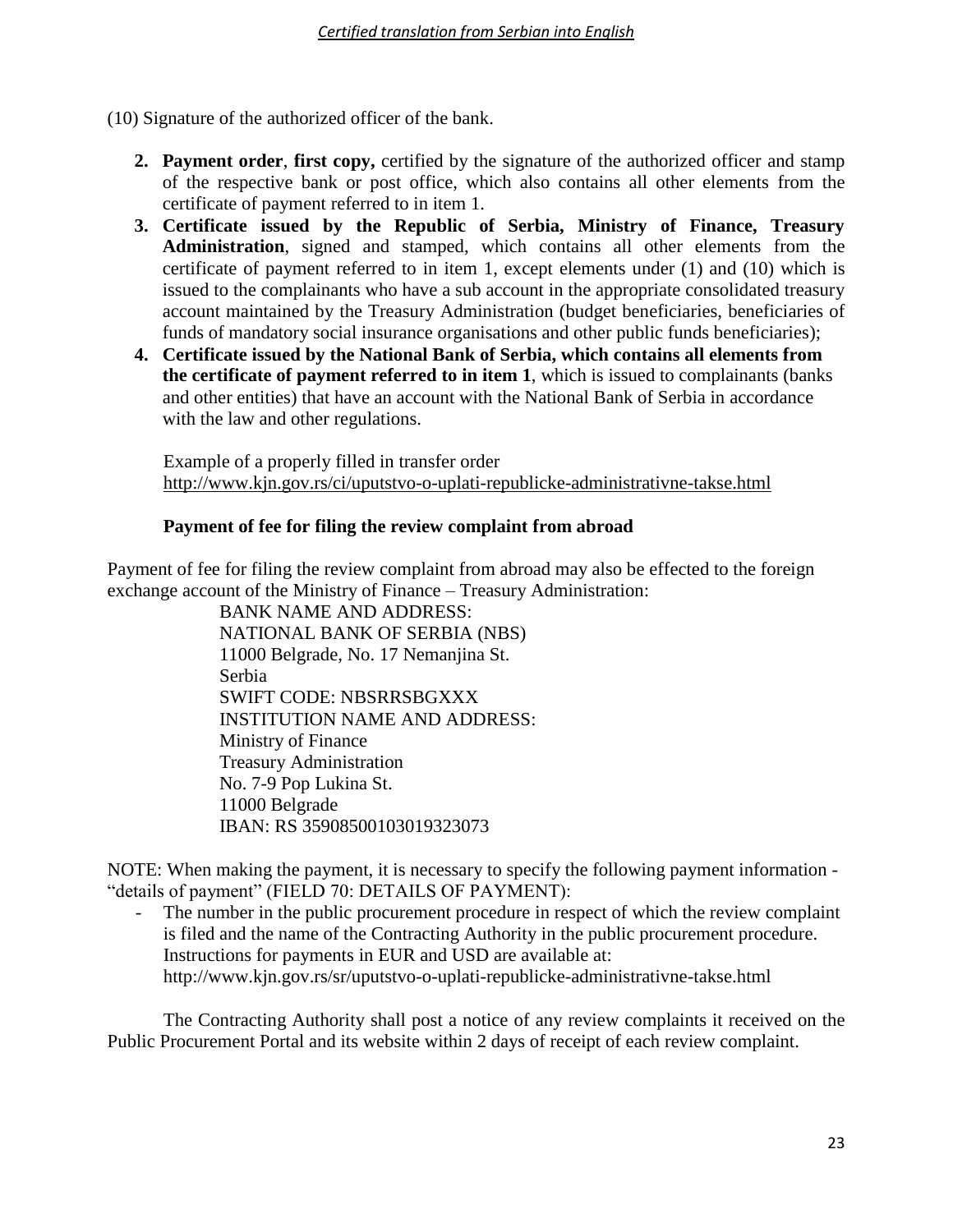# **5.23. Deadline for entering into the public procurement contract**

The Contracting Authority shall enter into the public procurement contract with the bidder to whom the contract is awarded within 8 days of the final date for filing review complaints.

If the bidder to whom the contract is awarded refuses to enter into the public procurement contract, the Contracting Authority may conclude the contract with the next most advantageous bidder.

### **5.24 Termination of the procedure**

The Contracting Authority shall decide to terminate the public procurement procedure if the requirements for contract award within the meaning of PPL are not met.

In case of objective reasons it was not aware of and could not have reasonably been predicted at the time of initiation of the public procurement procedure and which prevent the initiated procedure from proceeding or which eliminate the need for the public procurement concerned, the Contracting Authority reserves the right to withdraw from the public procurement and pass a decision to terminate the procedure.

The Contracting Authority shall pass such a decision to terminate the procedure in writing and shall post it on the Public Procurement Portal and its website, in accordance with Article 109 of the Public Procurement Law.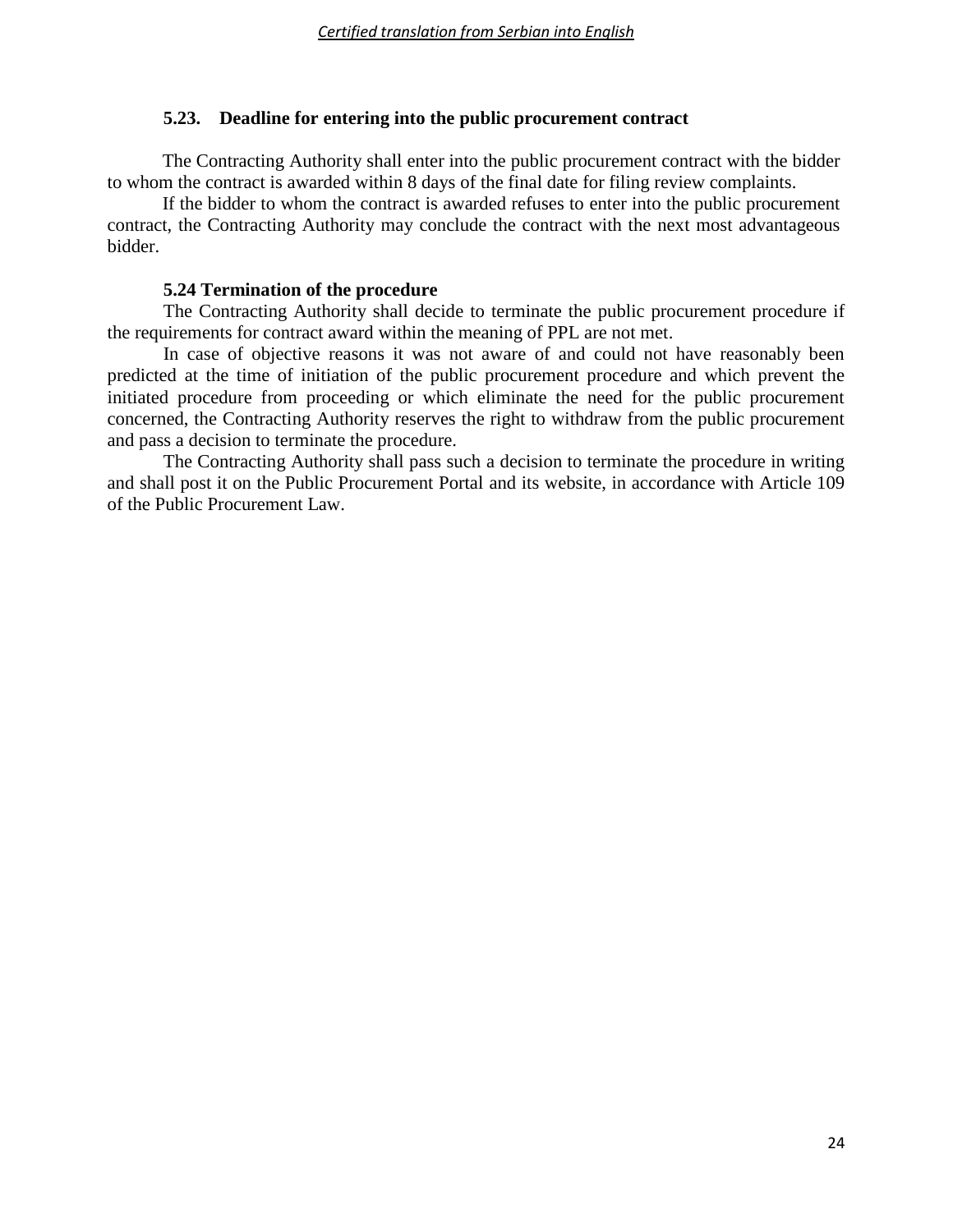# **6. FORMS AND STATEMENTS**

# **BID FORM**

# **PUBLIC PROCUREMENT OPEN PROCEDURE**

#### **NUMBER OPJN 8/2018**

Pursuant to the Public Procurement Law, I hereby submit the following bid in the public procurement Development of the Strategic Tourism Marketing Plan 2019-2024, as follows:

**Bid No.**

**Date:**

| (bidder enters its registration number and the date of bid preparation) |  |
|-------------------------------------------------------------------------|--|
| <b>6.1.DATA ON THE BIDDER</b>                                           |  |

| <b>Bidder</b>                                                                                    |                          |                                                                                     |
|--------------------------------------------------------------------------------------------------|--------------------------|-------------------------------------------------------------------------------------|
| <b>Address</b>                                                                                   | <b>City/town</b>         |                                                                                     |
|                                                                                                  | <b>Street and number</b> |                                                                                     |
| Bidder's company ID No.                                                                          |                          |                                                                                     |
| Tax identification number (TIN)                                                                  |                          |                                                                                     |
| <b>Contact person</b>                                                                            |                          |                                                                                     |
| Telephone, telefax no.                                                                           |                          |                                                                                     |
| <b>E-mail address</b>                                                                            |                          |                                                                                     |
| <b>Account number and bank</b>                                                                   |                          |                                                                                     |
| Bidder's company ID No.                                                                          |                          |                                                                                     |
| Person authorized to sign contracts                                                              |                          |                                                                                     |
| Legal entity is classified as:<br>(To be filled only if the bidder is a legal<br><i>entity</i> ) |                          | micro, small, medium-sized or<br>large<br><i>(indicate bidder's classification)</i> |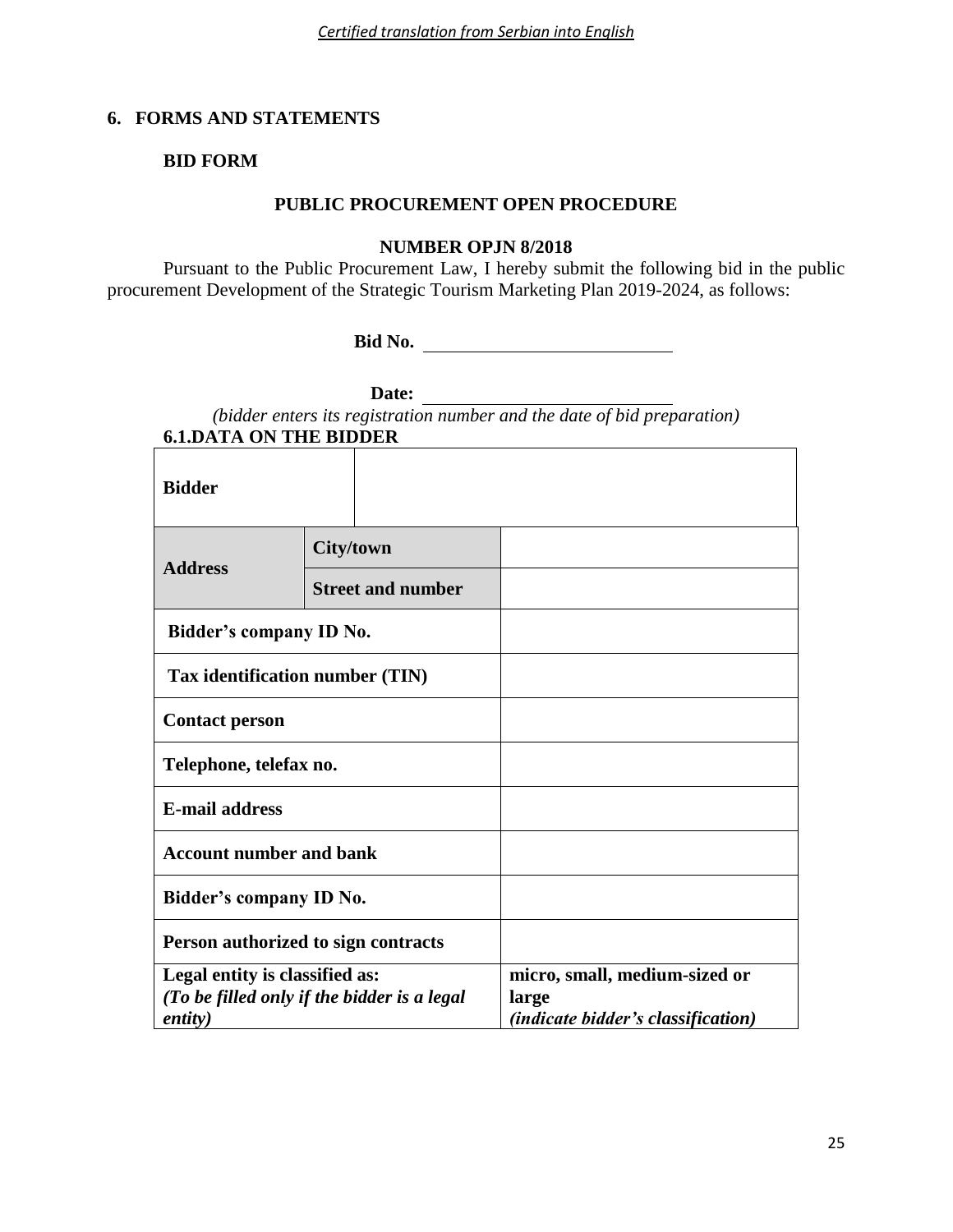# **6.2.I SUBMIT THE BID:**

# **A) Independently**

**B) With a subcontractor: \_\_\_\_\_\_\_\_\_\_\_\_\_\_\_\_\_\_\_\_\_\_\_\_\_\_\_\_\_\_\_\_\_\_\_\_\_\_\_\_\_\_\_\_\_\_\_\_\_\_\_\_**

# **C) Joint bid with members of a consortium:**

**\_\_\_\_\_\_\_\_\_\_\_\_\_\_\_\_\_\_\_\_\_\_\_\_\_\_\_\_\_\_\_\_\_\_\_\_\_\_\_\_\_\_\_\_\_\_\_\_\_\_\_\_**

**\_\_\_\_\_\_\_\_\_\_\_\_\_\_\_\_\_\_\_\_\_\_\_\_\_\_\_\_\_\_\_\_\_\_\_\_\_\_\_\_\_\_\_\_\_\_\_\_\_\_\_\_\_ \_\_\_\_\_\_\_\_\_\_\_\_\_\_\_\_\_\_\_\_\_\_\_\_\_\_\_\_\_\_\_\_\_\_\_\_\_\_\_\_\_\_\_\_\_\_\_\_\_\_**

**\_\_\_\_\_\_\_\_\_\_\_\_\_\_\_\_\_\_\_\_\_\_\_\_\_\_\_\_\_\_\_\_\_\_\_\_\_\_\_\_\_\_\_\_\_\_\_\_\_\_\_\_\_\_** *(Circle the method in which the bid is submitted and specify names of subcontractors and all participants in the joint bid)*

| Subcontractor:                                                                          |      |
|-----------------------------------------------------------------------------------------|------|
| Address:                                                                                |      |
| Company ID No.                                                                          |      |
| Tax identification number (TIN):                                                        |      |
| Contact person                                                                          |      |
| Percentage of the total value of the procurement<br>carried out through a subcontractor | $\%$ |
| Part of the subject matter of the procurement carried<br>out through a subcontractor:   |      |

# **6.3. SUBCONTRACTOR DATA**

| Subcontractor:                                                                          |      |
|-----------------------------------------------------------------------------------------|------|
| Address:                                                                                |      |
| Company ID No.                                                                          |      |
| Tax identification number (TIN):                                                        |      |
| Contact person                                                                          |      |
| Percentage of the total value of the procurement<br>carried out through a subcontractor | $\%$ |
| Part of the subject matter of the procurement carried<br>out through a subcontractor:   |      |

The Table "Data on the Subcontractor" **shall be completed by only bidders that submit bids with subcontractors.**

In the event of multiple subcontractors, copy the form.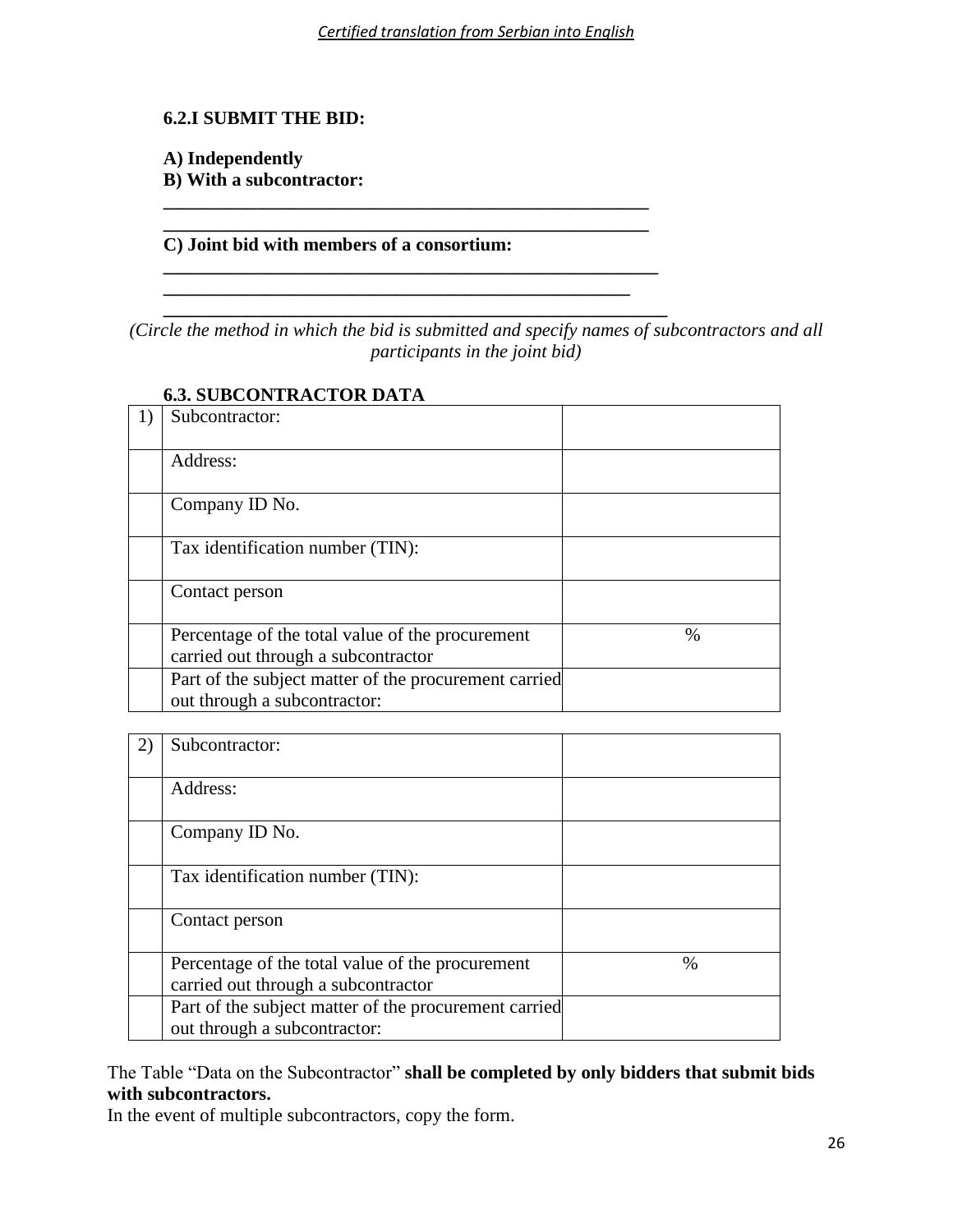# **6.4.CONSORTIUM MEMBER DATA**

| Participant in the joint bid:    |  |
|----------------------------------|--|
| Address:                         |  |
|                                  |  |
| Company ID No.                   |  |
|                                  |  |
| Tax identification number (TIN): |  |
| Contact person                   |  |
|                                  |  |

| Participant in the joint bid:   |  |
|---------------------------------|--|
| Address:                        |  |
| Company ID No.                  |  |
| Tax identification number (TIN) |  |
| Contact person                  |  |

| Participant in the joint bid:   |  |
|---------------------------------|--|
| Address:                        |  |
|                                 |  |
| Company ID No.                  |  |
|                                 |  |
| Tax identification number (TIN) |  |
| Contact person                  |  |
|                                 |  |

# **To be filled only by bidders who submit joint bids.**

In case there are more consortium members, copy the form.

Note: The bidder shall enter the required information in blank fields in the bid form.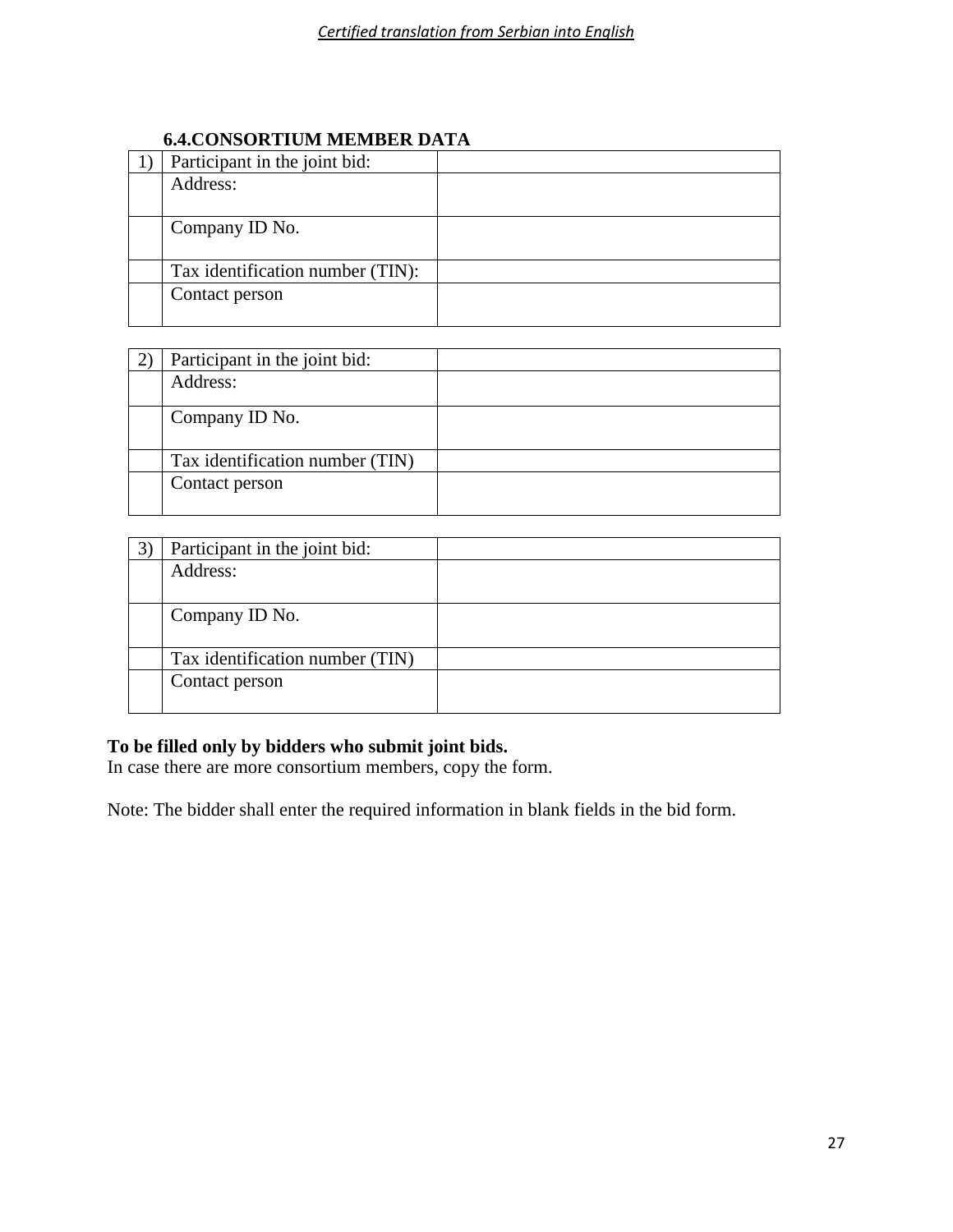# **6.5. FORM OF QUOTATION WITH PRICE STRUCTURE**

● Prices shall be specified in nominal dinar amounts or in EUR, exclusive and inclusive of value-added tax.

The bidder must fill in all fields in the Form of Quotation with Price Structure, otherwise the bid will not be eligible.

● The bidder makes the bid: **in RSD** in **EUR** *(Circle the currency in which the bid is made)*

|  | <b>Total offered price</b>                                                                                | <b>RSD/EUR</b> |              |
|--|-----------------------------------------------------------------------------------------------------------|----------------|--------------|
|  |                                                                                                           | Exclusive of   | Inclusive of |
|  |                                                                                                           | VAT            | VAT          |
|  | Services of development of the Strategic<br>Tourism Marketing Plan of the Republic of<br>Serbia 2019-2024 |                |              |

# ● **DEADLINE FOR PAYMENT: \_\_\_\_\_\_\_\_\_\_\_\_\_\_\_\_\_\_\_\_\_\_ (indicate)**

Deadline for payment cannot be shorter than 15 days or longer than 45 days, in accordance with the Law on the Deadlines for Settlement of Financial Liabilities in Commercial Transactions

● **BID VALIDITY PERIOD:** *\_\_\_\_\_\_\_\_\_\_\_* **days of the date of bid opening.** *(at least 30 days)*

# *The bid must be completed, signed and stamped.*

**BIDDER**

**L.S. - signature -**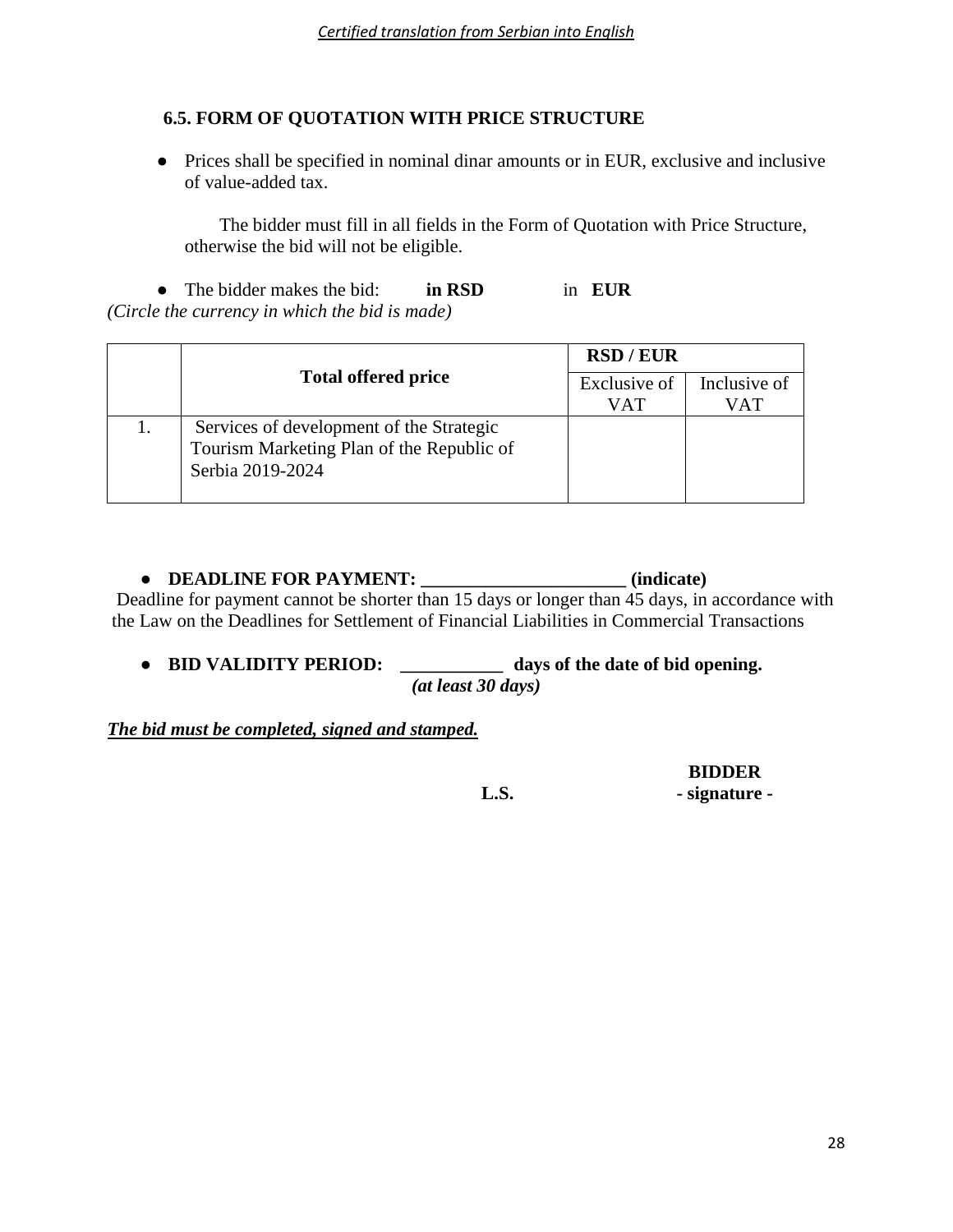*Certified translation from Serbian into English*

# **6.6.STATEMENT OF COMPLIANCE WITH DUTIES UNDER APPLICABLE REGULATIONS OPJN No: 8/2018**

In connection with Article 75, paragraph 2 of the Public Procurement Law, **as the representative** of the bidder

**...................................................................................................................................................... ,**   *(bidder's name)*

under threat of perjury or fraud, I hereby confirm that

the bidder named above has complied with the duties under applicable regulations on occupational safety and health, employment and working conditions, environmental protection, as well as that there is no injunction in force at the time of submission of bids banning it from conducting business activities (Article 75, par. 2 of the Law).

# **BIDDER L.S. - signature -**

*Notes:*

**1. The statement must be signed. Otherwise, the bid shall be rejected.**

**2. If the bid is submitted by a consortium, the statement must be signed and stamped by the responsible person of each consortium member.** In such event, the Bid Form should be copied/printed in the necessary number of copies.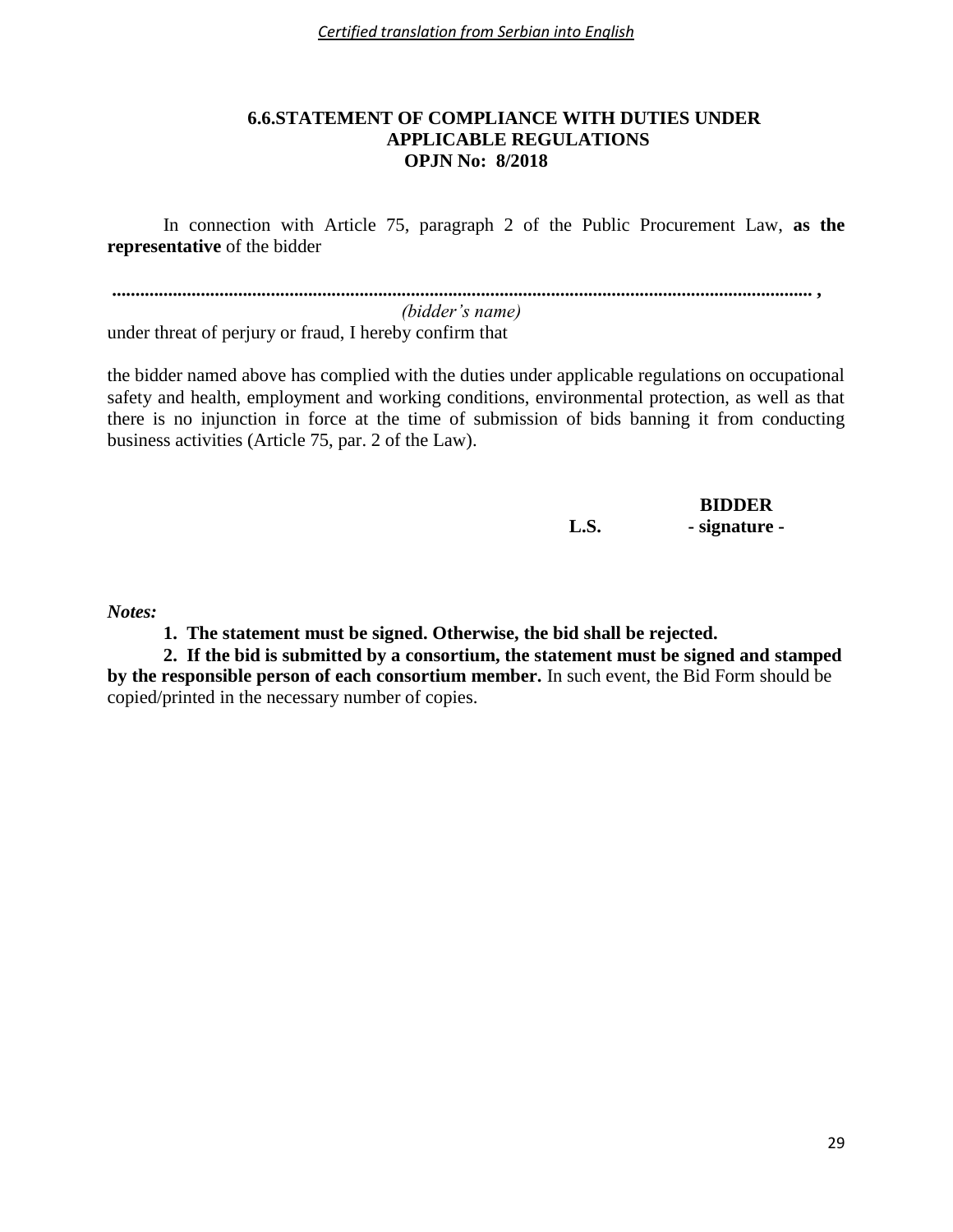# **6.7.INDEPENDENT BID STATEMENT**

#### **OPJN no. 8/2018**

Pursuant to Article 26 of the Public Procurement Law and Article 2 of the Bylaw on mandatory elements of tender documentation in public procurement procedures and on the manner of demonstrating compliance with requirements, as the bidder \_\_\_\_\_\_\_\_\_\_\_\_\_\_\_\_\_\_\_\_\_\_\_\_\_\_\_\_\_\_\_\_\_\_\_\_\_\_\_\_\_\_\_ , I hereby give the following

# **STATEMENT**

Under threat of perjury or fraud, I confirm that I have submitted the bid independently in the public procurement procedure, open procedure, No. **8/2018**, without an agreement with other bidders or interested parties.

#### **Notes:**

*In the event of reasonable doubt about the validity of the Independent Bid Statement, the Contracting Authority shall immediately notify the organization responsible for the protection of competition. The organization responsible for the protection of competition may impose a measure prohibiting participation in the public procurement procedure on the bidder or an interested party if it finds that the bidder or the interested party has violated competition in the public procurement procedure within the meaning of the law governing the protection of competition. Prohibition of participation in the public procurement procedure may be imposed for the period of up to two years. Violation of competition constitutes a negative reference within the meaning of Article 82, paragraph 1, item 2 of the Law.* 

*If the bid is submitted by a consortium, the Statement must be signed by the authorized person of each bidder in the consortium and stamped.*

City/town

Date  $\Box$ 

*Note: - The statement must be signed. Otherwise, the bid shall be rejected.*

**BIDDER L.S. - signature -**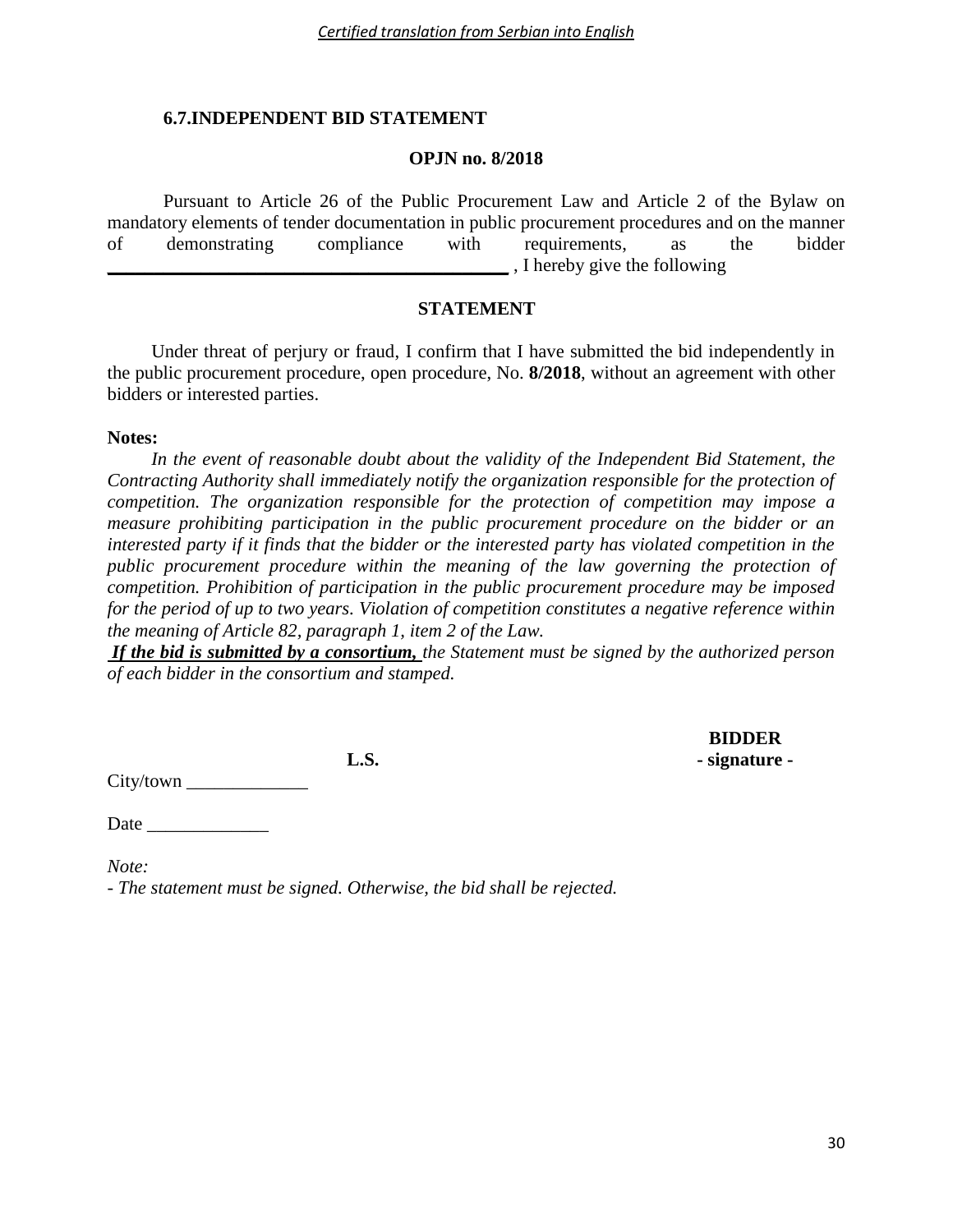# **6.8.FORM OF BID PREPARATION COSTS**

# **OPJN no. 8/2018**

**Pursuant to Article 88, paragraph 1 of the Public Procurement Law, we hereby declare that** 

**the Bidder ................................................................................................................................... ,**  *(bidder's name)*

had the following costs in the public procurement procedure:

| No. | <b>Description</b> | <b>Amount</b> |
|-----|--------------------|---------------|
| 1.  |                    |               |
| 2.  |                    |               |
|     | <b>TOTAL:</b>      |               |

 **L.S. - signature -**

City/town

Date \_\_\_\_\_\_\_\_\_\_\_\_\_

*Note:* 

**-** Submission of this statement **is not mandatory**!

The Bidder cannot request the Contracting Authority to reimburse bid preparation costs.

**BIDDER**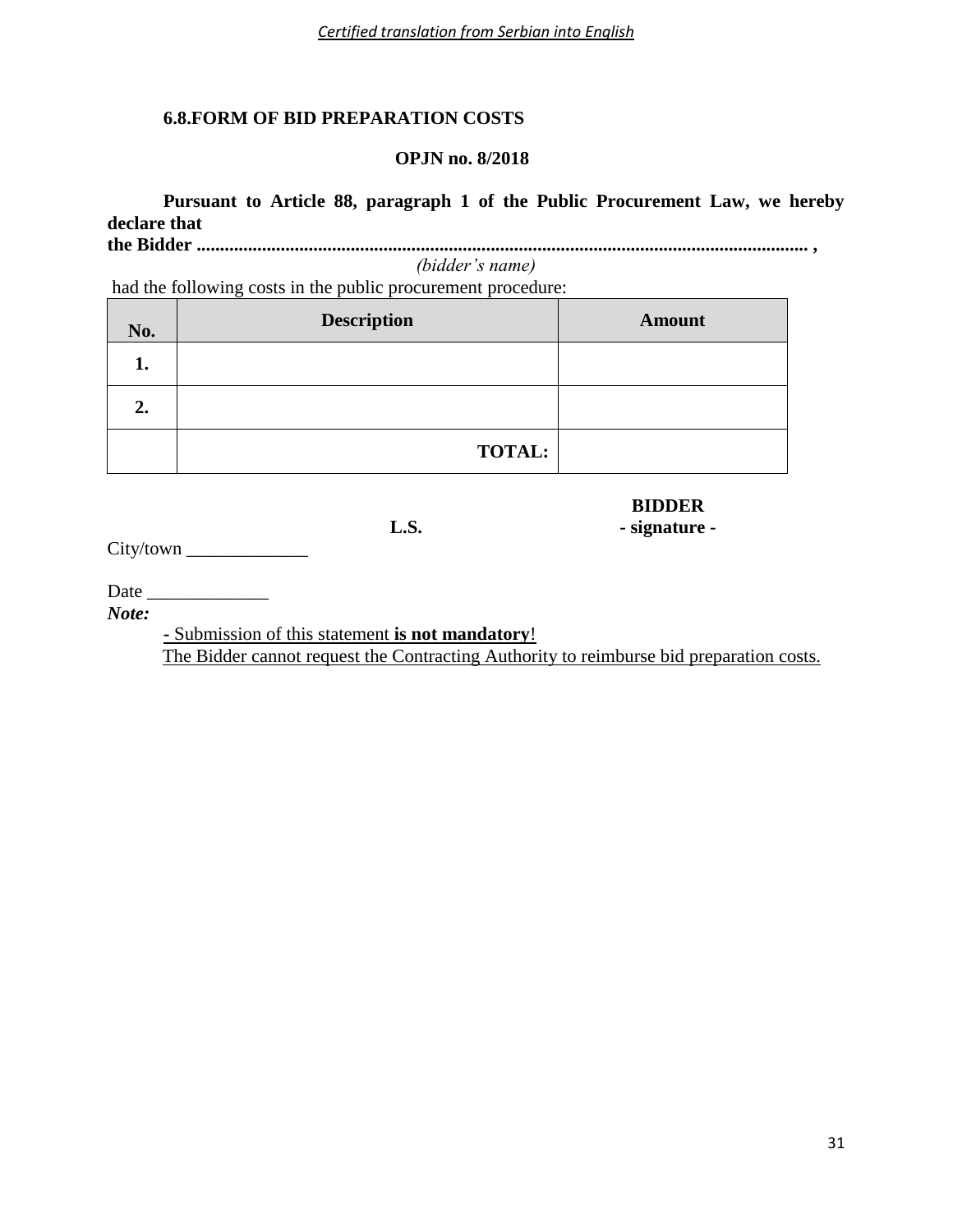# **6.9.STATEMENT OF REQUIRED HUMAN RESOURCE CAPACITY**

**in the open public procurement procedure No. 8/2018 Under threat or perjury, as the representative of the bidder................................................................................................ , I declare that** at least 5 persons with the appropriate experience, who will be responsible for contract execution and the quality of delivered services, one of whom will be the project leader, and the other four who will be members of the working team, **are employed or contracted by the bidder**. The project leader has at least ten years of work experience in managing the development of strategic tourism marketing plans of a destination (country, region, capital or a city with at least one million inhabitants). Members of the working team have at least five years of work experience in the development of strategic tourism marketing plans of a destination (country, region, capital or a city with at least one million inhabitants).

|    | <b>Name and surname</b> | <b>Delegated tasks</b><br>(team leader/member) | <b>Years of work experience</b> |
|----|-------------------------|------------------------------------------------|---------------------------------|
|    |                         |                                                |                                 |
| 2. |                         |                                                |                                 |
| 3. |                         |                                                |                                 |
|    |                         |                                                |                                 |
| 5. |                         |                                                |                                 |

**BIDDER**

 **L.S. - signature -**

City/town\_\_\_\_\_\_\_\_\_\_\_\_\_\_\_\_\_\_\_\_, date:

*Note:*

**- The statement must be signed.**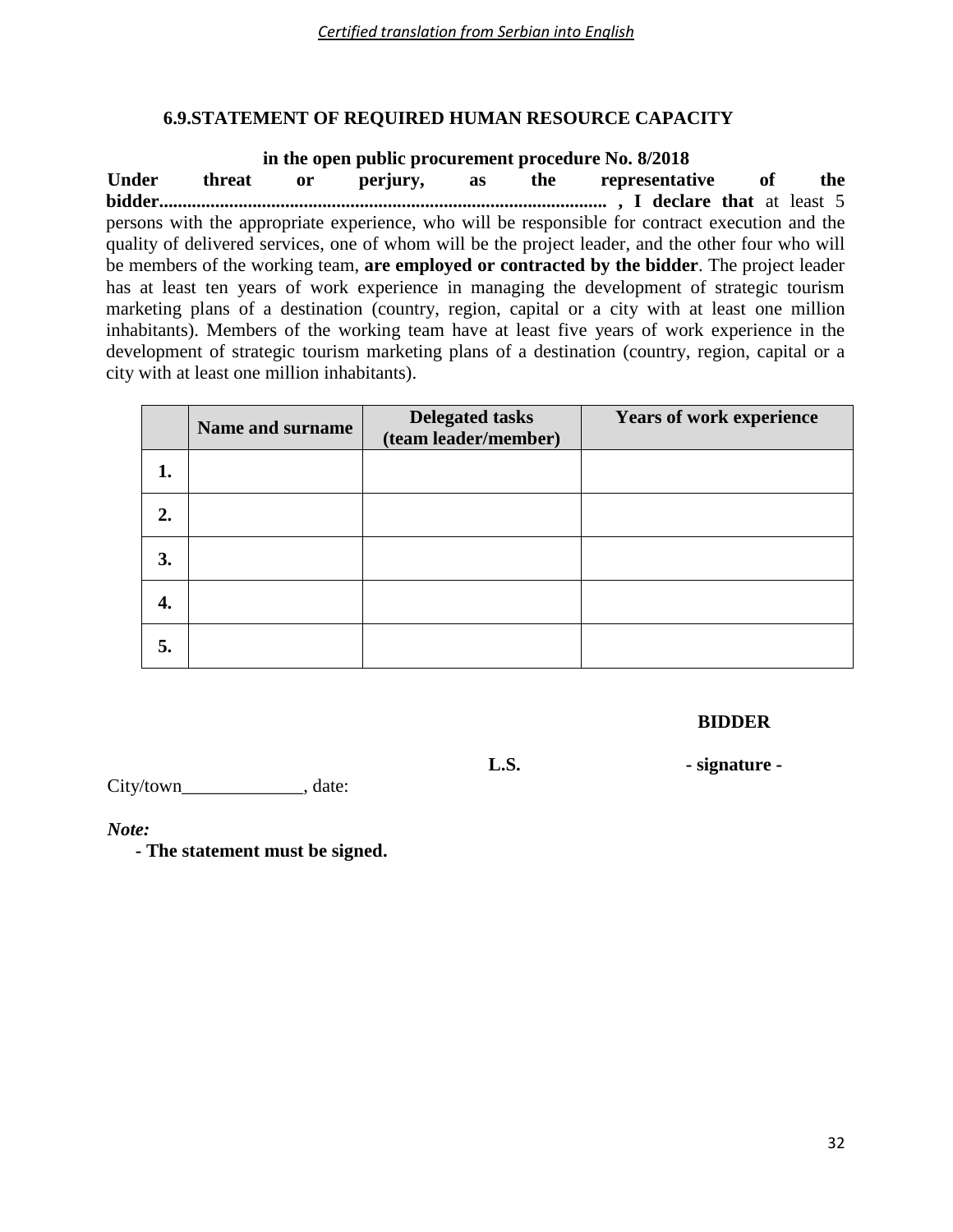*Certified translation from Serbian into English*

# **Annex 1**

# **LIST OF REFERENCES**

| Tront iviay 2014 to bid submission date |                                                                                   |                                   |                                         |  |  |
|-----------------------------------------|-----------------------------------------------------------------------------------|-----------------------------------|-----------------------------------------|--|--|
| No.                                     | <b>Name of the Contracting</b><br>Authority with which the<br>contract was signed | Contract<br>performance<br>period | Name of the strategic<br>marketing plan |  |  |
| 1.                                      |                                                                                   |                                   |                                         |  |  |
| 2.                                      |                                                                                   |                                   |                                         |  |  |
| 3.                                      |                                                                                   |                                   |                                         |  |  |
| 4.                                      |                                                                                   |                                   |                                         |  |  |

**\_\_\_\_\_\_\_\_\_\_\_\_\_\_\_\_\_\_\_\_ \_\_\_\_\_\_\_\_\_\_\_\_\_\_\_\_\_\_\_\_\_\_\_\_\_\_\_\_\_\_**

# **from May 2014 to bid submission date**

City/town and date Responsible person of the Bidder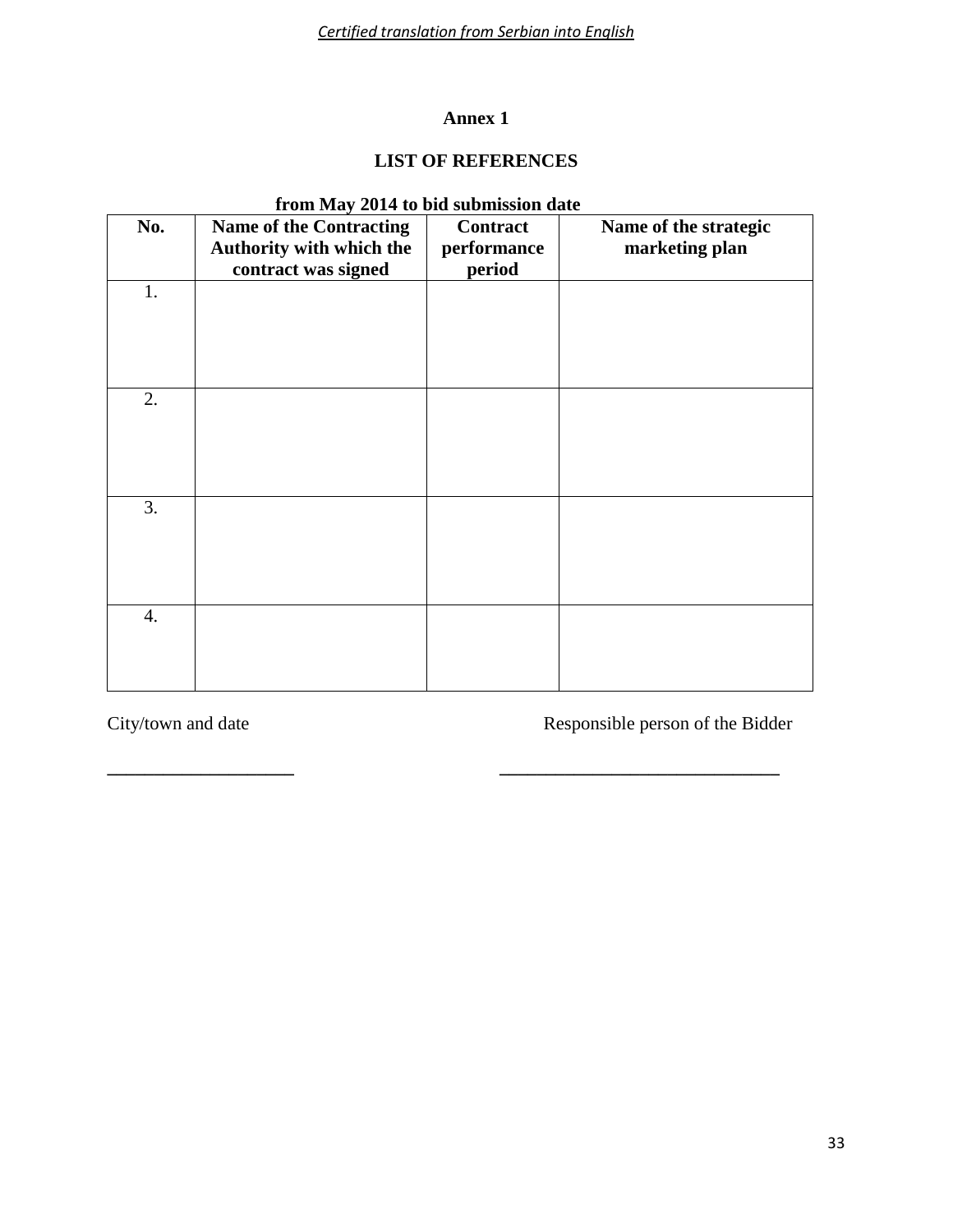#### **Annex 1a**

| Client's name       |  |
|---------------------|--|
| State, city/town    |  |
| Company ID No., TIN |  |



### We hereby confirm that

\_\_\_\_\_\_\_\_\_\_\_\_\_\_\_\_\_\_\_\_\_\_\_\_\_\_\_\_\_\_\_\_\_\_\_\_\_\_\_\_\_\_\_\_\_\_\_ *(indicate bidder's name),* provided to

\_\_\_\_\_\_\_\_\_\_\_\_\_\_\_\_\_\_\_\_\_\_\_\_\_\_\_\_\_\_\_\_\_\_\_\_\_\_\_\_\_\_\_\_\_\_\_\_\_\_\_\_\_\_\_\_\_\_\_\_\_\_\_\_\_\_\_\_\_\_\_\_\_\_\_\_\_\_\_

us the services of development of the strategic tourism marketing plan of the destination

\_\_\_\_\_\_\_\_\_\_\_\_\_\_\_\_\_\_\_\_\_\_\_\_\_\_\_\_\_\_\_\_\_\_\_\_\_\_\_\_\_\_\_\_\_\_\_\_\_\_\_\_\_\_\_\_\_\_\_\_\_\_\_\_,

on the basis of the contract No. \_\_\_\_\_\_\_\_\_\_\_\_\_\_\_ of \_\_\_\_\_\_\_\_\_\_\_\_\_ and that it fully complied with all duties assumed under this contract, in accordance with the agreed quality and

deadlines.

This certificate is issued for the purpose of participating in the public procurement ordered by the National Tourism Organisation of Serbia, No. 8/2018 and it cannot be used for other purposes.

**Accuracy of the information is attested by the signature affixed below by:**

**City/town and date: L.S. Authorised person of the Contracting Authority**

**\_\_\_\_\_\_\_\_\_\_\_\_\_\_\_\_\_\_\_**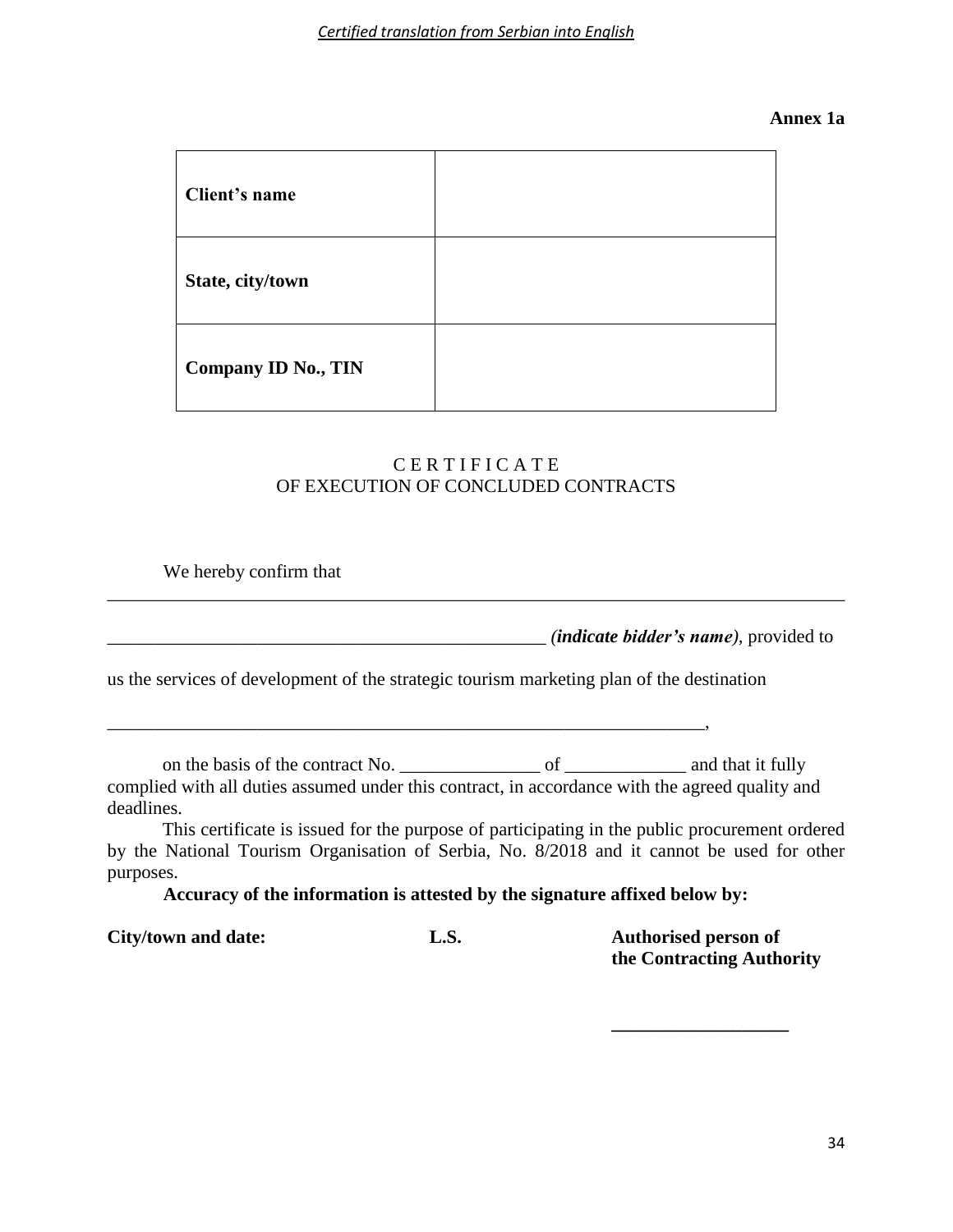### **Annex 1b**

| Client's name              |  |
|----------------------------|--|
| State, city                |  |
| <b>Company ID No., TIN</b> |  |

# C E R T I F I C A T E OF EXECUTION OF CONCLUDED CONTRACTS

\_\_\_\_\_\_\_\_\_\_\_\_\_\_\_\_\_\_\_\_\_\_\_\_\_\_\_\_\_\_\_\_\_\_\_\_\_\_\_\_\_\_\_\_\_\_\_\_\_\_\_\_\_\_\_\_\_\_\_\_\_\_\_\_\_\_\_\_\_\_\_\_\_\_\_\_\_\_\_

# We hereby confirm that

\_\_\_\_\_\_\_\_\_\_\_\_\_\_\_\_\_\_\_\_\_\_\_\_\_\_\_\_\_\_\_\_\_\_\_\_\_\_\_\_\_\_\_\_\_\_\_ *(indicate the name and surname of* 

*team member/leader.* It is mandatory to specify whether he/she is a team member or the team

leader), provided the services of management/development of the strategic tourism marketing plan

of the destination  $\mathbf{r}$ 

on the basis of the contract No. \_\_\_\_\_\_\_\_\_\_\_\_\_\_\_ of \_\_\_\_\_\_\_\_\_\_\_\_\_ and that it fully complied with all duties assumed under this contract in accordance with the agreed quality and deadlines.

This certificate is issued for the purpose of participating in the public procurement ordered by the National Tourism Organisation of Serbia, No 8/2018 and it cannot be used for other purposes.

**Accuracy of the information is attested by the signature affixed below by:**

| City/town and date: | L.S. | <b>Authorised person</b>     |  |  |
|---------------------|------|------------------------------|--|--|
|                     |      | of the Contracting Authority |  |  |

 **\_\_\_\_\_\_\_\_\_\_\_\_\_\_\_\_\_\_\_**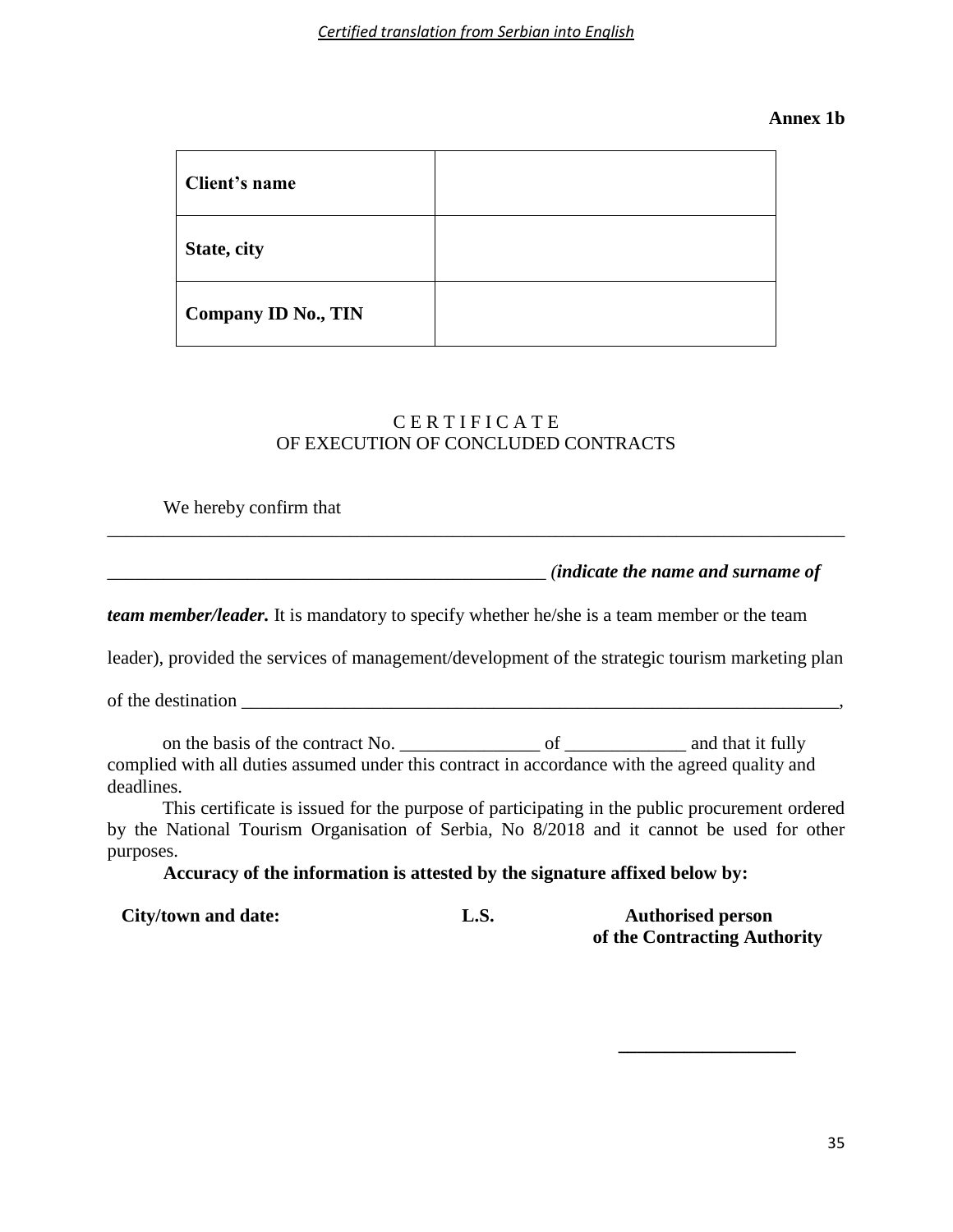*Certified translation from Serbian into English*

# **ACCOMPANYING FORM (complete and glue to the envelope/box)**

**Date and time of submission: (filled by the Clerk's Office of the Contracting Authority)**

### **BID - DO NOT OPEN!**

# FOR THE PUBLIC PROCUREMENT OF SERVICES FOR THE DEVELOPMENT OF THE STRATEGIC TOURISM MARKETING PLAN OF THE REPUBLIC OF SERBIA 2019-2024

NUMBER OPJN 8/2018

# **CONTRACTING AUTHORITY:**

### **NATIONAL TOURISM ORGANISATION OF SERBIA NO. 8 CIKA LJUBINA ST. 11000 BELGRADE**

### BIDDER:

Name:

Address:

Telephone: Telefax: E-mail: Name and surname of the contact person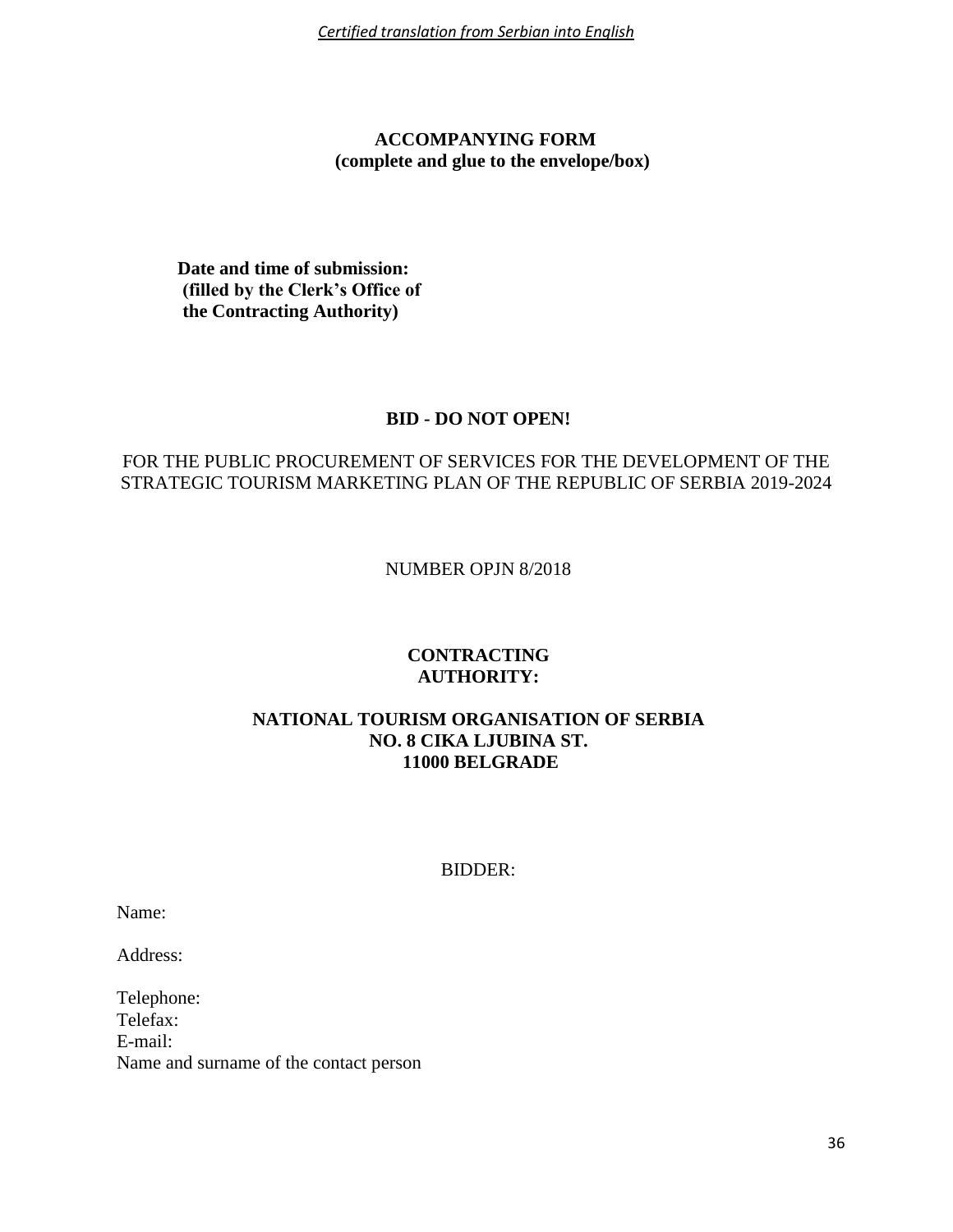# **MODEL CONTRACT**

#### *Notes:*

- In the event of signing the contract with the bidder which has specified one or more subcontractors in its bid, all subcontractors must be specified in the contract.
- $-$  In the event of signing the contract with the bidders which submitted a joint bid, all participants in the joint bid must be specified in the contract.
- The content of the signed contract shall not differ from the content of the model contract.
- Bidders are required to complete, stamp and sign the model contract.

| <b>CONTRACTING</b> | 1. National Tourism Organisation of Serbia, Belgrade, No. 8 |  |  |
|--------------------|-------------------------------------------------------------|--|--|
| <b>PARTIES:</b>    | Cika Ljubina St., represented by Marija Labovic, acting     |  |  |
|                    | director (hereinafter referred to as: the Contracting       |  |  |
|                    | Authority), TIN 101824761, Company ID number:               |  |  |
|                    | 17062867, account no. 840-194723-93 Treasury                |  |  |
|                    | Administration                                              |  |  |

| referred to as: the Contractor), TIN                |  |
|-----------------------------------------------------|--|
| Company ID number: ______________, account no.      |  |
| $\frac{1}{2}$ with $\frac{1}{2}$ with $\frac{1}{2}$ |  |

Hereinafter referred to as: the Parties

The Parties have agreed as follows:

- that the Contracting Authority, pursuant to the Public Procurement Law ("Official Gazette") of RS'', Nos. 124/2012, 14/2015 and 68/2015) conducted the open public procurement procedure No. 8/2018, for the Development of the Strategic Tourism Marketing Plan of the Republic of Serbia 2019-2024
- that the Contractor submitted (independent/joint/with a subcontractor) the bid No. (to be copied from the bid), which is fully compliant with the specifications in the Tender Documentation, attached to the Contract and constitutes an integral part thereof;
- that the Contracting Authority concluded this Contract pursuant to Article 112 of the Public Procurement Law.

On the basis of the facts from the previous paragraph, this Contract shall constitute the entire rights and obligations between the Parties with respect to the subject-matter hereof.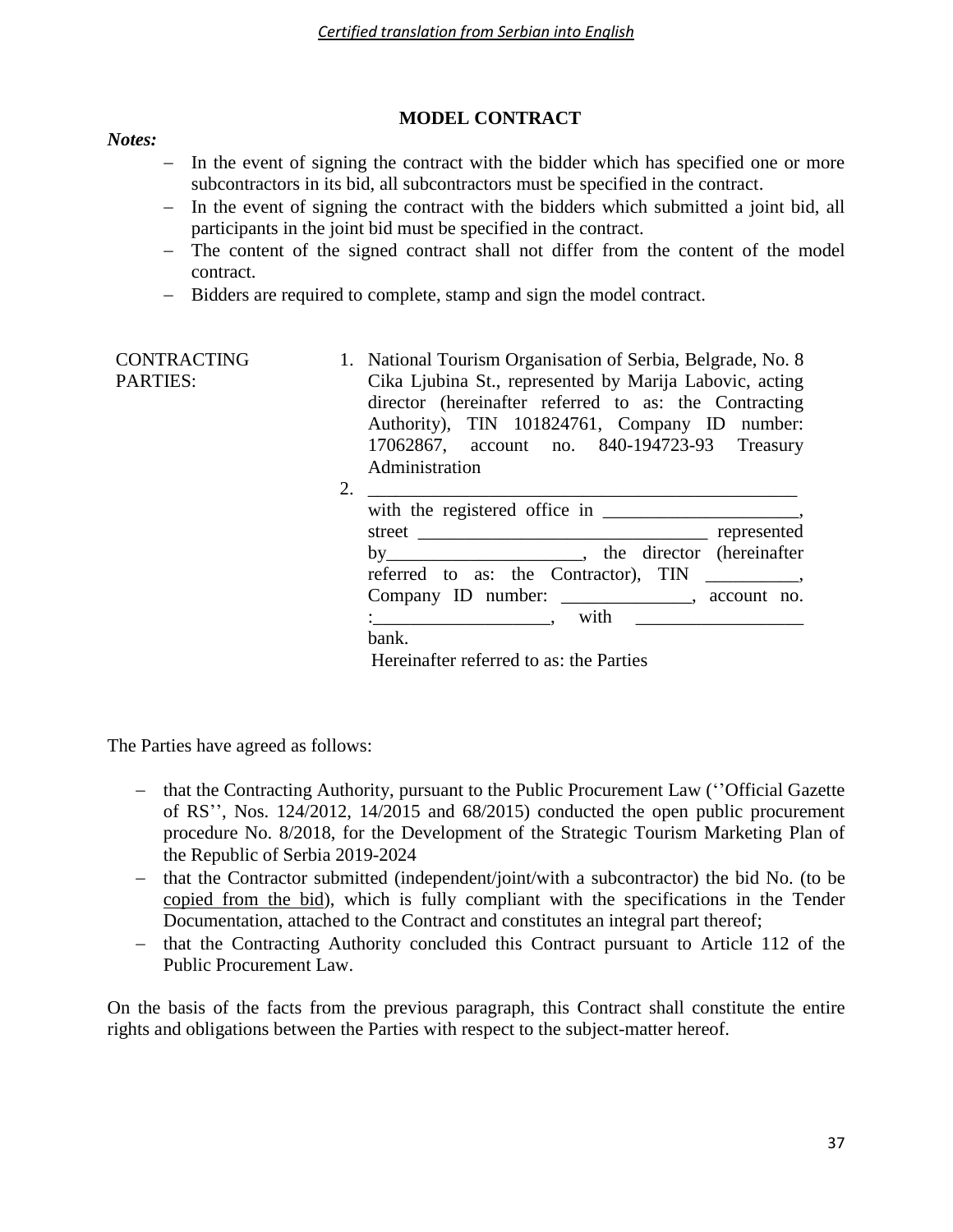### **SUBJECT MATTER**

#### Article 1

The subject matter of the public procurement shall include delivery of the service: Development of the Strategic Tourism Marketing Plan of the Republic of Serbia 2019-2024.

The Strategic Tourism Marketing Plan of the Republic of Serbia 2019-2024 includes: defining objectives, principles and mechanisms of continuous marketing activities; defining planning guidelines for implementing marketing activities that will lead to further growth of tourism performances in the Republic of Serbia; detailed representation of individual marketing activities, purpose and objective of activities, guidelines for implementing activities, main bodies for implementing activities, implementation cost estimate with main cost elements, indication of priority level and implementation time frame.

Article 2

Tasks from Article 1 above in stages shall include:

### **I stage: Current state analysis**

- 1. Primary survey Attitudes and behaviour of domestic and foreign tourists The survey should cover: tourist characteristics, experience of visiting destinations in Serbia, information sources, purchasing methods, travel motives and characteristics, travel costs, overall tourist satisfaction, type of accommodation, average expenditure during stay at destination, and all other matters deemed relevant by the Contractor for developing the Strategic Tourism Marketing Plan of the Republic of Serbia.
- 2. Analysis of the tourism marketing system of the Republic of Serbia;
- 3. Analysis of marketing activities and results of implemented activities on the national level and the level of local self-government units (for priority destinations in accordance with the Tourism Development Strategy of the Republic of Serbia);
- 4. Analysis of target markets and market segments;
- 5. Analysis of a tourism product;
- 6. Analysis of distribution channels;
- 7. Analysis of airline connections of the Republic of Serbia with tourism markets
- 8. Analysis of image and positioning of Serbia as a tourist destination, i.e. tourism product of Serbia, as compared to competitive destinations;
- 9. Analysis of marketing strategies in competitive countries:
	- Defining competitive countries,
	- Analysing marketing strategies, or marketing activities, if the countries do not have a tourism marketing strategy,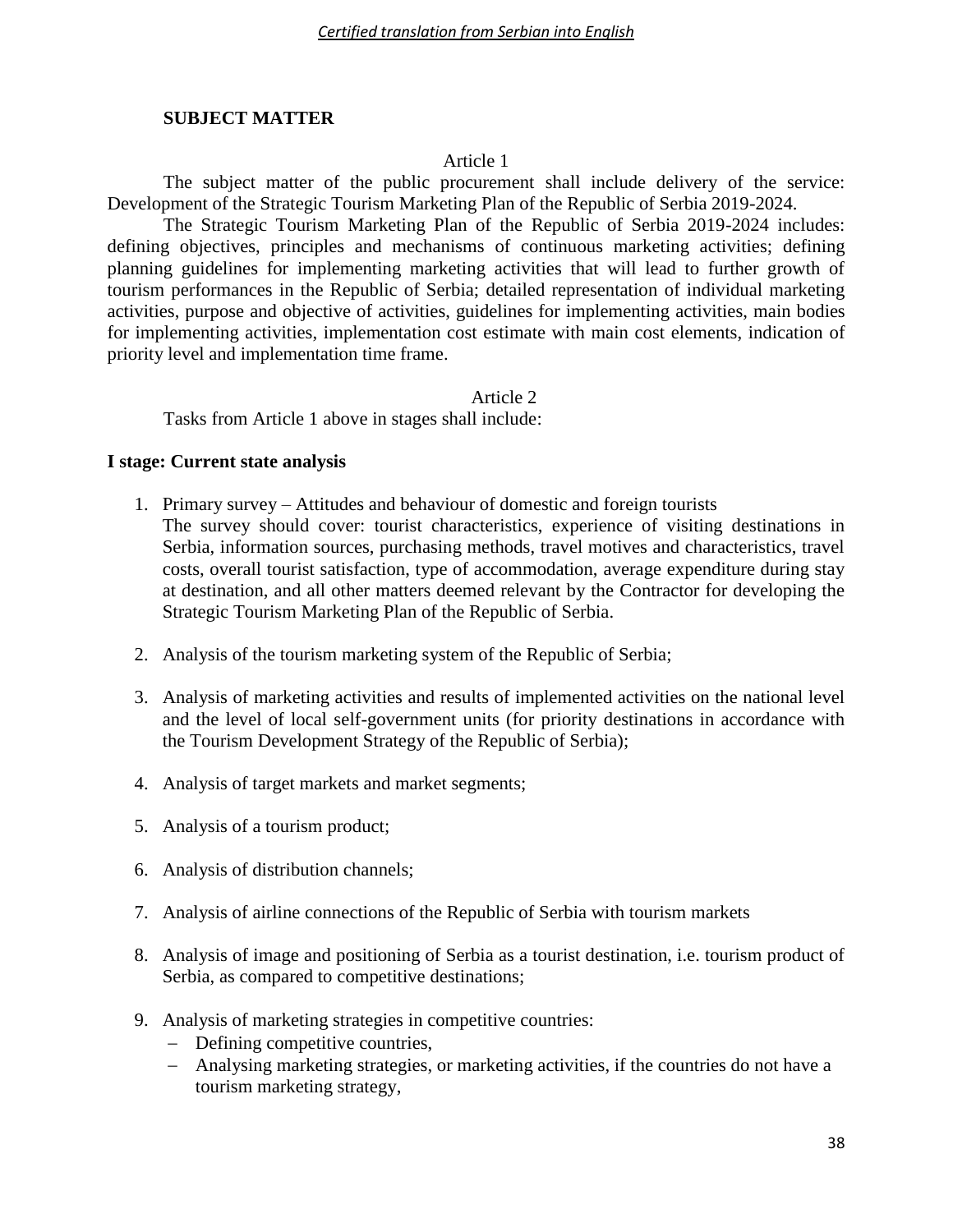Analysing results of implemented marketing tourism marketing strategies and marketing activities in competitive countries.

# **II stage: Development of the Strategic Tourism Marketing Plan of the Republic of Serbia 2019-2024**

Taking into account the principles, visions and strategic objectives and tasks set forth in the Tourism Development Strategy of the Republic of Serbia, within the Strategic Tourism Marketing Plan of the Republic of Serbia 2019-2024, it is necessary to define the following:

- 1. The vision of Serbia's tourism marketing
- 2. Objectives of Serbia's tourism marketing
- 3. Strategic Tourism Marketing Plan of the Republic of Serbia for the image and branding of Serbia, i.e. positioning of Serbia as a tourist destination:
	- defining the desired image in target market segments in accordance with the specificities and traits constituting Serbia's comparative advantage over competition, with the aim of defining messages that will be conveyed to markets through selected promotion channels;
	- defining or redefining and enhancing the national tourism brand, evaluating the need to change Serbia's tourism logo and introduce slogans, proposing alternative solutions in accordance with communication channels and markets
- 4. Strategic Tourism Marketing Plan of the Republic of Serbia for tourism products, target market and target market segments:
	- identification of the marketing strategy that corresponds to the promotion of defined priority tourism products in the defined target tourist markets and the target market segments, with the evaluation of their potential for development in the future;
	- a detailed description of activities to be undertaken, objectives, necessary financial resources and key participants in implementation;
	- the Strategic Marketing Plan should be aimed at attracting desired target markets and market segments by using the following strategies:
		- Product Development and Improvement Strategy creation and development of tourism products compliant with contemporary market trends in the target market, by using the concept of creation of new experiences for tourists
		- Communication Strategy development of the model of marketing activities for each defined priority product, according to the use of traditional and new, contemporary media and according to sales channels:
		- Defining an optimal Communication Strategy through appropriate communication channels, with a particular emphasis on the relationship between online and offline communication elements;
		- detailed elaboration of the use of online and offline communication elements per target markets, target groups of consumers and main tourism products;
		- clear definition of marketing tools and the method of their evaluation during the period of implementation of the Strategic Tourism Marketing Plan of the Republic of Serbia, and the necessary funds for the implementation of the plan;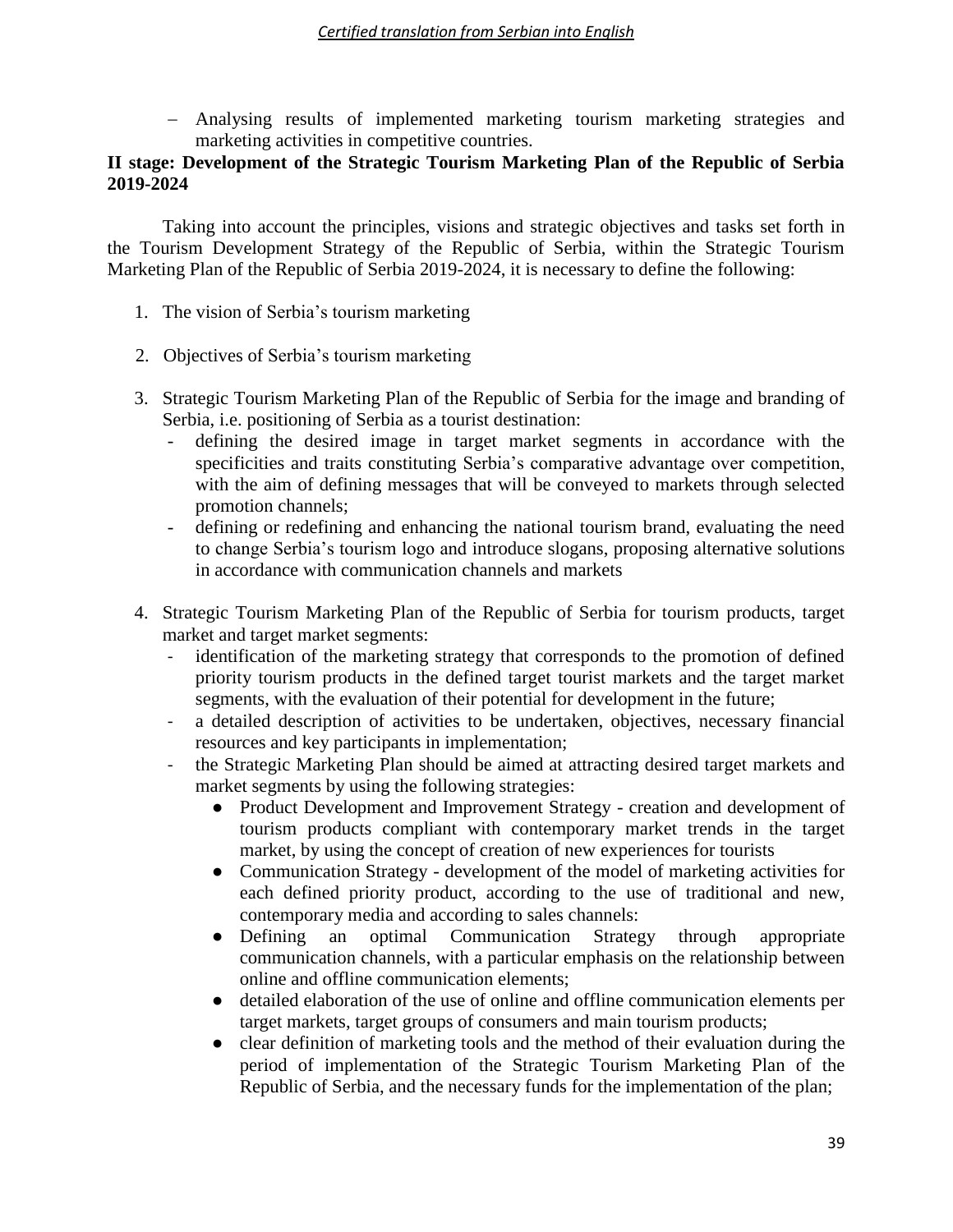- Sales Improvement Strategy improving the efficiency of the distribution system, education at all levels, improving B2B and B2C communication.
- 5. The strategic marketing plan of airline connections of the Republic of Serbia with strategic tourism markets
	- Identification of the marketing strategy that corresponds to the promotion of the existing airline connections in defined strategic target tourism markets and target market segments, with the evaluation of their potential for future development;
	- Identification of the marketing strategies oriented towards establishing new airline connections in defined strategic target tourism markets and target market segments
	- Detailed description of activities that should be undertaken, goals, necessary funding and key stakeholders in their implementation.
- 6. Recommendation and guidelines for improving the marketing system in Serbia
	- Mission and organization of the marketing system of the Republic Serbia
	- Digital transformation of the marketing system of the Republic of Serbia

# **III stage: Proposal of the operational marketing plan at the national level for the first year of implementation of the Strategic Tourism Marketing Plan of the Republic of Serbia**

In this stage, it is necessary to define in the proposal of the operational marketing plan the appropriate combination of marketing activities, necessary funds for their implementation and the proposal of stakeholders involved in the implementation of each activity, with the definition of implementation monitoring process.

### **RIGHTS AND OBLIGATIONS OF THE PARTIES**

### Article 3

The Contractor shall undertake to perform the tasks specified in Article 2 hereof professionally, timely and in accordance with the rules of the profession, within nine months of the date of signing hereof, within which it must submit the Final version of the Draft Strategic Tourism Marketing Plan of the Republic of Serbia to the Contracting Authority.

### Article 4

The development of the Strategic Tourism Marketing Plan of the Republic of Serbia 2019- 2024 shall be executed in three stages.

The Contractor shall conduct the primary survey in the first stage, within 3 months, after consultations with the Contracting Authority.

### Article 5

The Contracting Authority and the Contractor shall undertake, immediately upon signing hereof, to specify in writing stage execution deadlines, methods of reporting and providing comments to the submitted parts of the Strategic Tourism Marketing Plan of the Republic of Serbia, and to carry out consultations relating to the methodology, content of the survey, size and evaluation of samples of the primary survey and the manner of submission of the results and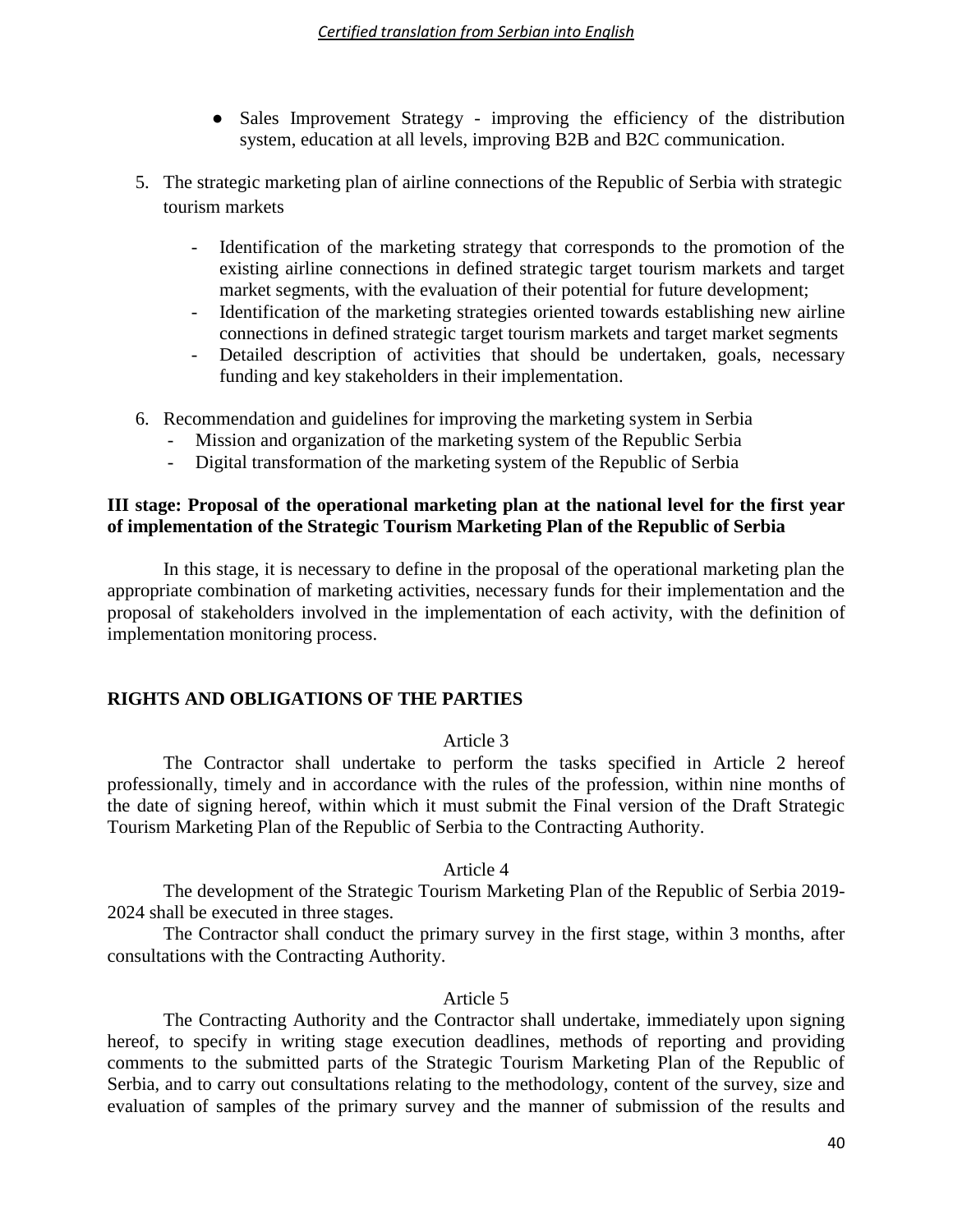analyses to the Contracting Authority for review and approval.

#### Article 6

The Contracting Authority shall appoint a monitoring committee.

Employees of the Tourism Organisation of Serbia, as well as persons delegated by the relevant key stakeholder institutions in the tourism of the Republic of Serbia, shall be appointed members of the monitoring committee.

For the purposes of control of performed work, a group e-mail shall be set up to enable communication between the Contracting Authority, the Contractor and committee members.

#### Article 7

The Contractor is to submit the description of the methodology and the time frame for the development of the Strategic Tourism Marketing Plan of the Republic of Serbia in stages.

All sources of information that will be used in the development of the Strategic Tourism Marketing Plan of the Republic of Serbia must be clearly specified.

The Contractor is to provide a relevant and significant sample for all planned field surveys, which must be based on the number of completed, i.e. filled in questionnaires.

#### Article 8

The Contractor shall set the deadline for development of documents per individual stages. Upon completion of each stage, the Contractor shall prepare a document and submit it to the Contracting Authority for review and approval.

The Parties mutually agree that the Contracting Authority shall submit its objections and suggestions to the Contractor regarding the document referred to in paragraph 1 above within two weeks, and the Contractor shall submit a response, i.e. document aligned with the Contracting Authority's suggestions within a week.

#### Article 9

The First Draft of the Strategic Tourism Marketing Plan of the Republic of Serbia must be submitted by the Contractor to the Contracting Authority, for revision and approval, in Serbian in MS Word format, as well as in other formats if deemed necessary by the Contractor.

The Draft of the Strategic Tourism Marketing Plan of the Republic of Serbia must be submitted by the Contractor to the Contracting Authority, for revision and approval, in Serbian in MS Word format, as well as in other formats if deemed necessary by the Contractor.

The Final Draft of the Strategic Tourism Marketing Plan of the Republic of Serbia must be submitted by the Contractor to the Contracting Authority, for revision and approval, in Serbian and English in MS Word format, and the presentation of the final version to the Contracting Authority shall be mandatory, as well as the development of the summary of the Strategic Tourism Marketing Plan of the Republic of Serbia in Serbian and English, as well as in other languages if deemed necessary by the Contractor.

#### Article 10

The Contractor undertakes to assist the Contracting Authority to analyse the effects of the Strategic Tourism Marketing Plan of the Republic of Serbia according to the methodology of the Public Policy Secretariat and prepare the necessary information for completing the Standard Methodology for Regulatory Impact Assessment Form (PFE form).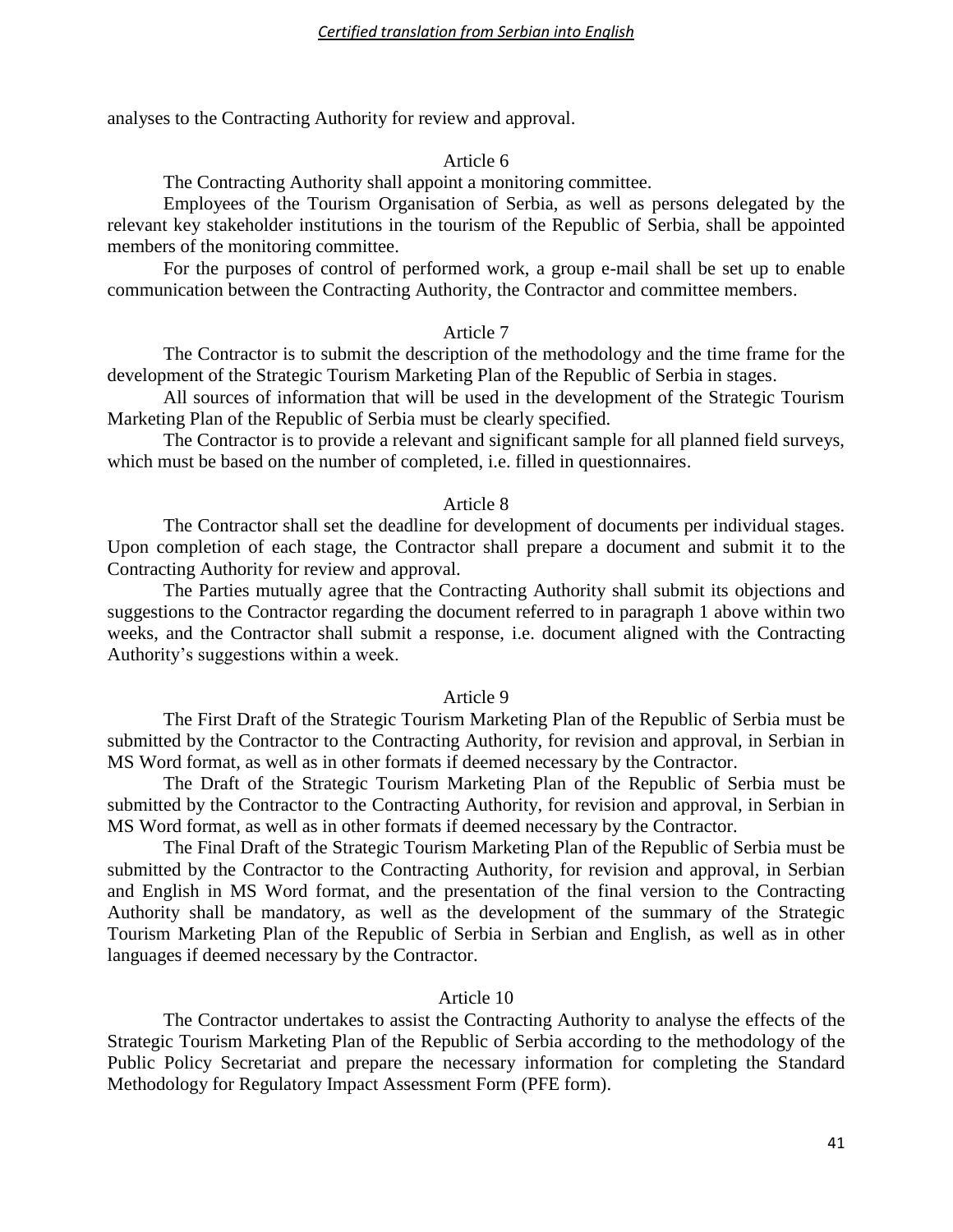#### Article 11

In the event of amendments to the article of the Law on Tourism governing the content of the Strategic Tourism Marketing Plan of the Republic Serbia in the course of development of the Plan, the Contractor must align the Plan with the relevant provisions governing the Strategic Tourism Marketing Plan of the Republic of Serbia.

#### **QUALITY AND QUALITY CONTROL**

#### Article 12

The Contractor must guarantee professionalism and quality of rendered services and tasks constituting the subject matter of this public procurement.

Quality control shall be performed by the professional services of the Contracting Authority. Deficiencies identified in service delivery must be remedied by the Contractor immediately or as soon as possible as of the moment poor quality of service delivery has been identified.

# **COPYRIGHTS**

#### Article 13

The Contractor shall guarantee that all copyrights and related rights are exclusively assigned to the Contracting Authority.

The contract price provided for in Article 14 of this Contract constitutes the entire compensation to the Contractor and the Contractor waives any further claims arising from copyright and related rights.

#### **PRICE**

#### Article 14

Contract price:

|                                             | <b>RSD/EUR</b> |            |  |
|---------------------------------------------|----------------|------------|--|
| <b>Total offered price</b>                  |                | <b>VAT</b> |  |
|                                             | excluded       | included   |  |
| Tourism<br>Development of the Strategic     |                |            |  |
| Marketing Plan of the Republic Serbia 2019- |                |            |  |
| 2024                                        |                |            |  |

Total contract price RSD/EUR \_\_\_\_\_\_\_\_\_\_\_, VAT excluded. Total contract price RSD/EUR \_\_\_\_\_\_\_\_\_\_\_, VAT included.

# **COLLATERALS**

#### Article 15

A performance bond shall be the financial instrument put up by the Contractor to ensure compliance with its obligations and potential damage compensation. It shall be furnished to the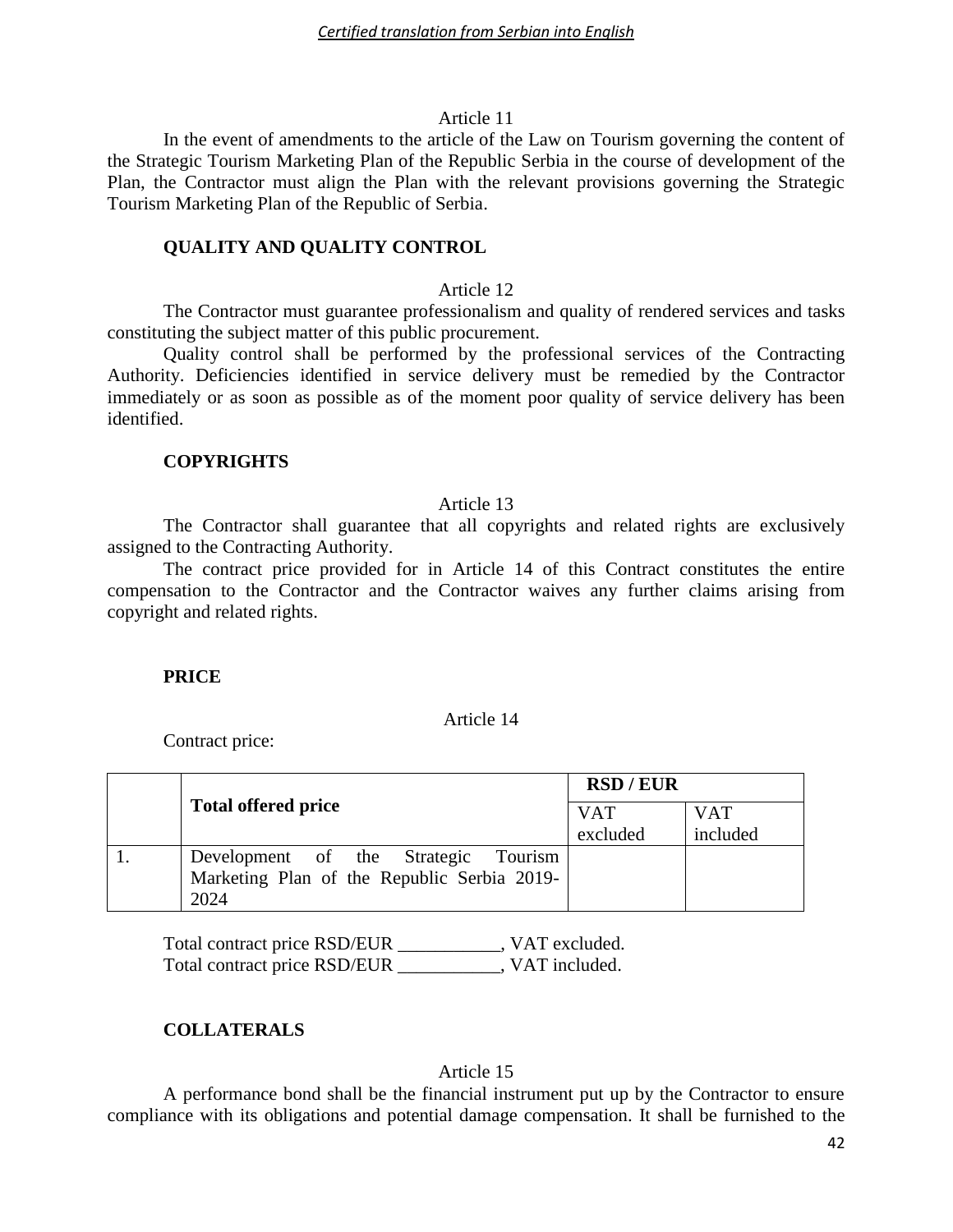Contracting Authority when the contract is signed or within 15 days.

The performance bond must be unconditional, irrevocable and payable upon first demand without protest.

The furnished performance bond shall not contain additional payment requirements, shorter deadlines than those established by the Contracting Authority, amount lower than the one established by the Contracting Authority or changed territorial jurisdiction for dispute resolution.

The Contractor shall furnish a performance bond in the amount equal to 10% of the contract price (exclusive of VAT).

The performance bond shall be valid 30 days after the time limit for full performance of the contractual obligation. Should the deadlines for the performance of the contractual obligation change during the term of the contract, the validity period of performance bonds must be extended.

When submitting the performance bond, copies of the specimen signature cards of authorized persons of the bank that issued the bond shall also be enclosed.

#### Article 16

In addition to the performance bond, the Contractor must furnish an advance payment bond, in the amount equal to 10% of the contract value exclusive of VAT.

When the contract is signed or within 15 days, the Contractor must furnish an advance payment bond with clauses "irrevocable", "unconditional" and "payable upon first demand without protest" in the amount equal to 10% of the contracted price exclusive of value-added tax, which is valid 30 days after the time limit for full performance of the contractual obligation.

The Contracting Authority cannot pay any amount before receiving the required advance payment guarantee.

The furnished advance payment bond may not include additional payment requirements, shorter deadlines than those specified by the Contracting Authority, amount lower than the one specified by the Contracting Authority or changed territorial jurisdiction for dispute resolution.

The Contracting Authority shall execute the advance payment bond should the Contractor fail to perform its contractual obligations within deadlines and in the manner stipulated by the contract.

The Contracting Authority shall execute the advance payment bond in the event of nonperformance, or partial default for which the advance is paid.

Should the deadlines for the performance of the contractual obligation change during the term of the contract, the validity period of the bank guarantee must be extended.

Costs of obtaining bank guarantees shall be borne by the Contractor.

### Article 17

If the Contractor fails to ensure and submit the performance bond, or the advance payment bond to the Contracting Authority within the agreed period, the contract shall not enter into force (suspensive condition), and the Contracting Authority shall reserve the right to enter into contract with the next best-ranked bidder.

### Article 18

In the event that services are not delivered in full compliance herewith, the Contracting Authority shall be entitled to execute the submitted performance bond or the advance payment bond.

Execution of collateral shall not preclude the right of the Contracting Authority to claim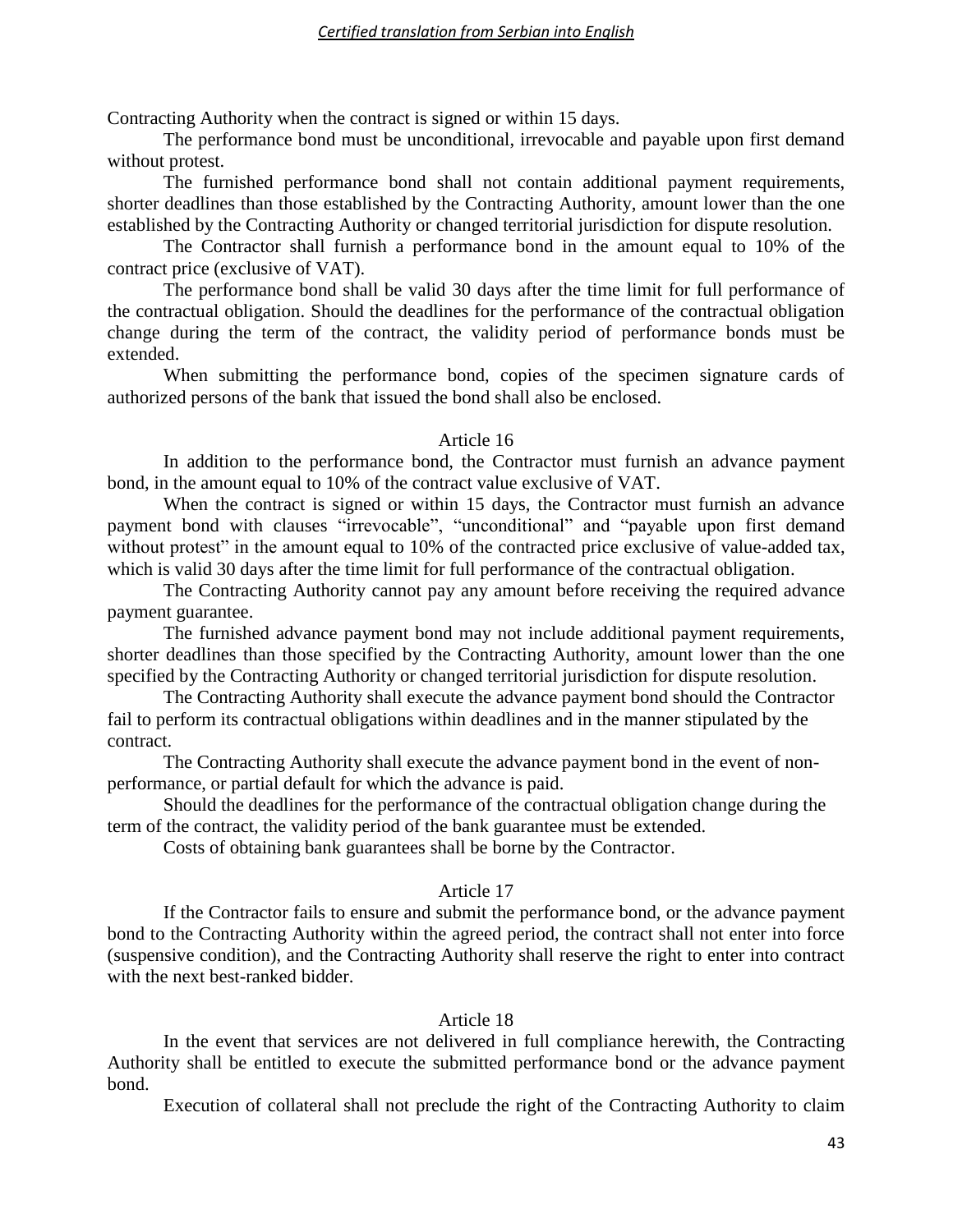damages.

#### **TERMS OF PAYMENT**

### Article 19

The Contracting Authority shall pay the contract price referred to in Article 14 hereof, as follows:

- 10% in advance, upon entering into contract and receiving a proforma invoice

- the remainder after the completion of work, upon receipt of invoice

The invoice shall be paid within .............. days.

#### Article 20

Payment to the domestic bidder who offered the price in euros shall be executed in dinar equivalent at the official middle exchange rate of the National Bank of Serbia on the date of invoicing.

Payments to foreign bidders shall be made in euros.

### **FUNDS FOR CONTRACT EXECUTION**

#### Article 21

Funds for execution hereof are provided by the Budget Law for 2019 and the Financial Plan of the Contracting Authority for 2019.

Due liabilities incurred in 2018 shall be paid based on the level of payment appropriations approved for that purpose in the law governing the budget for 2019.

Execution of the part of the contract related to 2020 shall depend on funds earmarked for this purpose in the law governing the budget for 2020, or the Financial Plan for 2020. Otherwise, the contract shall be terminated and the Contracting Authority shall not be held liable for damages due to its inability to perform and pay its liabilities hereunder.

### **TERMINATION OF CONTRACT**

#### Article 22

The Contracting Authority shall be entitled to terminate the Contract unilaterally at any time and without notice should the Contractor fail to perform its liabilities in a quality and professional manner and/or violate the provisions hereof in the course of its execution.

# **TRANSITIONAL AND FINAL PROVISIONS**

#### Article 23

Each party guarantees and confirms that it concludes this Contract freely without violating the rights of third parties, that its trademarks or brands do not infringe the rights of third parties, and that it will cooperate with the other Party and comply with all applicable regulations and good business practices applicable to this type of work.